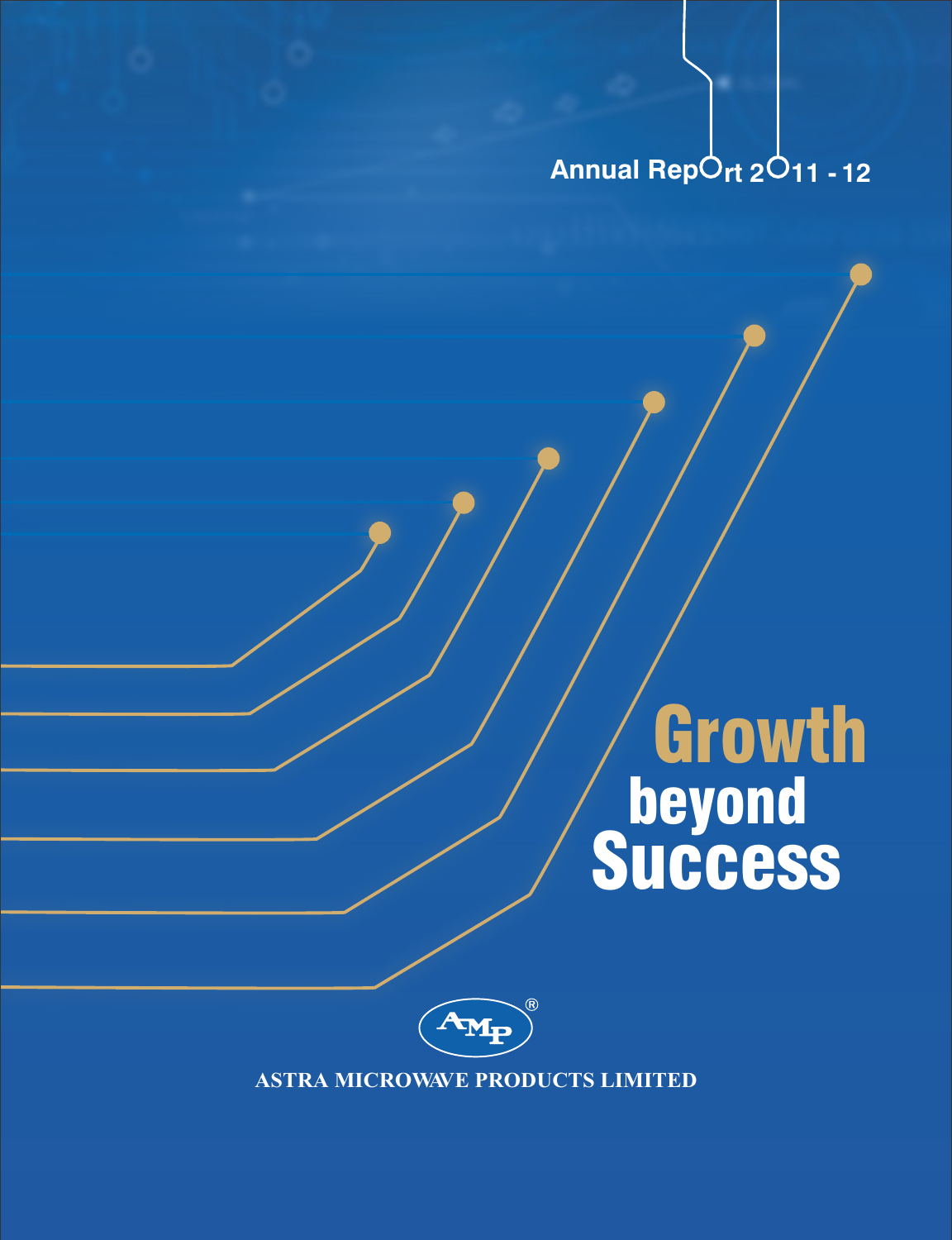# **Vision**



To be at the forefront of the telecommunication revolution through research and development.

 $\mathcal{L}_{\mathcal{A}}$ 

Investing in technologies that can lead to leadership.

Employing the finest talent to reach the top through excellence.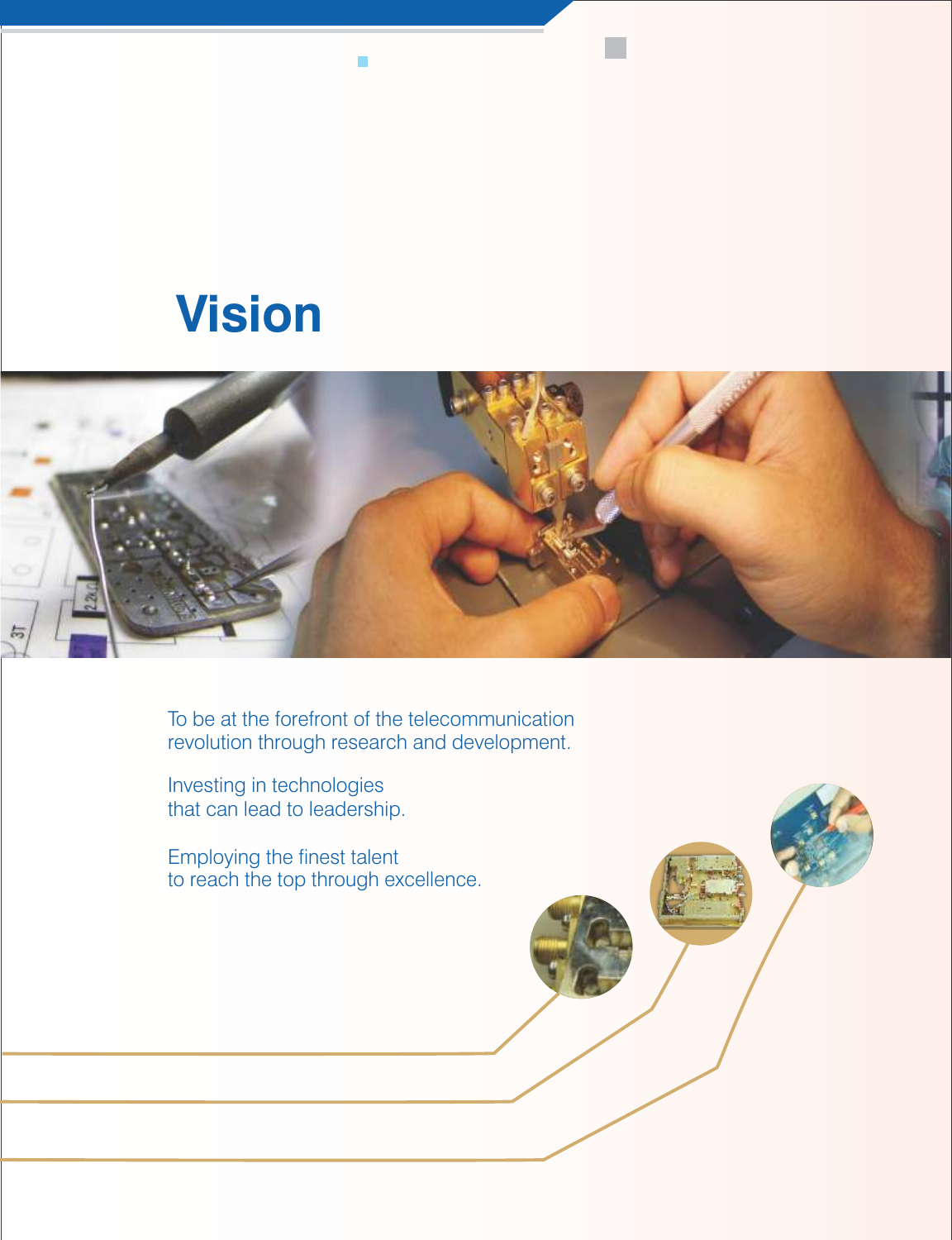

# **What's Inside**

| <b>Contents</b>                        | Page No. |
|----------------------------------------|----------|
|                                        |          |
| <b>Quick Information</b>               | 4        |
| <b>Notice</b>                          | 6        |
| Directors' Report                      | 8        |
| <b>Auditor's Report</b>                | 30       |
| <b>Balance Sheet</b>                   | 33       |
| <b>Profit &amp; Loss Account</b>       | 34       |
| <b>Cash Flow Statement</b>             | 35       |
| <b>Significant Accounting Policies</b> | 37       |

T.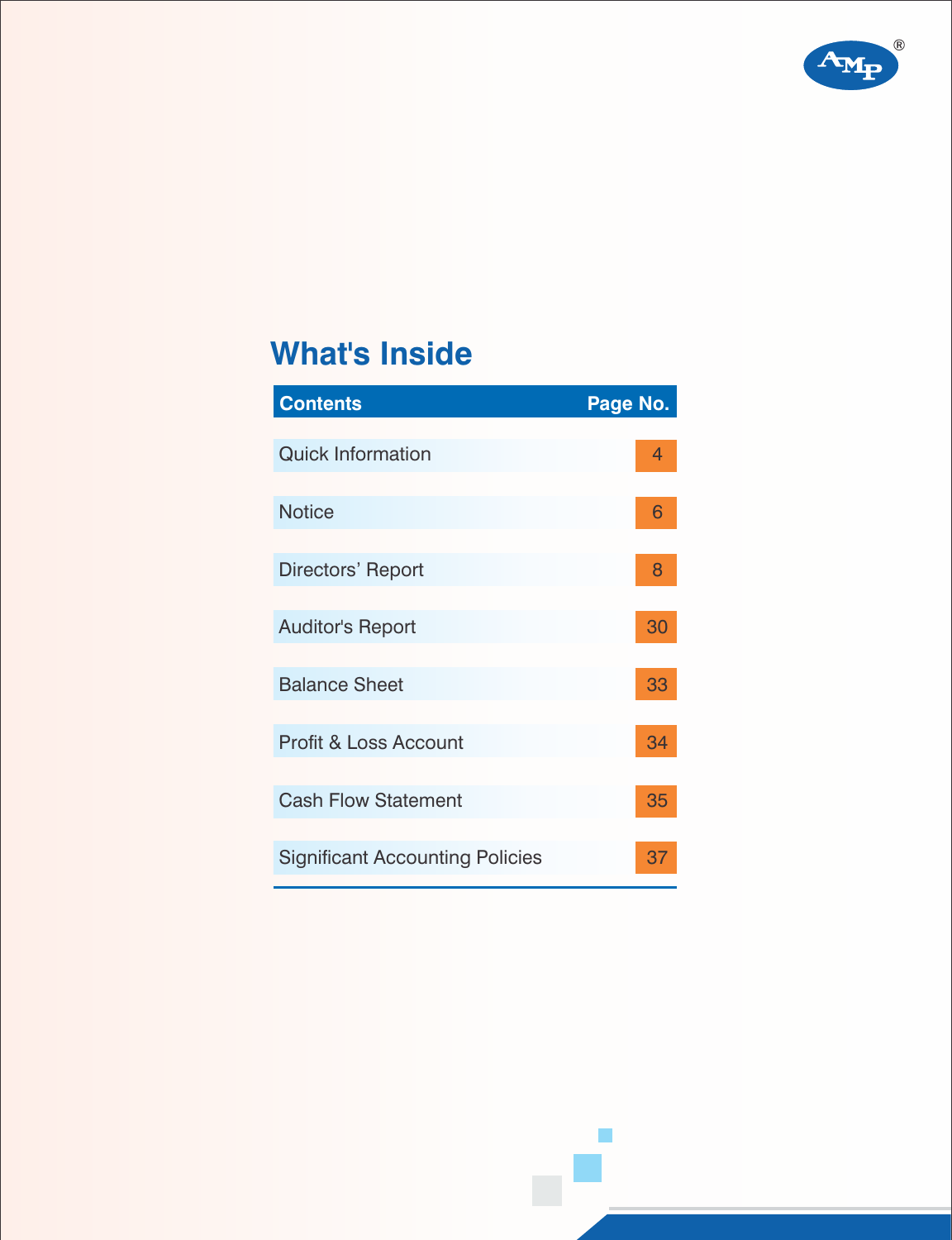# **QUICK INFORMATION**

| <b>Board of Directors</b>            | ÷  | Dr.Shiban K Koul, Chairman<br>Mr.B.Malla Reddy, Managing Director<br>Mr.P.A.Chitrakar, COO<br>Mrs.C.Prameelamma, Director (Technical)<br>Mr. Atim Kabra<br>Mr.J.Venkatadas    |
|--------------------------------------|----|-------------------------------------------------------------------------------------------------------------------------------------------------------------------------------|
| <b>Sr. General Manager (F&amp;A)</b> | t. | Mr. S. Gurunatha Reddy                                                                                                                                                        |
| <b>Company Secretary</b>             | t  | Mr. T. Anjaneyulu                                                                                                                                                             |
| <b>Auditors</b>                      | ÷. | M/s. Amar & Raju<br><b>Chartered Accountants</b><br>Flat No: 201, KOR Residency,<br>H.No:8-3-966/16, Road No:3,<br>Nagarjuna Nagar, Srinagar Colony,<br>Hyderabad $-500073$ . |
| <b>Bankers</b>                       | t  | Canara Bank, Prime Corporate Branch,<br>Secunderabad                                                                                                                          |
|                                      |    | <b>HDFC Bank Ltd.</b><br>Lakdikapul, Hyderabad.                                                                                                                               |
|                                      |    | State Bank of India<br>Overseas Branch, Hyderabad.                                                                                                                            |
| <b>Registered Office</b>             | ÷  | ASTRA Towers, Survey No.12(P),<br>Kothaguda Post, Kondapur,<br>Hitechcity, Hyderabad - 500 084.<br>Phone: 040-30618000 / 8001<br>Website: www.astramwp.com                    |

4

 $\overline{\phantom{a}}$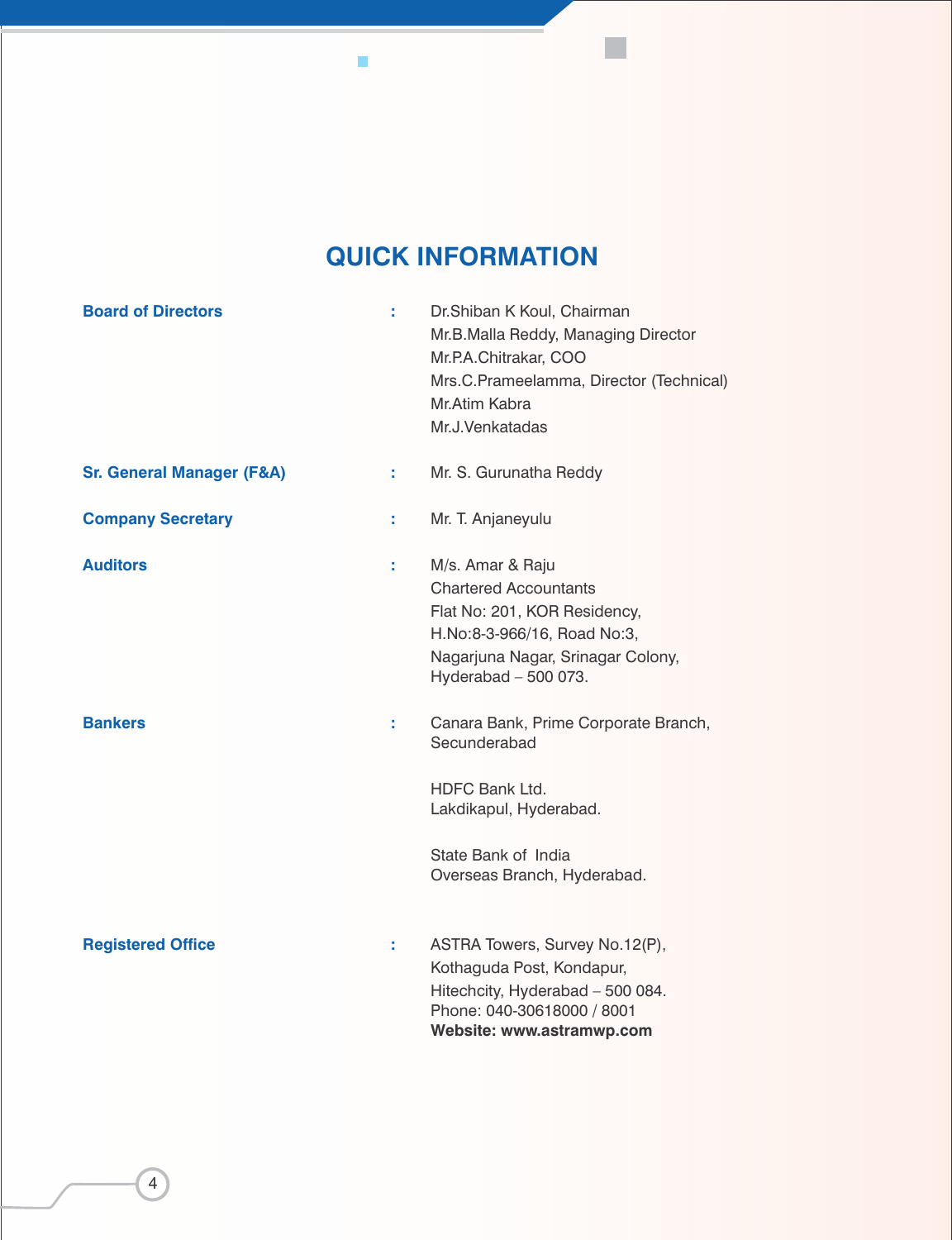

| <b>Factories</b>  | t. | Unit I<br>Plot No.12, ANRICH Industrial Estate,<br>Miyapur, IDA Bollarum,<br>Medak (District) - 502 325 A.P.<br>Unit II<br>Plot No.56A, 56B and 57A,<br><b>ANRICH Industrial Estate,</b><br>Miyapur, IDA Bollarum,<br>Medak (District) - 502 325 A.P. |
|-------------------|----|-------------------------------------------------------------------------------------------------------------------------------------------------------------------------------------------------------------------------------------------------------|
|                   |    | Unit III<br>Survey No.1/1, Imarat Kancha,<br>Raviryala Village, Maheswaram Mandal,<br>Rangareddy (District) - 500 010 A.P.                                                                                                                            |
|                   |    | Unit IV<br>Plot No: 18, 19, 20 & 21 (Part)<br>Hardware Park, Sy.No: 1/1,<br>Imarat Kancha of Ravirayal Village,<br>Maheswaram Mandal, R.R.Dist.                                                                                                       |
| <b>Registrars</b> | t  | Purva Sharegistry (India) Pvt. Ltd.,<br>Shiv Shakti Industrial Estate,<br>Unit No.9, Ground Floor,<br>7 B J R Boricha Marg,<br>Lower Parel, Mumbai - 400 011<br>Tele: 91-022-23016761<br>Email:busicomp@vsnl.com                                      |
| <b>Listing</b>    | t  | The Bombay Stock Exchange Ltd.,                                                                                                                                                                                                                       |

The National Stock Exchange of India Ltd.

لمشاركه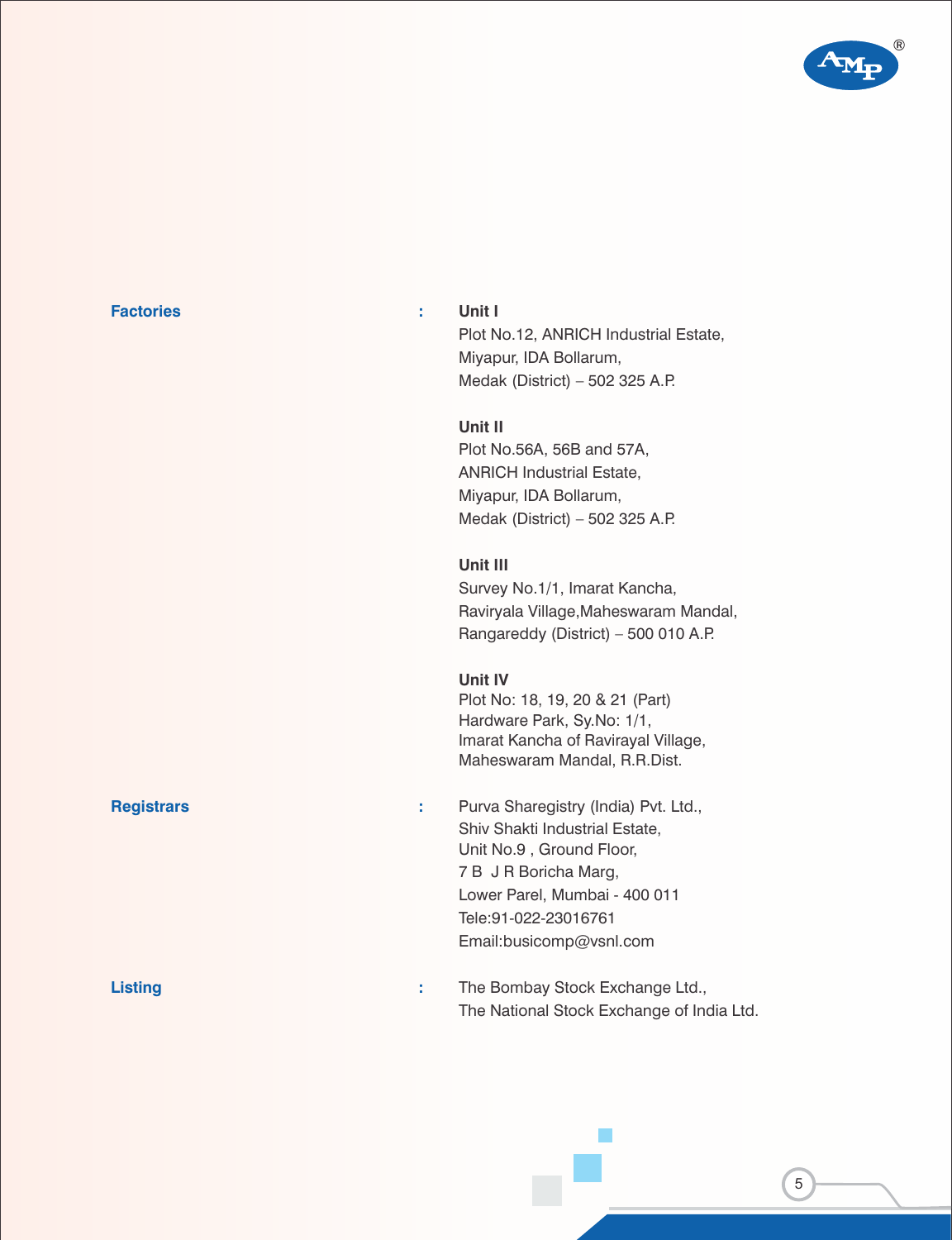# **NOTICE OF ANNUAL GENERAL MEETING**

 $\mathcal{L}_{\mathcal{A}}$ 

NOTICE IS HEREBY GIVEN that the Twenty First Annual General Meeting of the Members of Astra Microwave Products Limited will be held at Hotel Daspalla, Road No:37, Jubilee Hills, Hyderabad – 500 033, on Monday, the 30th July, 2012 at 3.00 P.M. for the transaction of the following business:-

#### **ORDINARY BUSINESS**

- 1. To receive, consider and adopt the audited Balance Sheet as at March 31, 2012, Profit and Loss Account for the year ended on that date and the Reports of the Board of Directors and Auditors thereon.
- 2. To declare a dividend on Equity Shares.
- 3. To appoint a Director in place of Mr. P.A. Chitrakar, Director who retires by rotation and being eligible offers himself for reappointment.
- 4. To appoint a Director in place of Mr. Atim Kabra, Director who retires by rotation and being eligible offers himself for reappointment.
- 5. To appoint M/s Amar & Raju, Chartered Accountants, the retiring Auditors of the Company, who shall hold office from the conclusion of this Annual General Meeting until the conclusion of the next Annual General Meeting of the Company and to fix their remuneration.

#### **SPECIAL BUSINESS**

- 6. To consider and if thought fit, to pass with or without modification(s), the following resolution as an Ordinary Resolution: "RESOLVED THAT, in modification of the resolution, limiting the borrowing powers of the Board of Directors of the Company upto Rs. 250 crores (Rupees Two hundred and fifty crores only) in excess of the aggregate of the paid up capital of the company and its free reserves, passed by the company at the Fourteenth Annual General Meeting of the Company held on 25th July, 2005, the Board of Directors of the Company be and is hereby authorized under Section 293(1)(d) of the Companies Act, 1956, to borrow from time to time all such sums of money as they may deem requisite for the purpose of the business of the Company provided that the moneys to be borrowed together with moneys already borrowed by the Company (apart from temporary loans obtained from the company's bankers in the ordinary course of business) shall not exceed the aggregate of the paid up capital and free reserves by more than Rs. 500 crores (Rupees Five hundred crores only)."
- 7. To consider and if thought fit, to pass with or without modification(s), the following resolution as an OrdinaryResolution: "RESOLVED THAT, in modification of the resolution passed at the Fourteenth Annual General Meeting of the Company held on 25th July, 2005, the consent of the Company be and is hereby accorded to the Board of Directors pursuant to the provisions of Section 293(1)(a) of the Companies Act, 1956 and other applicable provisions, if any, read with Article 32 of the Articles of Association of the Company, for the creation of such mortgages, charges and hypothecations, on all immovable and movable properties of the company, both present and future, up to an amount not exceeding the aggregate of the paid up capital and free reserves by more than Rs. 500 crores (Rupees Five hundred crores only) in favour of lending Financial Institution (s) / Corporate Body (s) / person (s) / Corporation (s) / Government (s) / Lenders (s) / Bank (s) for moneys borrowed or to be borrowed."

FURTHER RESOLVED THAT the Board of Directors of the company be and are hereby authorized to finalise the terms and conditions for creating the aforesaid mortgages and / or charges and to do all such acts and things as may be necessary for giving effect to this resolution."

> By order of the Board For **Astra Microwave Products Limited**

Hyderabad

26th April, 2012 **B.Malla Reddy** Managing Director

#### **NOTES:**

- 1. A Member entitled to attend and vote at the AGM is entitled to appoint a proxy to attend and vote in the meeting and the proxy need not be a member of the Company.
- 2. The instrument appointing the proxy must be deposited at the registered office of the company not less than 48 hours before the commencement of the meeting.
- 3. Members / proxies should bring duly filled Attendance Slips sent herewith to attend the meeting.
- 4. An Explanatory Statement pursuant to Section 173(2) of the Companies Act, 1956 is annexed hereto.
- 5. The register of members and share transfer books of the Company will remain closed from 23rd July, 2012 to 30th July, 2012 (both days inclusive).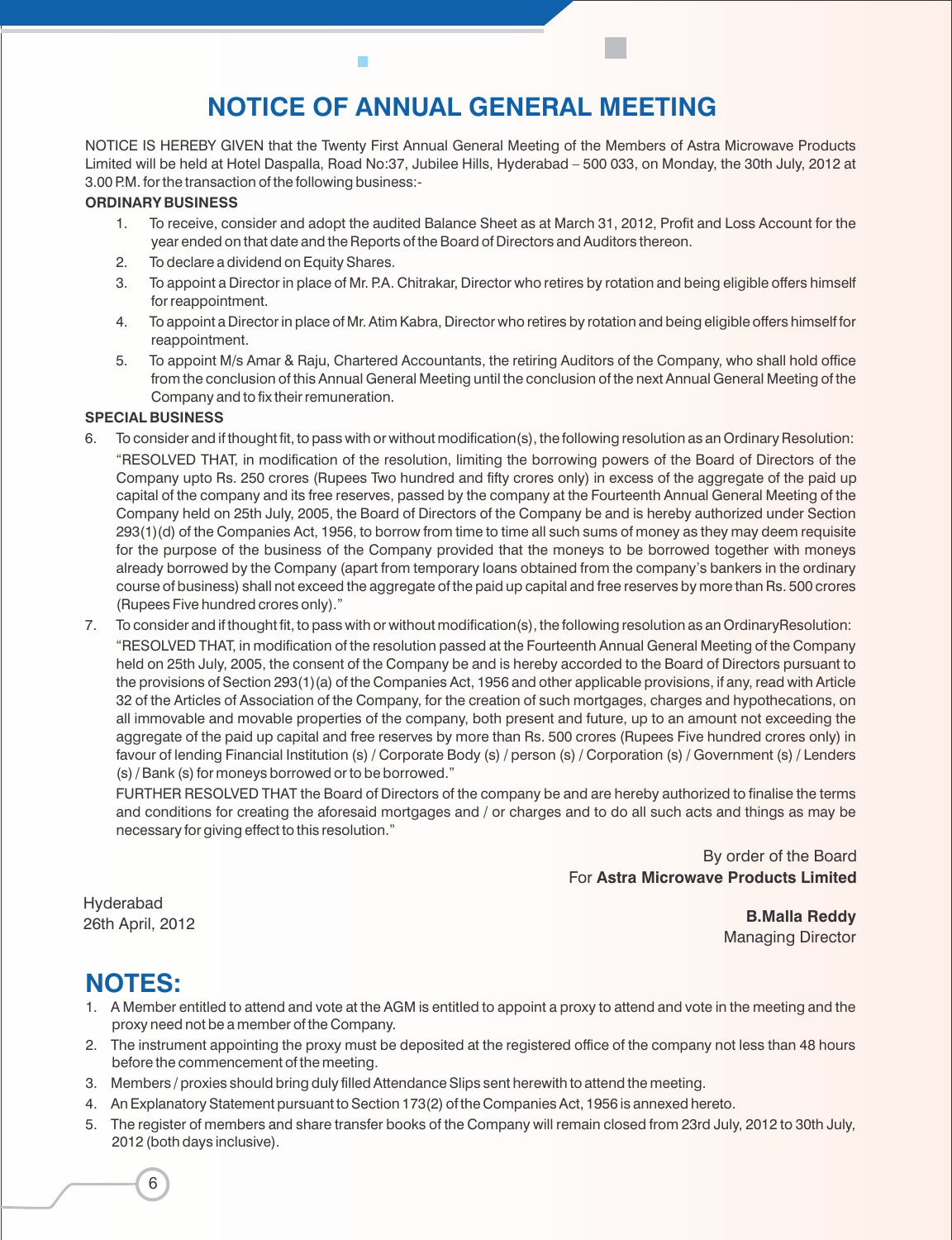

- 6. The dividend of Rs.0.70/- per share for the year ended March 31, 2012 as recommended by the Board, if sanctioned at the Annual General Meeting, will be payable to those members whose names appear on the Company's register of members on 30th July, 2012. In respect of shares held in electronic form, dividend will be payable on the basis of beneficial ownership as per details furnished by NSDL and CDSL for this purpose.
- 7. Members whose shareholding is in the electronic mode are requested to inform change of address and updates of savings bank account details to their respective depository participants. Members are encouraged to utilize the Electronic Clearing System (ECS) for receiving dividends. While members holding shares in physical form, may write to the Registrar and Transfer Agent for any change in their addresses immediately so as to enable the Company to dispatch dividend warrants at their correct addresses.
- 8. Members wishing to claim dividends, which remain unclaimed are requested to correspond with the Company Secretary, at the Company's registered office. Members are requested to note that dividends not encashed or claimed within seven years from the date of transfer to the Company's Unpaid Dividend Account, will, as per Section 205A of the Companies Act, 1956, be transferred to the Investor Education and Protection Fund.
- 9. Astra is concerned about the environment and utilizes natural resources in a sustainable way. The Ministry of Corporate Affairs (MCA), Government of India, has by its Circular Nos. 17/2011 and 18/2011, dated April 21, 2011 and April 29, 2011 respectively, permitted companies to send official documents to their shareholders electronically as part of its green initiatives in corporate governance.

Recognizing the spirit of the circular issued by the MCA, we are sending documents like the Notice convening the general meetings, Financial Statements, Directors' Report, Auditors' Report, etc, to the email address provided by you with your depositories.

We request you to update your email address with your depository participant to ensure that the annual report and other documents reach you on your preferred email account.

#### **EXPLANATORY STATEMENT**

As required by Section 173(2) of the Companies Act, 1956, the following Explanatory Statement sets out material facts relating to the business under items 6 and 7 of the accompanying notice dated 26th April, 2012.

#### **Item: 6**

The Board of Directors of the Company were authorized by the Members of the Company under section 293(1)(d) of the Companies Act, 1956 at the Fourteenth Annual General Meeting of the Company held on 25th July, 2005 to borrow funds upto Rs. 250 crores (Rupees Two hundred and fifty crores only) in excess of the aggregate of the paid up capital and free reserves (other than temporary loans obtained from the company's bankers in the ordinary course of business).

In order to meet the increased long term fund requirements and for financing the present and future projects of the Company, the Board of Directors request the members to accord their consent to borrow funds upto Rs. 500 crores (Rupees Five hundred crores only) in excess of the aggregate of the Company's paid up capital and free reserves in terms of Section 293(1)(d) of the Companies Act, 1956.

The resolution has accordingly been proposed for approval by the shareholders pursuant to Section 293(1)(d) of the Companies Act, 1956.

None of the directors of the Company is in any way concerned or interested in the resolution.

#### **Item:7**

As per the existing limits, the Board of Directors have powers to create charge on the movable and immovable assets of the company up to an amount of Rs. 250 crores (Rupees Two hundred and fifty crores only) in excess of the aggregate of the paid up capital and free reserves in favour of lending Financial Institution (s) / Bank (s) etc.,

To meet the increasing requirements of the funds, the Board of Directors are required to borrow funds from time to time, for which mortgages / charges / hypothecations are to be created on the movable and immovable assets of the company and hence it is considered necessary to enhance the said limit upto Rs. 500 crores (Rupees Five hundred crores only) in excess of the aggregate of the Company's paid up capital and free reserves.

The resolution has accordingly been proposed for approval by the shareholders pursuant to Section 293(1)(a) of the Companies Act, 1956.

None of the directors of the Company is in any way concerned or interested in the resolution.

By order of the Board For **Astra Microwave Products Limited**

> **B.Malla Reddy** Managing Director

> > 7

Hyderabad 26th April, 2012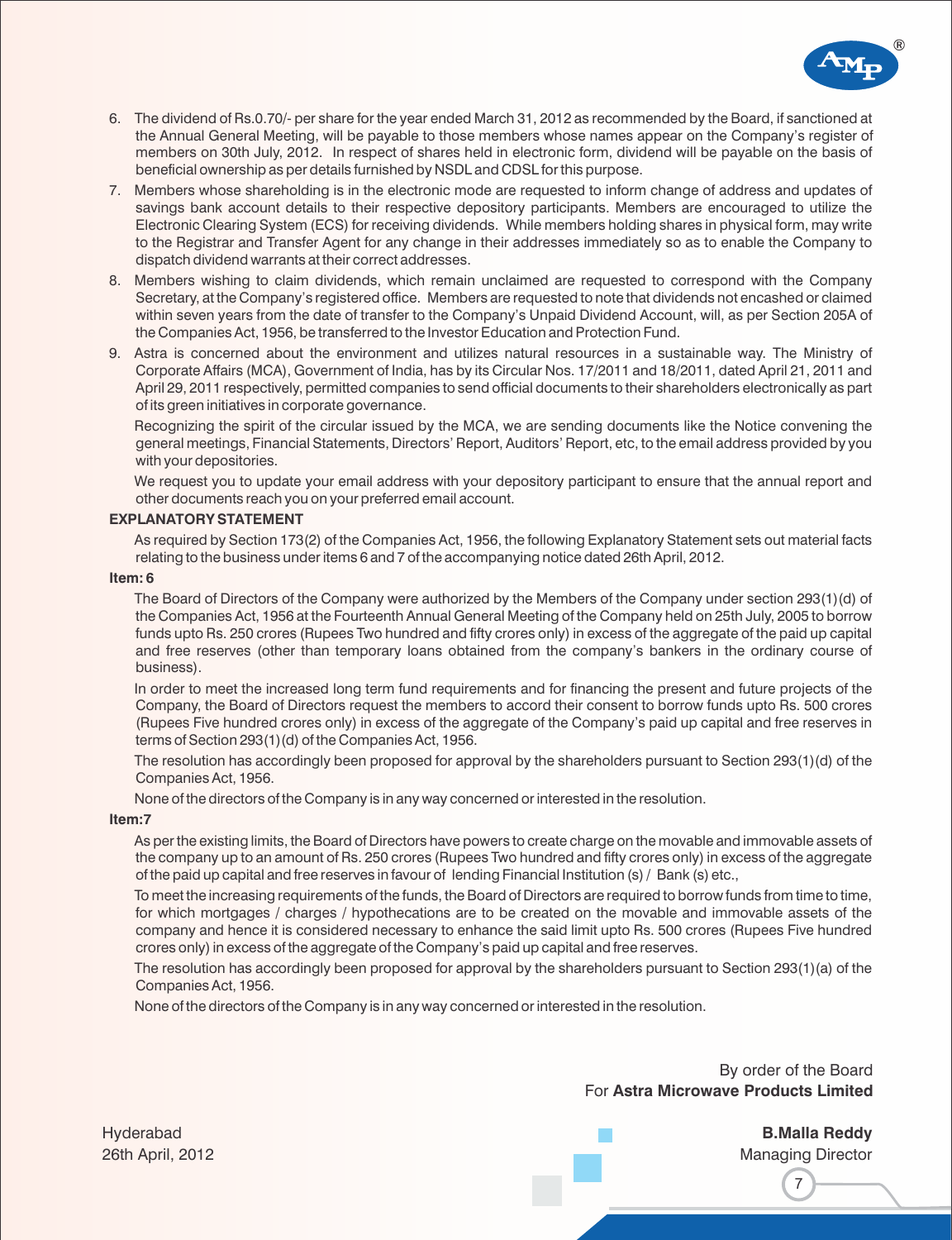# **DIRECTORS' REPORT**

 $\mathbb{R}^n$ 

#### **To the members,**

We are delighted to present the report on our business and operations for the year ended March 31, 2012.

#### **FINANCIAL PERFORMANCE**

|                              | ₹ in lacs |         |  |
|------------------------------|-----------|---------|--|
| <b>Particulars</b>           | 2011-12   | 2010-11 |  |
| <b>Sales</b>                 | 20375     | 16120   |  |
| Profit before depreciation   | 5409      | 3684    |  |
| Depreciation                 | 1244      | 1242    |  |
| Profit before tax            | 4381      | 2438    |  |
| Provision for taxation       | 1061      | 578     |  |
| Profit after tax             | 3320      | 1860    |  |
| EPS (in $\bar{z}$ )          | 4.06      | 2.27    |  |
| Paid up Equity Share capital | 1636      | 1636    |  |
| <b>Reserves</b>              | 15494     | 12839   |  |
| Dividend (in percentage)     | 35        | 25      |  |

For detailed analysis of the performance, please refer to management's discussion and analysis section of the annual report.

#### **DIVIDEND**

Your Directors are pleased to recommend a dividend of  $\bar{z}$  0.70/- per equity share of  $\bar{z}$  2/- for the financial year 2011-12. The dividend, if approved at the ensuing Annual General Meeting, will be paid to those shareholders whose name appear on the register of members of the Company as on 30th July, 2012.

#### **TRANSFER TO RESERVES**

Your Directors have proposed to transfer  $\bar{\tau}$  350 lcas to the General Reserve retaining  $\bar{\tau}$  2304 lacs in the Profit and Loss account.

#### **DEPOSITS**

Your Company has not accepted any deposits and, as such, no amount of principal or interest was outstanding on the date of the Balance Sheet.

#### **DIRECTORS**

8

In accordance with the provisions of the Companies Act, 1956, Mr.P.A.Chitrakar, and Mr. Atim Kabra, Directors retire by rotation and being eligible, offer themselves for re-appointment.

The brief resume/details relating to directors who are to be re-appointed are furnished in the Corporate Governance section.

#### **DIRECTORS RESPONSIBILITY STATEMENT**

As required under section 217(2AA) of the Companies Act, 1956, the Directors confirm that:

• In the preparation of Annual Accounts, the applicable accounting standards had been followed along with proper explanation relating to material departures;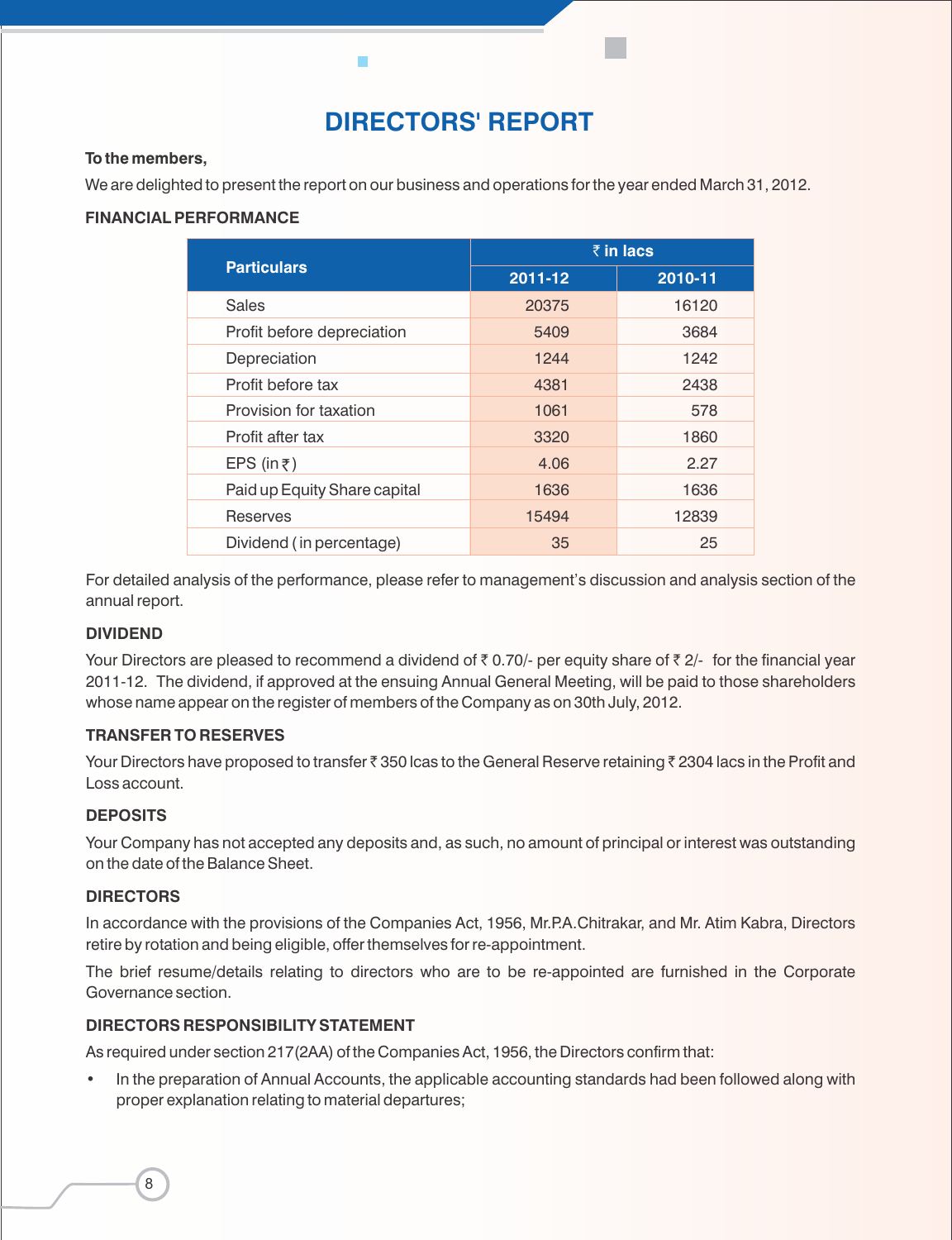

- The Directors had selected such accounting policies and applied them consistently and made judgments and estimates that are reasonable and prudent so as to give a true and fair view of the state of affairs of the Company at the end of the financial year and of the profit or loss of the Company for that period;
- The Directors had taken proper and sufficient care for the maintenance of adequate accounting records in accordance with the provisions of this Act for safeguarding the assets of the Company and for preventing and detecting fraud and other irregularities;
- The Directors had prepared the annual accounts on a going concern basis.

#### **PARTICULARS REGARDING SUBSIDIARY COMPANY**

The Company sold entire investments held in the subsidiary company during the financial year.

#### **AUDITORS**

The Statutory Auditors M/s Amar & Raju, Chartered Accountants, Hyderabad, retire at this Annual General Meeting. The Company is in receipt of confirmation from the Statutory Auditors that in the event of their reappointment as Statutory Auditors of the Company at ensuing Annual General Meeting, such reappointment will be in accordance with the limits specified in sub-section (1B) of Section 224 of the Companies Act, 1956.

As regard Auditors observations, relevant notes on accounts are self explanatory and therefore, do not call for any further comments.

#### **DISCLOSURES**

Disclosures in terms of Companies (Disclosure of Particulars in report of the Board of Directors) Rules, 1988 in respect of Conservation of Energy, Technology Absorption, Foreign Exchange Earnings & Outgo are attached (Annexure I) and forms part of this report.

#### **CORPORATE GOVERNANCE**

The Company has complied with the provisions of Clause 49 of the Listing Agreement relating to Corporate Governance. A report on corporate governance along with the statutory auditors' certificate and a management discussion and analysis report forms part of this annual report.

#### **PARTICULARS OF EMPLOYEES**

Pursuant to the provisions of Section 217(2A) of the Companies Act, 1956 read with the Companies (Particulars of Employees) Rules, 1975 as amended the names and other particulars of employees are set out in Annexure II to the Directors' Report.

#### **EMPLOYEE RELATIONS**

Employee relations were cordial during the year and the Board would like to place on record its appreciation to all the employees of the Company for their dedicated services and performance in qualitative and quantitative parameters.

#### **ACKNOWLEDGMENTS:**

Your Directors express their gratitude to all investors, customers, vendors, banks and regulatory and governmental authorities for their continued support.

#### **For and on behalf of the Board of Directors**

**Mr. B. Malla Reddy** Managing Director

**Mr. P. A. Chitrakar** COO

9

Hyderabad 26<sup>th</sup> April, 2012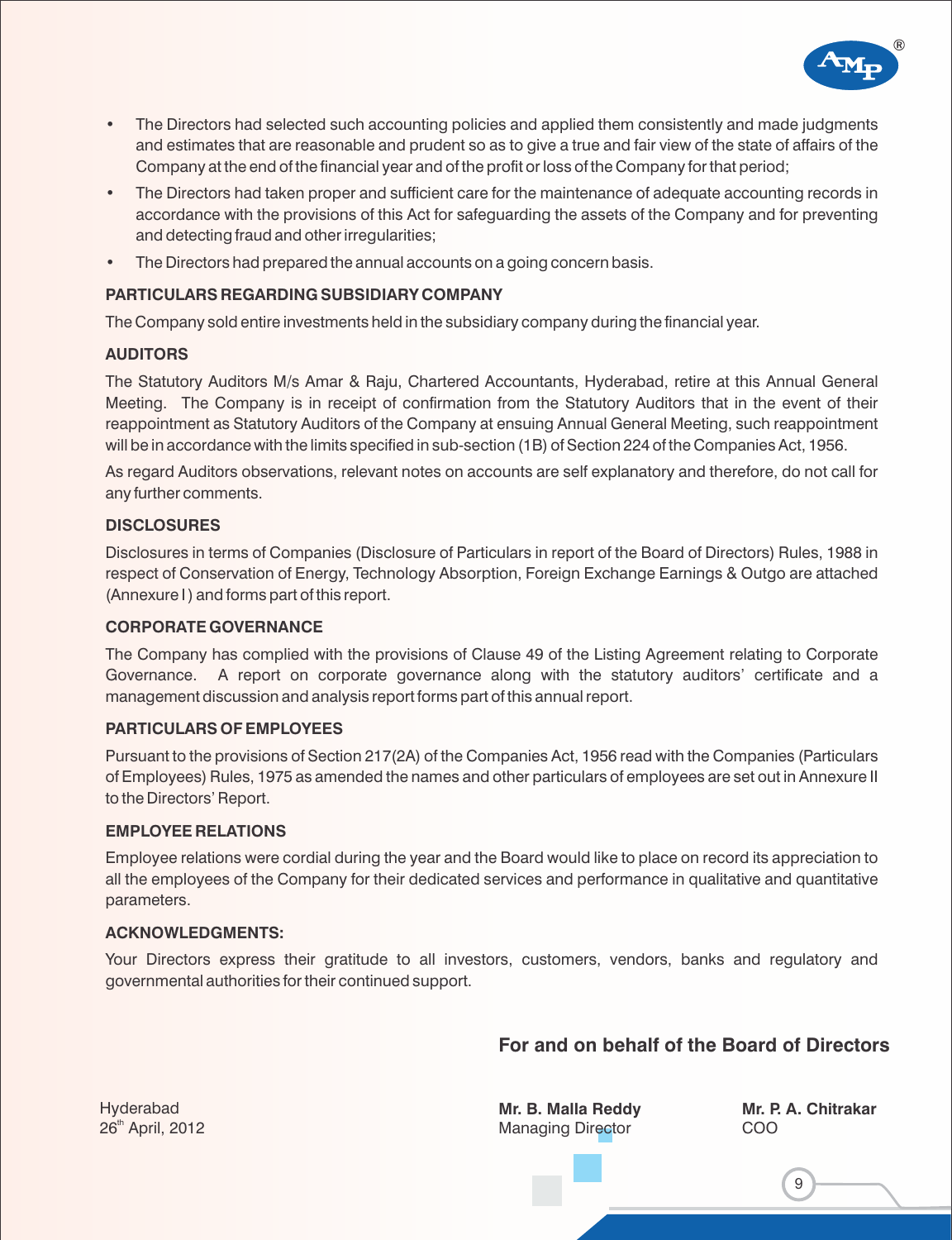# **ANNEXURE (I) TO THE DIRECTORS' REPORT**

Particulars pursuant to Companies (Disclosure of Particulars in the Report of Board of Directors) Rules, 1988.

#### **1. Details of Conservation of Energy**

The operation of the company are not energy intensive. However, adequate measures have been taken to conserve and reduce the energy consumption.

#### **2. Research & Development (R&D)**

The Company's Research and Development centre is recognized by the Department of Scientific and Industrial Research, Ministry of Science and Technology, Government of India in the year 1994.

During the year the R&D wing of the Company has developed innovative designs useful for manufacture of cost effective products. The research and development efforts of the Company are customer need based and hence it is a continuous process. The areas of effort are directly related to the type of products sold during the year. Because of its in-house R&D efforts the Company was able to deliver the best solutions to the customers in cost effective manner.

#### **The Company has spent the following amounts for R&D during the year.**

 $\mathcal{L}_{\mathcal{A}}$ 

| <b>Particulars</b>                                            | $\bar{\tau}$ in lacs |         |  |
|---------------------------------------------------------------|----------------------|---------|--|
|                                                               | 2011-12              | 2010-11 |  |
| a. Capital                                                    | 163                  | Nil     |  |
| b. Recurring                                                  | 711                  | 399     |  |
| c. Total                                                      | 874                  | 399     |  |
| d. Total R&D expenditure as<br>a percentage of total turnover | 4.46%                | 2.47%   |  |

#### **3. Technology Absorption, Adoption and Innovation**

The Company works on in house technology. However, the company has one contract for Technology, Transfer, Absorption and adoption with a foreign company for a specific program which enables us to supply sub-systems for a Radar program of DRDO labs. Since, the program is still in absorption and development stage no quantitative details are available as of now.

#### **4. Particulars of foreign exchange earnings and outgo**

The Company did well in exports due to Defence Offset opportunities and has bright prospects for the future also. Foreign Exchange outgo and earnings

| <b>Particulars</b>                | $\bar{\tau}$ in lacs |         |  |
|-----------------------------------|----------------------|---------|--|
|                                   | 2011-12              | 2010-11 |  |
| Foreign Exchange outgo:           |                      |         |  |
| On account of raw materials       | 6446                 | 5762    |  |
| On account of capital goods&Tools | 600                  | 500     |  |
| On account of revenue expenses    | 47                   | 35      |  |
| On account of equity dividend     | 1.50                 | 1.00    |  |
| <b>Total</b>                      | 7094.5               | 6298    |  |
| Foreign Exchange Earnings         | 1565                 | 3427    |  |

#### **For and on behalf of the Board of Directors**



**Mr. B. Malla Reddy** Managing Director

**Mr. P. A. Chitrakar** COO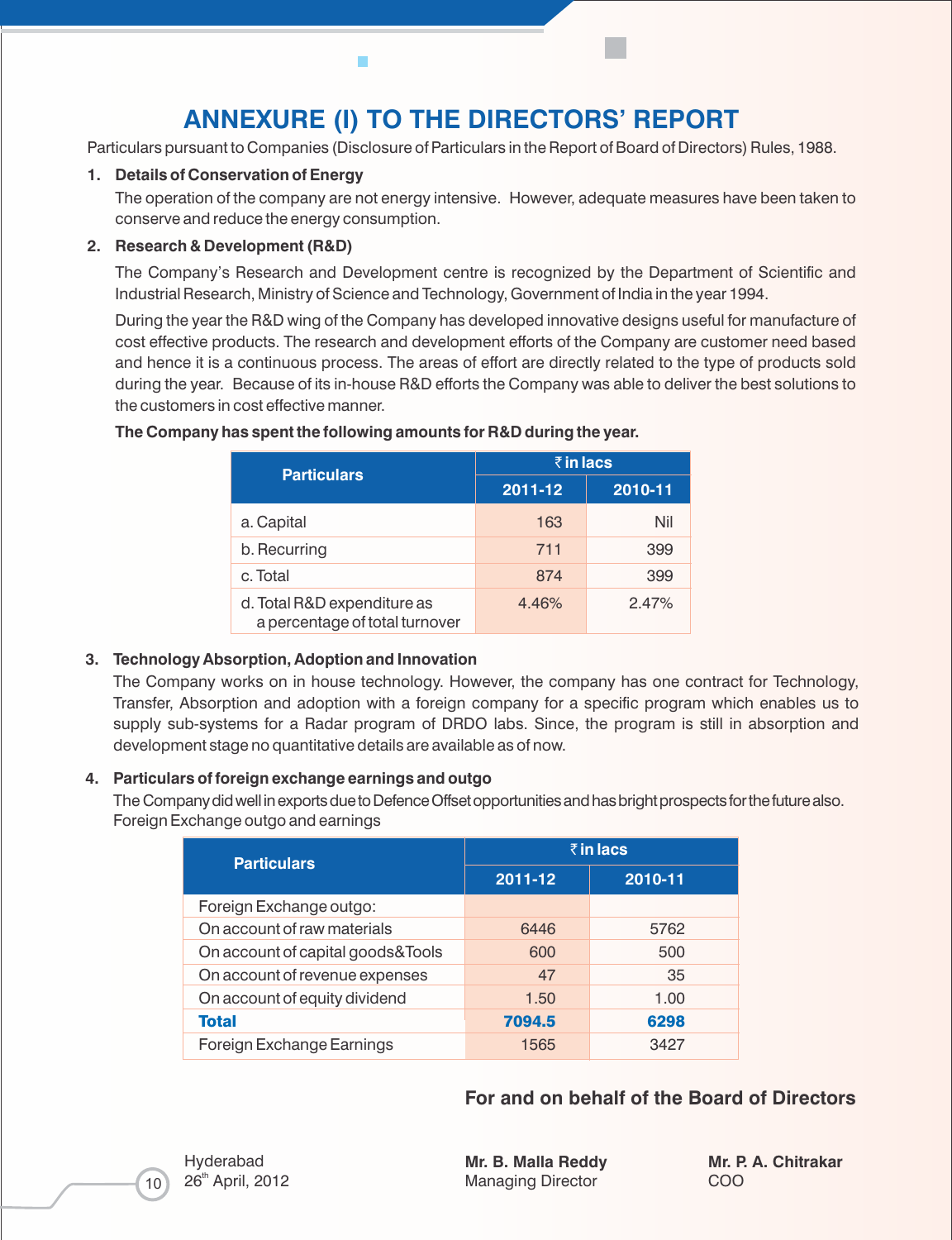

# **ANNEXURE (II) TO THE DIRECTORS' REPORT**  ANNEXURE (II) TO THE DIRECTORS' REPORT

Particulars required under the provisions of Section 217 (2A) of the Companies Act, 1956 read with the Companies<br>(Particulars (Particulars of Employees) Rules, 1975. Particulars required under the provisions of Section 217 (2A) of the Companies Act, 1956 read with the Companies

(Particulars of Employees) Rules, 1975.

| last employment<br>Particulars of         | <b>OMC</b> Computers Ltd<br>Head (R&D) | <b>JRDO Labs, Hyderabad</b><br>Scientist "C"  | Research Laboratory,<br>Defense Electronics<br>Scientist `E'<br>Hyderabad |
|-------------------------------------------|----------------------------------------|-----------------------------------------------|---------------------------------------------------------------------------|
| Commencement<br>in employment]<br>Date of | 13.09.1991                             | 13.09.1991                                    | 01.09.1994                                                                |
| Experience<br>in years                    |                                        | 22                                            | $\frac{1}{2}$                                                             |
| Qualification                             | M.E (Automation) 28                    | (Instrumentation &<br>Control Systems)<br>M.E | <b>M.Tec (Advanced</b><br>Electronics)                                    |
| Remuneration<br><b>Gross</b>              | 1887804                                | 1626500                                       | 1672055                                                                   |
| <b>Designation</b>                        | CEO & M.D                              | (Technical)<br><b>Director</b>                | Chief Operating<br>Officer                                                |
| <b>EDRA</b>                               | 65                                     | 63                                            | 61                                                                        |
| Name of the Employee                      | Mr.B.Malla Reddy                       | Mrs.C.Prameelamma                             | Mr.P.A.Chitrakar                                                          |

# For and on behalf of the Board of Directors **For and on behalf of the Board of Directors**

Place: Hyderabad<br>Date: 26th April, 2012 Date: 26th April, 2012 Place : Hyderabad

**Mr. P. A. Chitrakar** Mr. P. A. Chitrakar<br>COO

Mr. B. Malla Reddy<br>Managing Director **Mr. B. Malla Reddy** Managing Director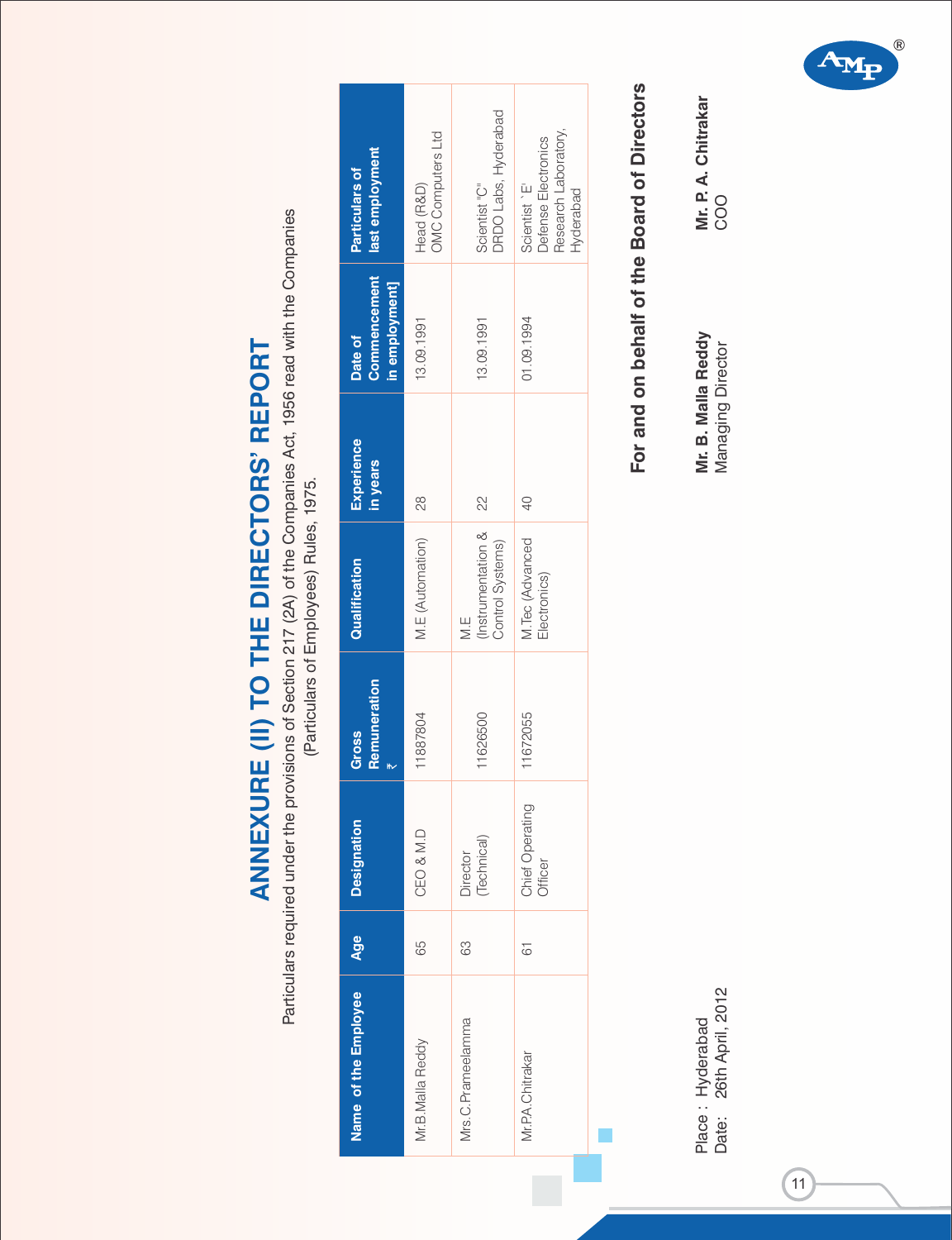# **REPORT ON CORPORATE GOVERANCE**

 $\mathcal{L}_{\mathcal{A}}$ 

The detailed report on Corporate Governance, for the Financial Year 1st April, 2011 to 31st March, 2012 as per the format prescribed by SEBI and incorporated in clause 49 of the Listing Agreement is set out below:

Astra Microwave Products Limited (AMPL) is committed to the highest standards of corporate governance in all its activities.

#### **Company's Philosophy on code of governance:**

Your company believes in providing highest transparency and ethical value in Corporate Governance. Your company also believes in taking into confidence all the stakeholders viz Shareholders, Employees, Creditors, Customers etc. Your company is committed to take the torch of Corporate Governance forward, so that every stakeholder of the company synchronizes and synergies their efforts in their growth along with the growth of their company.

#### **I. BOARD COMPOSITION AND MEETINGS.**

The Board consists of both Promoter Directors and External Directors. External Directors include the nominees of strategic investors and professional Independent Directors. Presently the Board has six Directors with three Promoters Directors.

**Table 1 gives the composition of the company's Board, their category, designation, other Directorships and memberships of Committees held by each of them.**

| Name of the<br><b>Director</b> | <b>Category</b>                           | <b>Designation</b>                | <b>Other</b><br><b>Director</b><br><b>ships</b> | <b>Committee</b> | <b>Chairmanship</b><br><b>Memberships in Committees</b> |
|--------------------------------|-------------------------------------------|-----------------------------------|-------------------------------------------------|------------------|---------------------------------------------------------|
| Dr. Shiban K Koul              | Independent<br><b>Director</b>            | Chairman                          |                                                 |                  |                                                         |
| Mr. B. Malla Reddy             | Promoter and<br><b>Executive Director</b> | Managing<br><b>Director</b>       |                                                 |                  |                                                         |
| Mr. P. A. Chitrakar            | Promoter and<br><b>Executive Director</b> | Chief<br><b>Operating Officer</b> |                                                 |                  |                                                         |
| Mrs. C. Prameelamma            | Promoter and<br><b>Executive Director</b> | <b>Director</b><br>(Technical)    |                                                 |                  |                                                         |
| Mr. J. Venkatadas              | Independent<br><b>Director</b>            | <b>Director</b>                   |                                                 | $\overline{4}$   |                                                         |
| Mr. Atim Kabra                 | Non-Executive<br>Director                 | <b>Director</b>                   | 5                                               | 3                |                                                         |

**Table 1: Composition of AMPL's Board as on March 31, 2012**

#### **Shareholding in the Company**

Table 2 gives details of the shares held by each of the Directors as on March 31, 2012.

#### **Table 2: Shares held by Directors in the Company**

| <b>Name of the Director</b> | <b>No. of shares held</b> |
|-----------------------------|---------------------------|
| Dr. Shiban K Koul           | 38,500                    |
| Mr. B. Malla Reddy          | 21,94,902                 |
| Mr. P.A. Chitrakar          | 13,74,404                 |
| Mrs. C. Prameelamma         | 14,54,339                 |
| Mr. J. Venkatadas           | 42,600                    |
| Mr. Atim Kabra              | 5,44,500                  |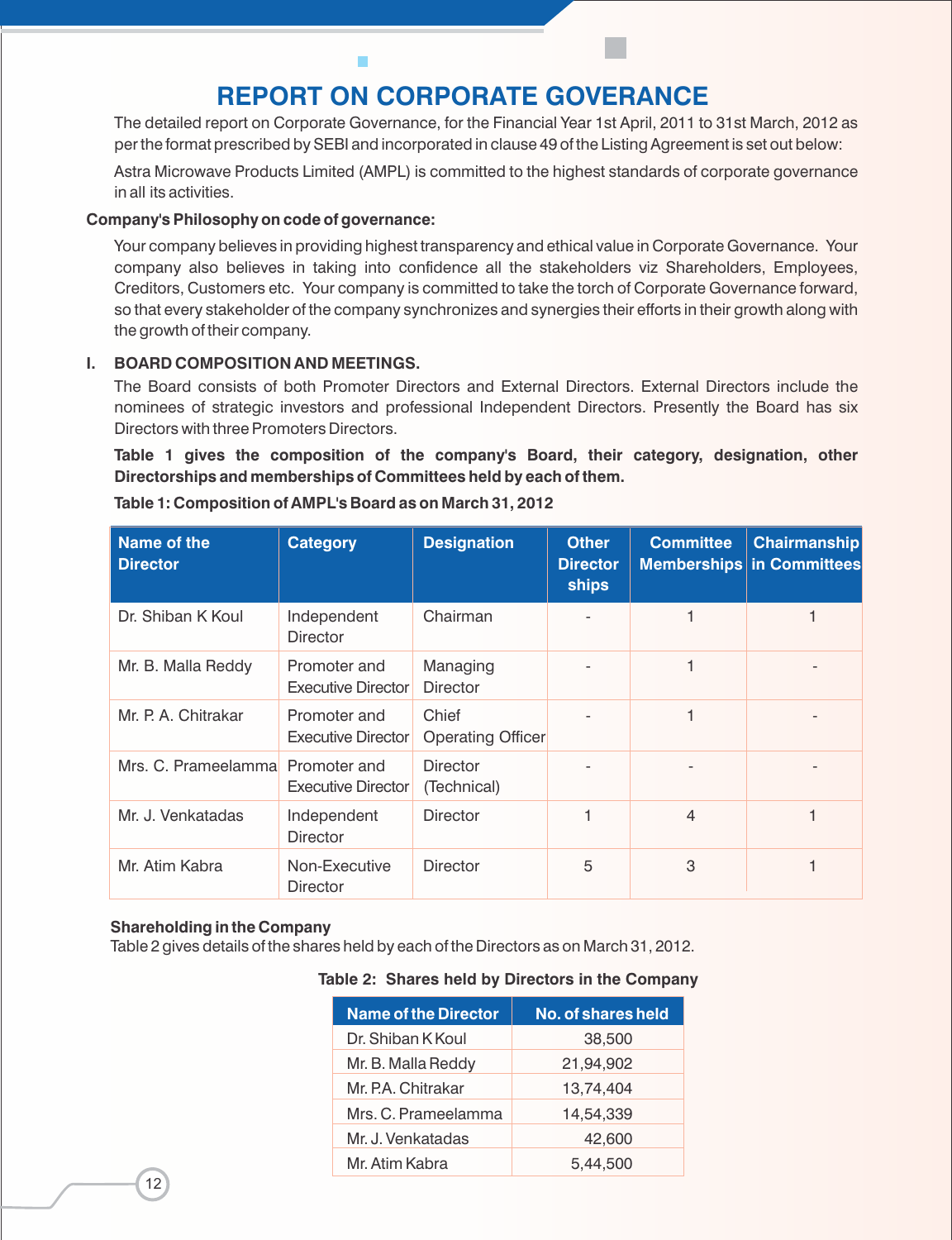

#### **Meetings**

The Company holds at least four Board meetings in a year, one in each quarter inter-alia to review the financial results of the Company. The gap between the two Board meetings does not exceed four calendar months. Apart from the four scheduled Board meetings, additional Board meetings are also convened to address the specific requirements of the Company. Urgent matters are also approved by the Board by passing resolutions through circulation. Every Director on the Board is free to suggest any item for inclusion in the agenda for the consideration of the Board.

During the year five Board meetings were held respectively on April 27, 2011, July 28, 2011, October 28, 2011, January 12, 2012 and January 28, 2012.

| <b>Name of the Director</b> | <b>Meetings held in</b><br><b>Director's tenure</b> | <b>Number of Board</b><br>meetings attended | <b>Attendance in</b><br>last AGM on<br><b>July 28,2011</b> |
|-----------------------------|-----------------------------------------------------|---------------------------------------------|------------------------------------------------------------|
| Dr. Shiban K Koul           | 5                                                   | 4                                           | Present                                                    |
| Mr. B. Malla Reddy          | 5                                                   | 5                                           | Present                                                    |
| Mr. P. A. Chitrakar         | 5                                                   | 5                                           | Present                                                    |
| Mrs. C. Prameelamma         | 5                                                   | 5                                           | Present                                                    |
| Mr. J. Venkatadas           | 5                                                   | 4                                           | Present                                                    |
| Mr. Atim Kabra              | 5                                                   | 2                                           | No                                                         |

#### **The attendance of the Directors at the Board Meeting and the Annual General Meeting held during the year 2011 was as follows:**

#### **Information given to the Board**

Necessary information as mentioned in Annexure IA to Clasue 49 of the Listing Agreement has been placed before the Board for their consideration.

#### **Directors Remuneration**

The remuneration including performance allowance payable to the Directors during the year under review was in conformity with the applicable provisions of the Companies Act, 1956 and duly approved by the Board and the shareholders.

The remuneration paid to the Directors for the services rendered during 2011-12 is given in Table 3 below:

| <u>THE TELLULICIALUM DAIU IU ILIC DILECTUR DUI ILIC SEI VICES FEHUCI EU UUIHIU ZU FFFFFFFFFFFFFFFFFFFFC ODERNI.</u> |                                                               |                          |                                                 |                             |                                 |
|---------------------------------------------------------------------------------------------------------------------|---------------------------------------------------------------|--------------------------|-------------------------------------------------|-----------------------------|---------------------------------|
| Table 3: Remuneration paid to the Directors for the financial year 2011-12                                          |                                                               |                          |                                                 |                             | Amount in Rs.                   |
| <b>Name</b>                                                                                                         | <b>Sitting Fee</b><br>(includes for<br>committee<br>meetings) | <b>Salary</b><br>& Perks | <b>Performance</b><br>allowance &<br>commission | <b>Total</b><br>amount paid | <b>Total Eligible</b><br>amount |
| Dr. Shiban K Koul                                                                                                   | 20,000                                                        | $\mathbf 0$              | 6,00,000                                        | 6,20,000                    | 16,80,462                       |
| Mr. B. Malla Reddy                                                                                                  | $\mathbf 0$                                                   | 22,05,304                | 96,82,500                                       | 1,18,87,804                 | 1,68,04,617                     |
| Mr. P. A. Chitrakar                                                                                                 | $\mathbf 0$                                                   | 19,89,555                | 96,82,500                                       | 1,16,72,055                 | 1,68,04,617                     |
| Mrs. C. Prameelamma                                                                                                 | $\mathbf 0$                                                   | 19,44,000                | 96,82,500                                       | 1,16,26,500                 | 1,68,04,618                     |
| Mr. J. Venkatadas                                                                                                   | 20,000                                                        | $\Omega$                 | 6,00,000                                        | 6,20,000                    | 16,80,462                       |
| Mr. Atim Kabra                                                                                                      | 5,000                                                         | $\boldsymbol{0}$         | 4,00,000                                        | 4,05,000                    | 16,80,461                       |
|                                                                                                                     |                                                               |                          |                                                 |                             | 13                              |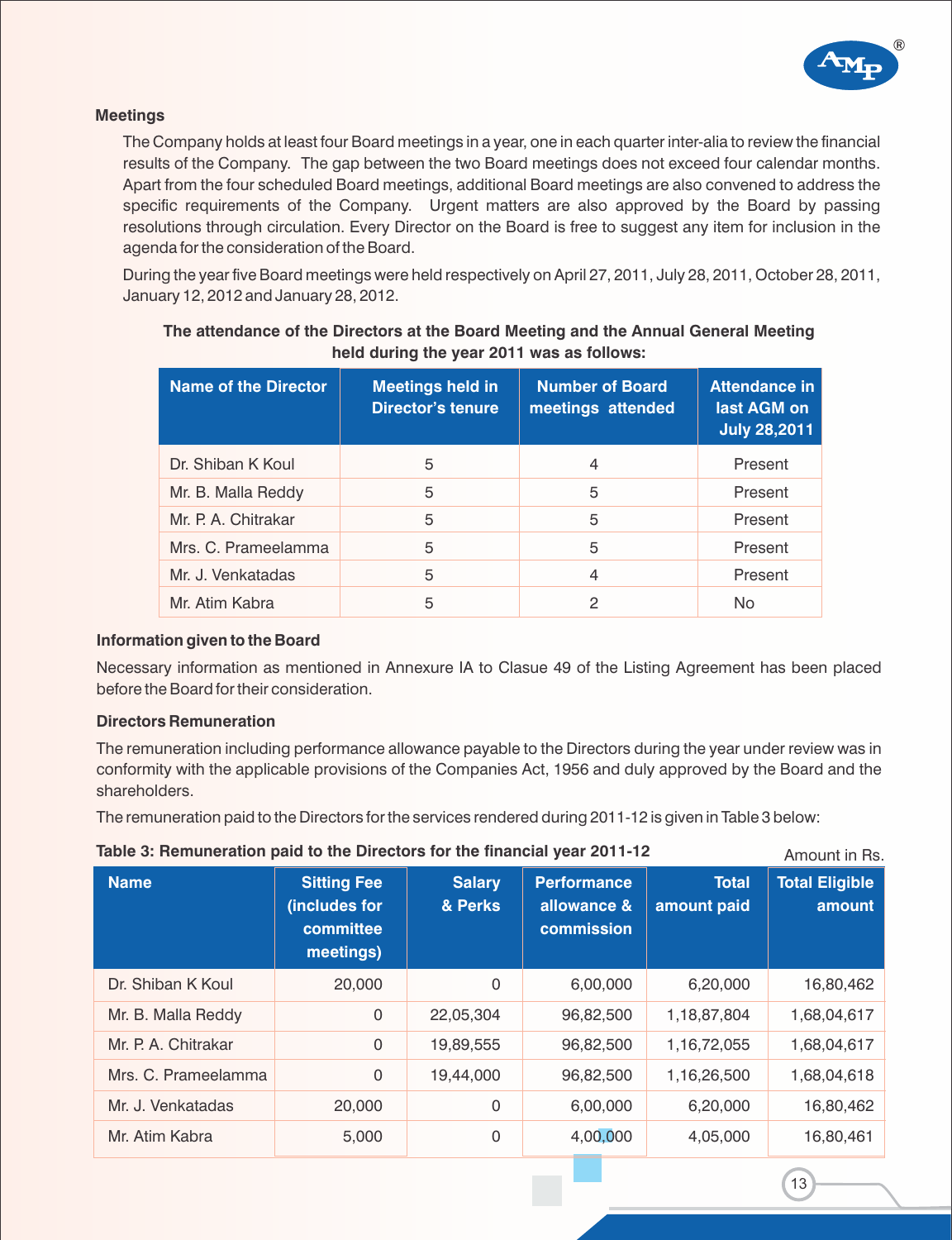#### **Code of Business Conduct and Ethics**

The Company has adopted a Code of Business Conduct and Ethics for the Board members and Senior Management Personnel. The same has also been posted on the website of the company. A declaration by the Managing Director affirming the compliance on the Code of Conduct applicable to the Board members and the Senior Management Personnel for the financial year 2011-12 forms part of this report.

#### **II. Committees of the Board**

- The Company has four Committees, namely:
- A) Audit Committee.
- B) Compensation Committee / Remuneration Committee.

 $\mathcal{L}_{\mathcal{A}}$ 

- C) Investor Grievance Committee.
- D) Share Transfer Committee.

#### **A) Audit Committee:**

The Audit Committee consists of three Directors, majority of them are independent Directors. The committee is headed by Mr.J.Venkatadas, non-executive and an independent Director. All the members of the Audit committee are financially literate.

#### **a) Audit Committee charter:**

The Audit Committee provides the Board with additional Assurance as to the adequacy of the Company's internal control systems and financial disclosures. The Audit Committee acts as a link between the Management, Statutory Auditors, Internal Auditors and the Board of Directors. The composition, powers and functions of the Audit committee meet the requirements of the Listing Agreement and Section 292A of the Companies Act, 1956.

#### **b) Meetings:**

The Audit Committee met four times during the year under review on April 27, 2011, July 28, 2011, October 28, 2011 and January 28, 2012. Table 4 gives the composition and attendance record of Audit Committee.

| <b>Name of the Director</b> | <b>Position held</b> | <b>No.of Meetings held</b> | No.of Meetings attended |
|-----------------------------|----------------------|----------------------------|-------------------------|
| Mr. J. Venkata Das          | Chairman             |                            |                         |
| Dr. Shiban K Koul           | Member               |                            |                         |
| Mr. Atim Kabra              | Member               |                            |                         |

#### **Table 4 Audit Committee attendance during the financial year 2011-12.**

#### **c) Attendees:**

14

The Audit Committee invites such of the executives, as it considers appropriate to be present at its meetings. The Statutory Auditors and Internal Auditors are also invited to these meetings. The Company Secretary acts as the Secretary of the Committee.

#### **d) The Terms of Reference of the Audit Committee :**

The terms of reference and the role of the audit committee is to overview the accounting systems, financial reporting and internal controls of the company. The powers and role of audit committee are as set out in the Listing Agreement and Section 292A of the Companies Act, 1956

All the recommendations of the audit committee were accepted by the Board of Directors.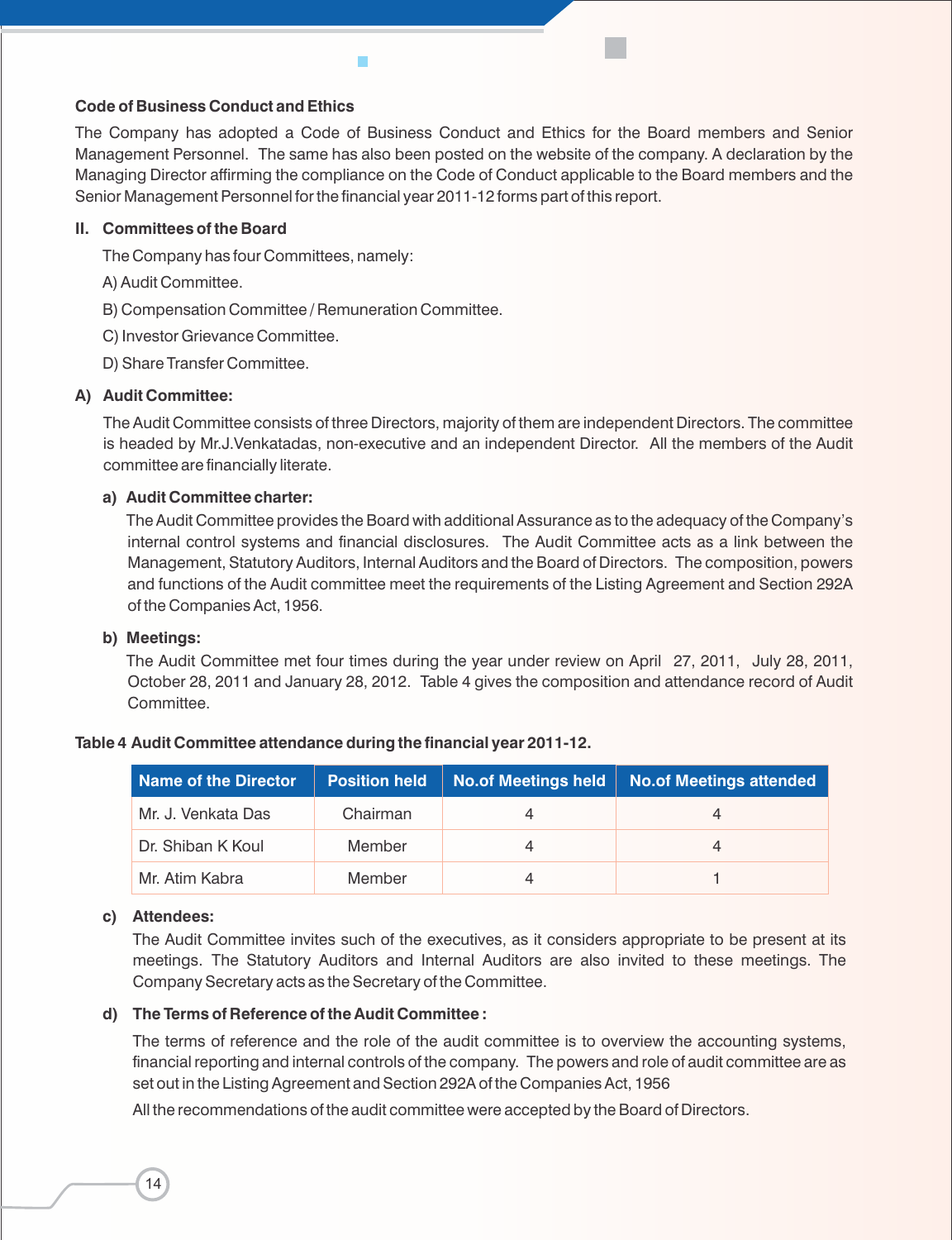

#### **B. Compensation Committee / Remuneration Committee.**

The Committee has not met during the year.

#### **C. Investor Grievance Committee:**

The Grievance committee consists of four Directors out of which two are non-executive Directors. The Committee is headed by Mr.Atim Kabra a Non-Executive Director.

The committee met four times during the year. The company is prompt in attending the investor grievances. Other than the legal issues, the routine investor grievances have been fully redressed.

| <b>Name of the Director</b> | <b>Position held</b> | <b>No.of Meetings attended</b> |
|-----------------------------|----------------------|--------------------------------|
| Mr. Atim Kabra              | Chairman             |                                |
| Mr. J. Venkata Das          | Member               | 4                              |
| Mr. B. Malla Reddy          | Member               |                                |
| Mr. P. A. Chitrakar         | Member               |                                |

#### **D. Share Transfer Committee:**

In order to enable transfer of shares, the Board had formed a Share Transfer Committee with Mr.B.Malla Reddy, M.D as the Chairman of the Committee and Mr.S.Gurunatha Reddy, Sr. G.M (F&A) as the member. The Share Transfer Committee met 3 times during the financial year 2011-12. The Attendance of the members of the Share Transfer Committee recorded is as under:

| Name of the Person     | <b>Position held</b> | <b>No.of Meetings attended</b> |
|------------------------|----------------------|--------------------------------|
| Mr. B. Malla Reddy     | Chairman             |                                |
| Mr. S. Gurunatha Reddy | Member               |                                |

#### **III. Disclosures**

**i)** Related party transactions:

There were no materially significant related party transactions, which had potential conflict with the interests of the Company at large. The transactions with related parties are disclosed in the Notes on Accounts in the financial statements as at March 31, 2012.

- (ii) There have not been any Non-Compliance by the Company in general and no penalties or strictures imposed on the Company by Stock Exchanges, SEBI or any statutory authority, on any matter related to capital markets, during the last three years.
- (iii) Risk management

We have an integrated approach to managing risks inherent in various aspect of our business.

(iv) Management's discussion and analysis

The Management's discussion and analysis report forms part of this Annual Report and is provided elsewhere in this report.

(v) Compliance with non-mandatory requirements of Clause 49 of the Listing Agreement

The Company has complied with all the mandatory requirements of the Clause 49 of the Listing Agreement.

We comply with the non-mandatory requirement: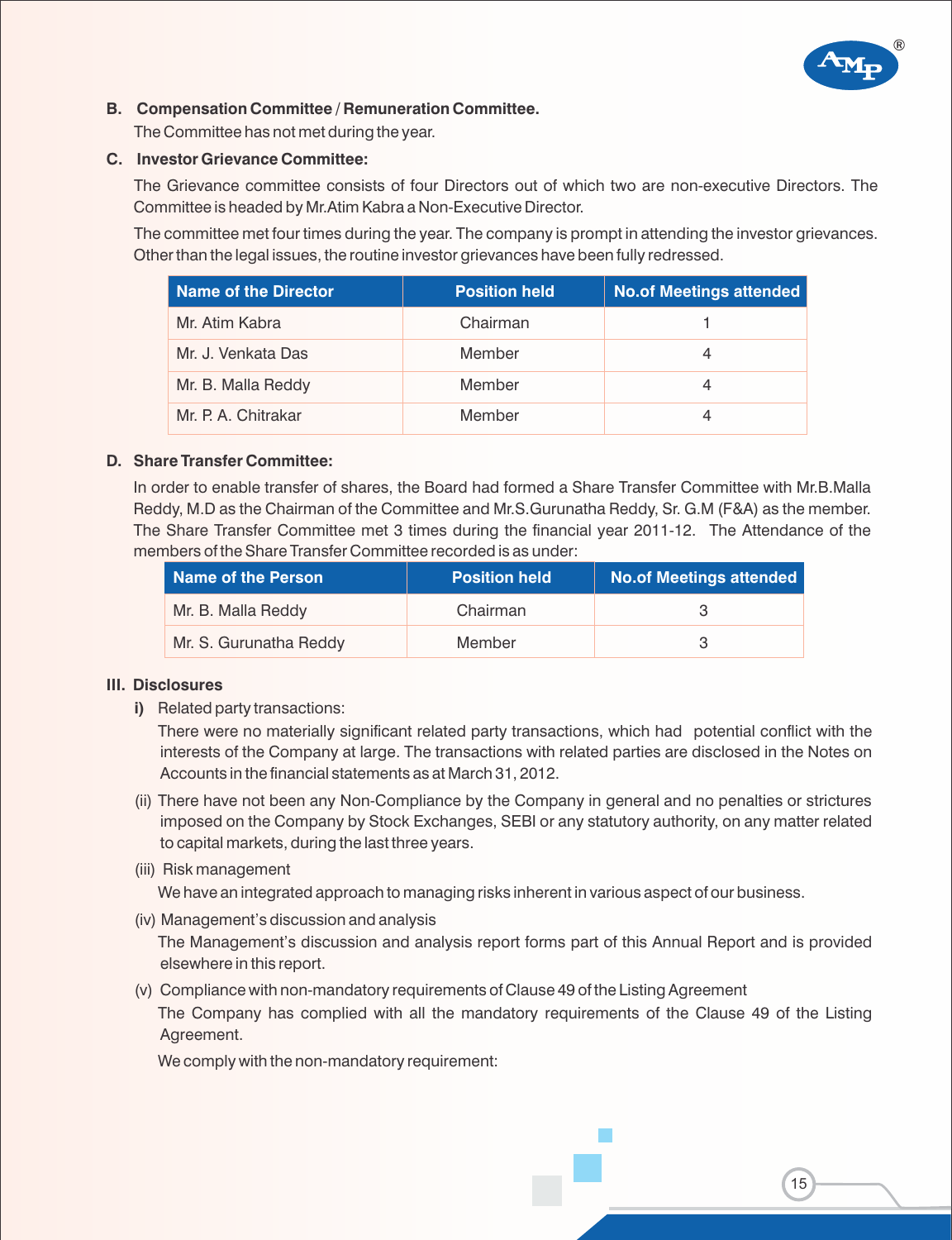#### **a. The Board**

Independent Directors may have a tenure not exceeding, in the aggregate, a period on nine years, on our Board.

None of the independent directors on our Board have served for a tenure exceeding nine years from the date when the new Clause 49 became effective.

#### **IV. Shareholders**

A). Profile of the Director(s) being appointed / re-appointed at the ensuing AGM.

 $\mathcal{L}_{\mathcal{A}}$ 

Directors retiring by rotation:

#### **I. Mr. P. A. Chitrakar, COO**

Mr. P. A. Chitrakar is a Post Graduate in Engineering, has been associated with the Company as Director since 1994 and has an expert knowledge in the design aspects of wide range of Microwave components.

#### **ii. Mr. Atim Kabra, Director**

Mr. Atim is a Economics graduate from Delhi University and an MBA (Finance) from NMIMS, Bombay. He is a Founder Partner & Principal of Frontline Strategy Ltd. He is a nominee Director of Frontline Strategy Ltd.

#### **B. Communication to shareholders**

#### **(i) Financial Results**

The audited quarterly and half-yearly financial results and the annual audited financial results are published normally in The Economic Times and The Vaartha (Telugu).

#### **(ii) Other Information**

The Company has its own website www.astramwp.com wherein other related information is available. Information can be communicated through e-mail at secretarial@astramwp.com.

#### **C. Investor grievances and share transfer**

We have a Board-level investor grievance committee to examine and redress shareholder's and investors' complaints. The details of nature of complaints are provided in the Additional information to shareholders section of the Annual Reports.

Share transfers in physical form are processed and returned to the shareholders within the stipulated time. Half-yearly Transfer Audit and Quarterly Secretarial Audit in terms of the Listing Agreement are regularly carried out by an independent practicing Company Secretary.

#### **Designated e-mail address for investor services:**

In terms of Clause 47(f) of the Listing Agreement, the designated e-mail address for investor complaints is secretarial@astramwp.com.

#### **V. CEO/CFO certification**

16

As required by Clause 49 of the Listing Agreement, the CEO/CFO certification was submitted to the Board.

#### **VI. Auditors' certification on corporate governance**

As required by Clause 49 of the Listing Agreement, the Auditors' certification is provided elsewhere in the Annual Report.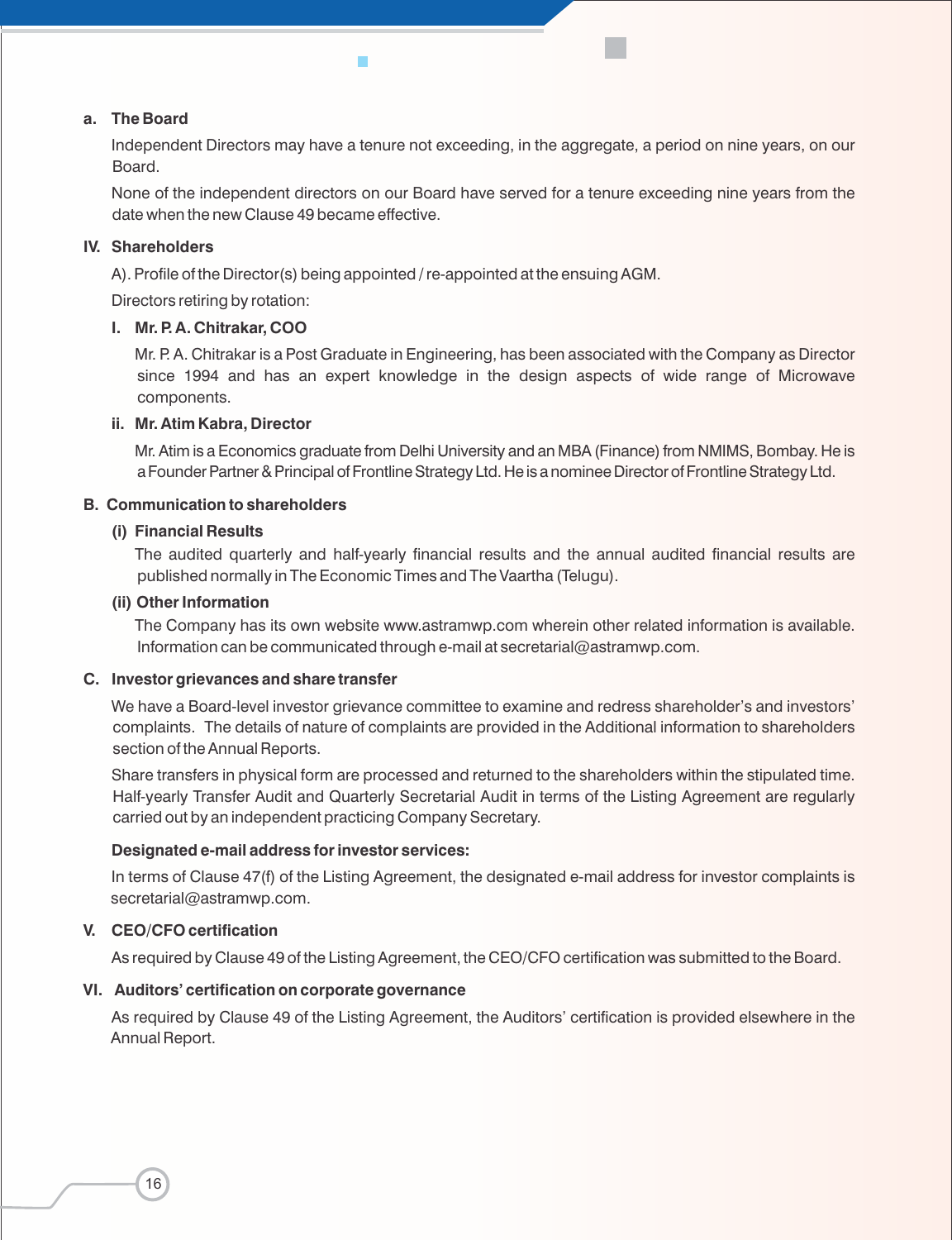

#### **ADDITIONAL INFORMATION:**

#### **1. Venue and Time of the Last Three Annual General Meetings (AGMs)**

The Annual General Meetings (AGMs) of the Company have been held at the following places in the last three years.

| For the year | Venue                                                        | Day & Date                     | Time      |
|--------------|--------------------------------------------------------------|--------------------------------|-----------|
| 2009         | Bhaskara Auditorium, BM Birla Museum,<br>Hyderabad $-500063$ | Friday, 31st July, 2009        | 3.30 P.M  |
| 2010         | Bhaskara Auditorium, BM Birla Museum,<br>Hyderabad $-500063$ | Thursday, 30th September, 2010 | 12.30 P.M |
| 2011         | Bhaskara Auditorium, BM Birla Museum,<br>Hyderabad $-500063$ | Thursday, 28th July, 2011      | 3.30 P.M  |

In the last AGM, there were no resolutions required to be passed through postal ballot..

#### **2. Annual General Meeting**

|       | Day, Date and time $\parallel$ 30th July, 2012 at 3.00 P.M.      |
|-------|------------------------------------------------------------------|
| Venue | Hotel Daspalla, Road No: 37, Jubilee Hills, Hyderabad - 500 033. |

#### **3. Financial Calendar**

Indicative calendar of events for the year 2012-13 (financial year) excluding Extra Ordinary General Meeting(s), if any, is as under

| <b>21st Annual General Meeting</b>                        | 30th July, 2012    |
|-----------------------------------------------------------|--------------------|
| <b>First Quarter financial results</b>                    | 30th July, 2012    |
| Second Quarter financial results                          | 31st October, 2012 |
| Third Quarter financial results                           | 31st January, 2013 |
| Fourth Quarter & Annual results of financial year 2012-13 | 30th April, 2013   |

#### **4. Book Closure**

| The Company's Register of Members and Share Transfer books | 23rd July, 2012 to 30th July, 2012 |
|------------------------------------------------------------|------------------------------------|
| will remain closed for the purpose of payment of dividend. | (Both days inclusive)              |

#### **5. Dividend Payment Date**

On or Before 15th August, 2012.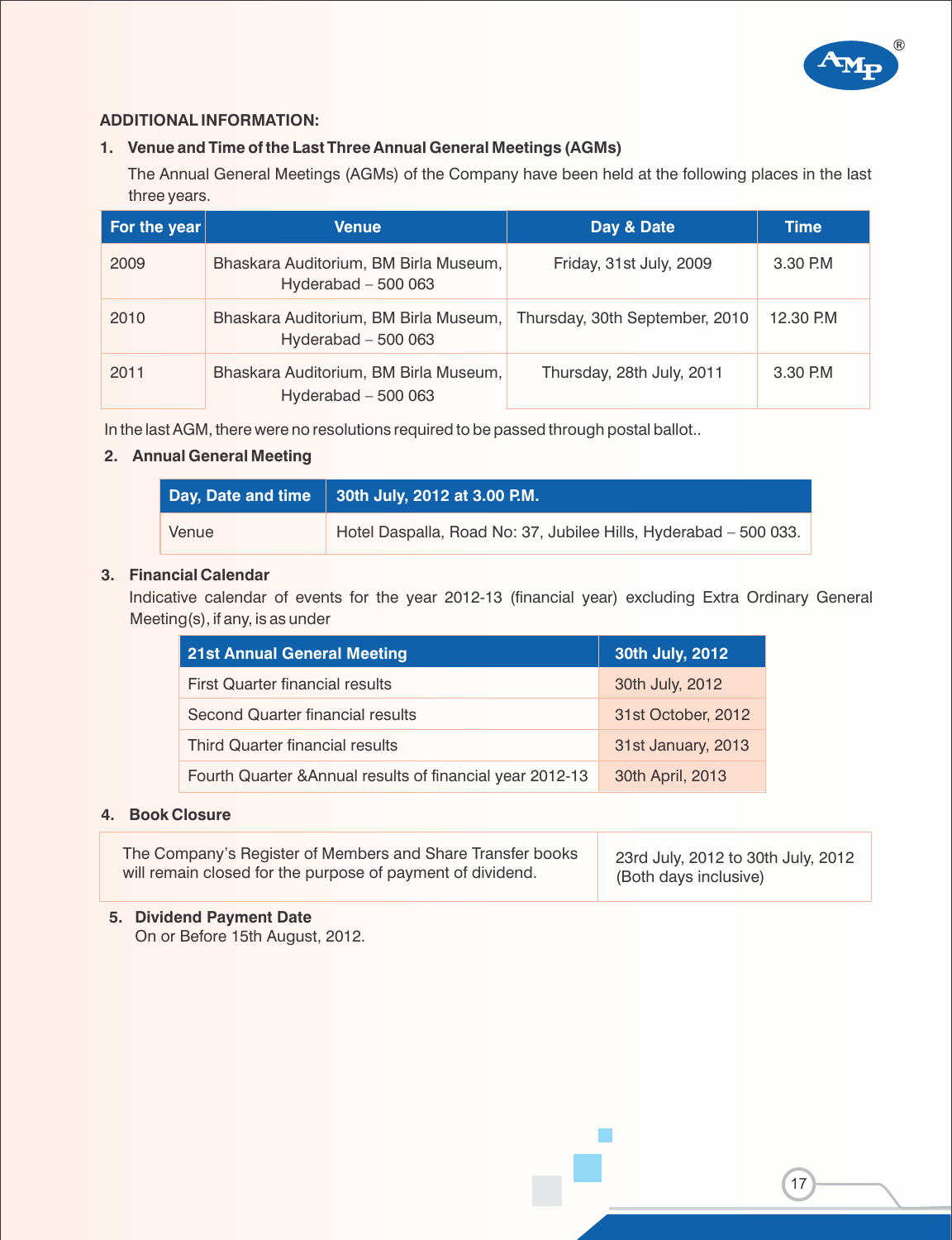#### **6. Listing on Stock Exchanges**

| The Company's equity shares are                    | Address of the Stock Exchanges<br>listed on the following stock Exchanges |
|----------------------------------------------------|---------------------------------------------------------------------------|
| The National Stock Exchange of India               | "Exchange Plaza", Bandra-Kurla Complex,<br>Bandra (E), Mumbai-400 051.    |
| The Bombay Stock Exchange Limited                  | Phiroze Jeejeebhoy Towers,<br>Dalal Street, Mumbai-400 001.               |
| <b>Listing Fee</b>                                 | The Company has paid till date listing<br>fee of all the above Exchanges. |
| The Stock Code of the Company                      | ASTRAMICRO (NSE)<br>532493 (BSE)                                          |
| The ISIN for Company's Equity Shares in Demat Form | INE386C01029                                                              |
| Depositories Connectivity                          | NSDL and CDSL                                                             |

 $\overline{\phantom{a}}$ 

#### **7. Stock Market Data**

18

Monthly high and low quotations and volume of shares traded on The Bombay Stock Exchange Limited.

| <b>Month</b> | <b>BSE</b> |          |                      |  |
|--------------|------------|----------|----------------------|--|
|              | High(Rs.)  | Low(Rs.) | <b>Volume (Nos.)</b> |  |
| April'11     | 44.50      | 37.20    | 12,29,984            |  |
| May'11       | 38.70      | 28.00    | 6,28,851             |  |
| June'11      | 32.00      | 21.55    | 5,58,161             |  |
| July'11      | 32.40      | 27.00    | 7,04,108             |  |
| Aug'11       | 30.60      | 23.25    | 5,77,674             |  |
| Sept'11      | 29.15      | 23.35    | 4,83,377             |  |
| Oct'11       | 36.90      | 27.80    | 6,77,379             |  |
| Nov, 11      | 40.70      | 33.10    | 8,28,575             |  |
| Dec'11       | 38.35      | 33.00    | 3,93,564             |  |
| Jan'12       | 40.80      | 33.15    | 2,88,077             |  |
| Feb'12       | 43.05      | 34.85    | 10,75,262            |  |
| Mar'12       | 40.25      | 33.85    | 7,64,942             |  |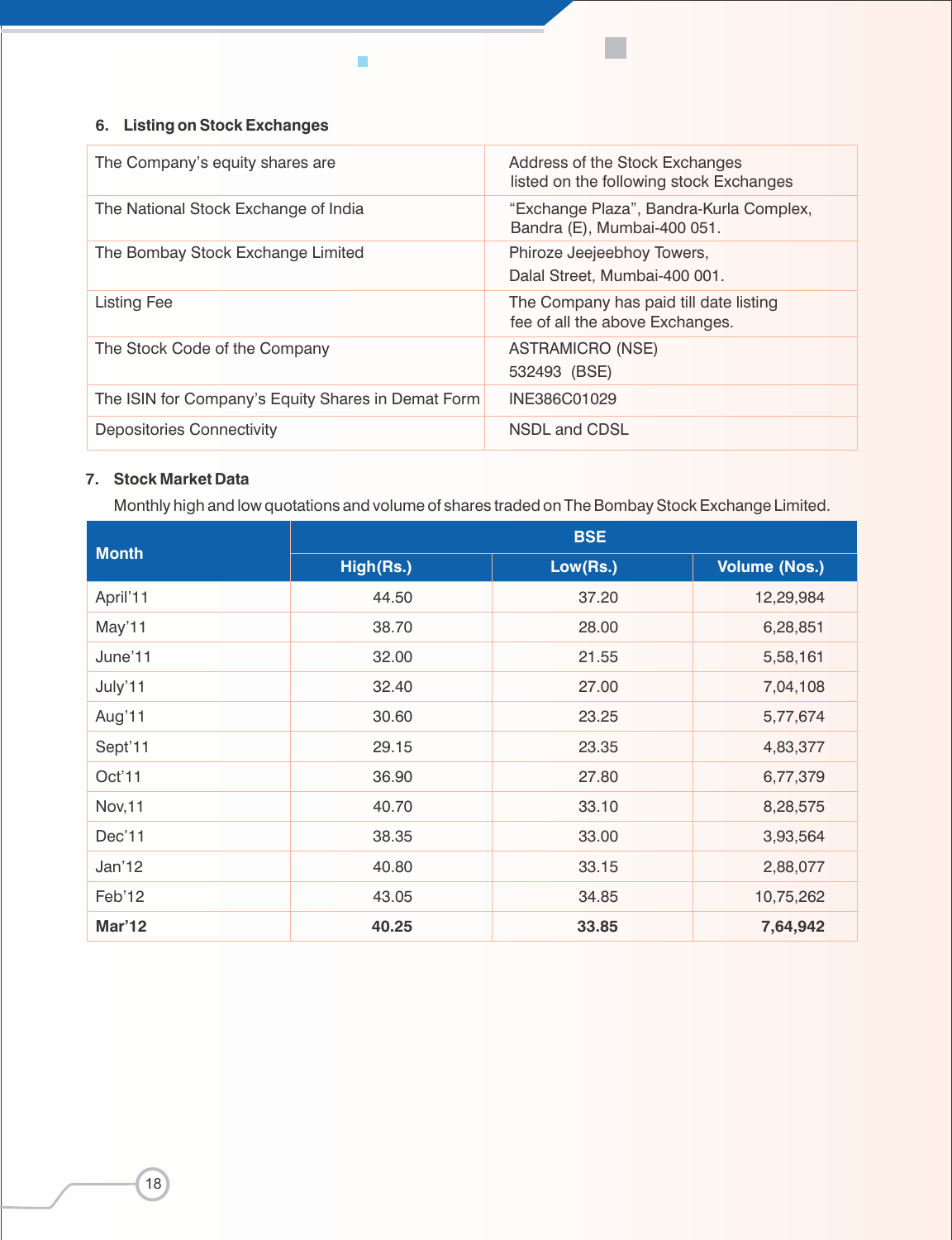

**8. Stock performance in comparison to BSE Sensex:**

| <b>MONTH</b>      | <b>ASTRA CLOSING PRICE (₹)</b> | <b>BSE Sensex (closing)</b> |
|-------------------|--------------------------------|-----------------------------|
| April'11          | 37.45                          | 19135                       |
| May'11            | 31.05                          | 18503                       |
| June'11           | 27.10                          | 18845                       |
| July'11           | 29.30                          | 18197                       |
| Aug'11            | 24.00                          | 16676                       |
| Sept'11           | 28.95                          | 16453                       |
| Oct'11            | 36.25                          | 17705                       |
| <b>Nov, 11</b>    | 36.85                          | 16123                       |
| Dec'11            | 34.60                          | 15454                       |
| Jan <sup>12</sup> | 38.00                          | 17193                       |
| Feb'12            | 36.45                          | 17752                       |
| Mar'12            | 34.90                          | 17404                       |

#### **9. Registrar and Transfer Agent**

M/s Purva Sharegistry (India) Pvt. Ltd., Shiv Shakti Industrial Estate, Unit No.9 , Ground Floor, 7 B J R Boricha Marg, Lower Parel, Mumbai - 400 011 Tele:91-022-23016761, 2301 8261 and 2301 0771. Email:busicomp@vsnl.com

#### **10. Investor Complaints**

During the year the company has attended to most of the investor's grievances/complaints within a reasonable time of receipt of the same and aptly solved them. The delays in few cases were due to compliance of legal requirements.

#### **Status report of for the period 01.04.2011 To 31.03.2012.**

| <b>Name of the Complaint</b>                                   | <b>Received</b> | <b>Disposed</b> | <b>Pending</b> |
|----------------------------------------------------------------|-----------------|-----------------|----------------|
| Non receipt of dividend warrants                               | 5               | 5               | Nil            |
| Deletion/inclusion of joint name, transfer<br>and transmission |                 |                 | Nil            |
| Demat                                                          | Nil             | Nil             | Nil            |
| <b>Others</b>                                                  |                 |                 | Nil            |
| <b>Change of Address</b>                                       | Nil             | Nil             | Nil            |

 $\mathbb{R}^n$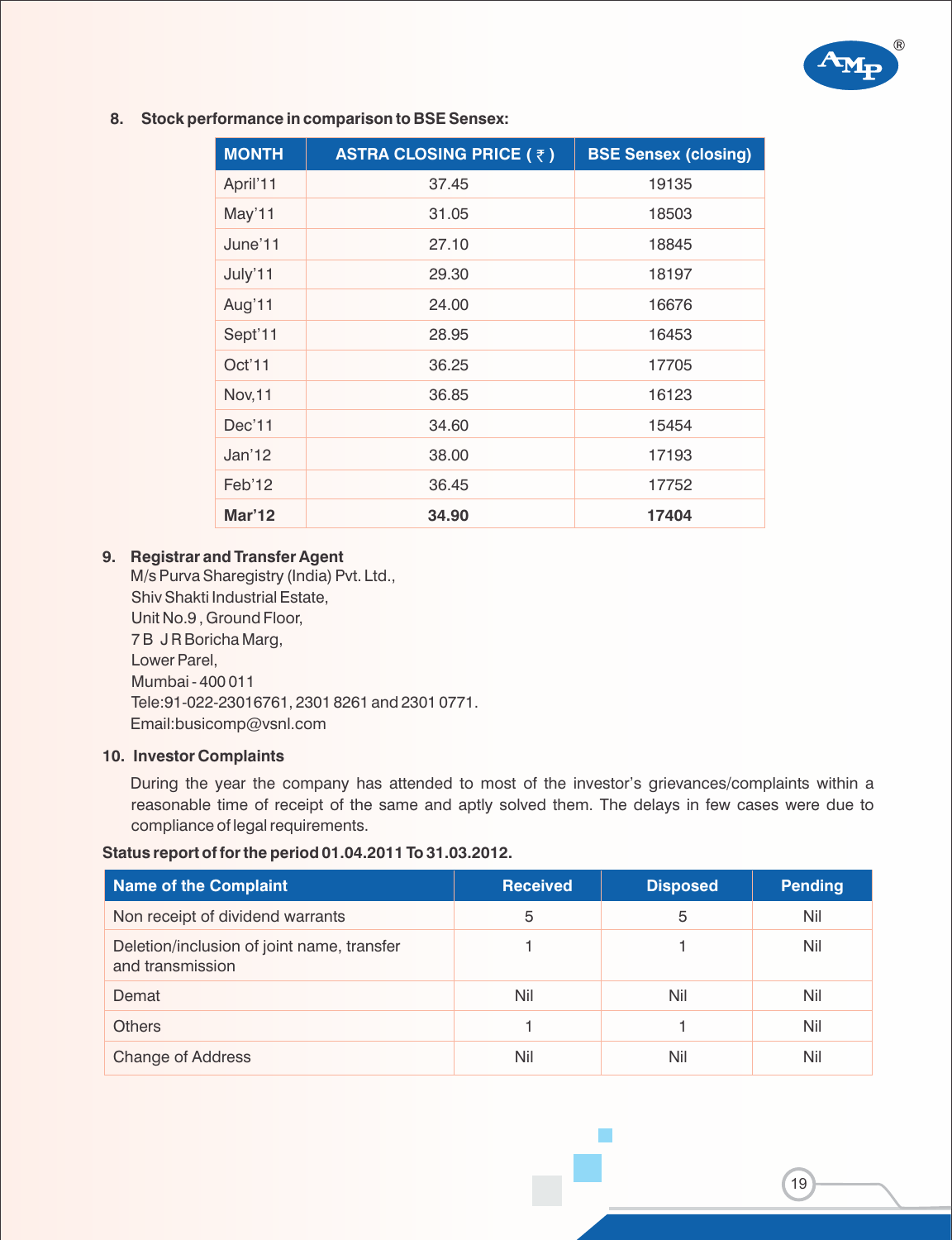**11. Distribution of shareholding and shareholding pattern as on 31.03.2012 Distribution of shareholding**

 $\mathcal{L}_{\mathcal{A}}$ 

| No. of shares held |                          |          | <b>No. of shareholders</b> |
|--------------------|--------------------------|----------|----------------------------|
| Upto               | $\overline{\phantom{a}}$ | 5,000    | 27300                      |
| 5,001              | $\overline{\phantom{a}}$ | 10,000   | 823                        |
| 10,001             | $\overline{a}$           | 20,000   | 345                        |
| 20,001             | $\overline{a}$           | 30,000   | 106                        |
| 30,001             |                          | 40,000   | 34                         |
| 40,001             | $\overline{\phantom{a}}$ | 50,000   | 30                         |
| 50,001             | $\overline{\phantom{a}}$ | 1,00,000 | 75                         |
| 1,00,001 And Above |                          |          | 99                         |
| <b>TOTAL</b>       |                          |          | 28812                      |

#### **Shareholding pattern**

| <b>Category</b>                                      | No. of shares | % shareholding |
|------------------------------------------------------|---------------|----------------|
| Promoters                                            | 15818043      | 19.33          |
| Individuals                                          | 23250196      | 28.41          |
| FIIs/NRIs/OCBs                                       | 16860527      | 20.61          |
| Bodies corporate                                     | 20586417      | 25.16          |
| <b>Trusts</b>                                        | 1739400       | 2.13           |
| Financial Institutions/<br><b>Banks/Mutual funds</b> | 3570642       | 4.36           |
| Total                                                | 81825225      | 100            |

#### **12. Dematerialisation of shares and liquidity.**

20

Trading of the Company's shares is compulsorily in dematerialized form for all investors. As of March 31, 2012 equity shares representing 98% have been dematerialized with the following depositories:

| <b>Description</b> | <b>ISIN</b>  | <b>Depositories</b> |
|--------------------|--------------|---------------------|
| Equity shares      | INE386C01029 | NSDL & CDSL         |

#### 13. Outstanding GDRs / ADRs / Warrants or any Convertible Instruments, conversion date and likely impact **onequity.**

The Company has not issued any GDRs / ADRs. There were no outstanding convertible warrants as on March 31,2012.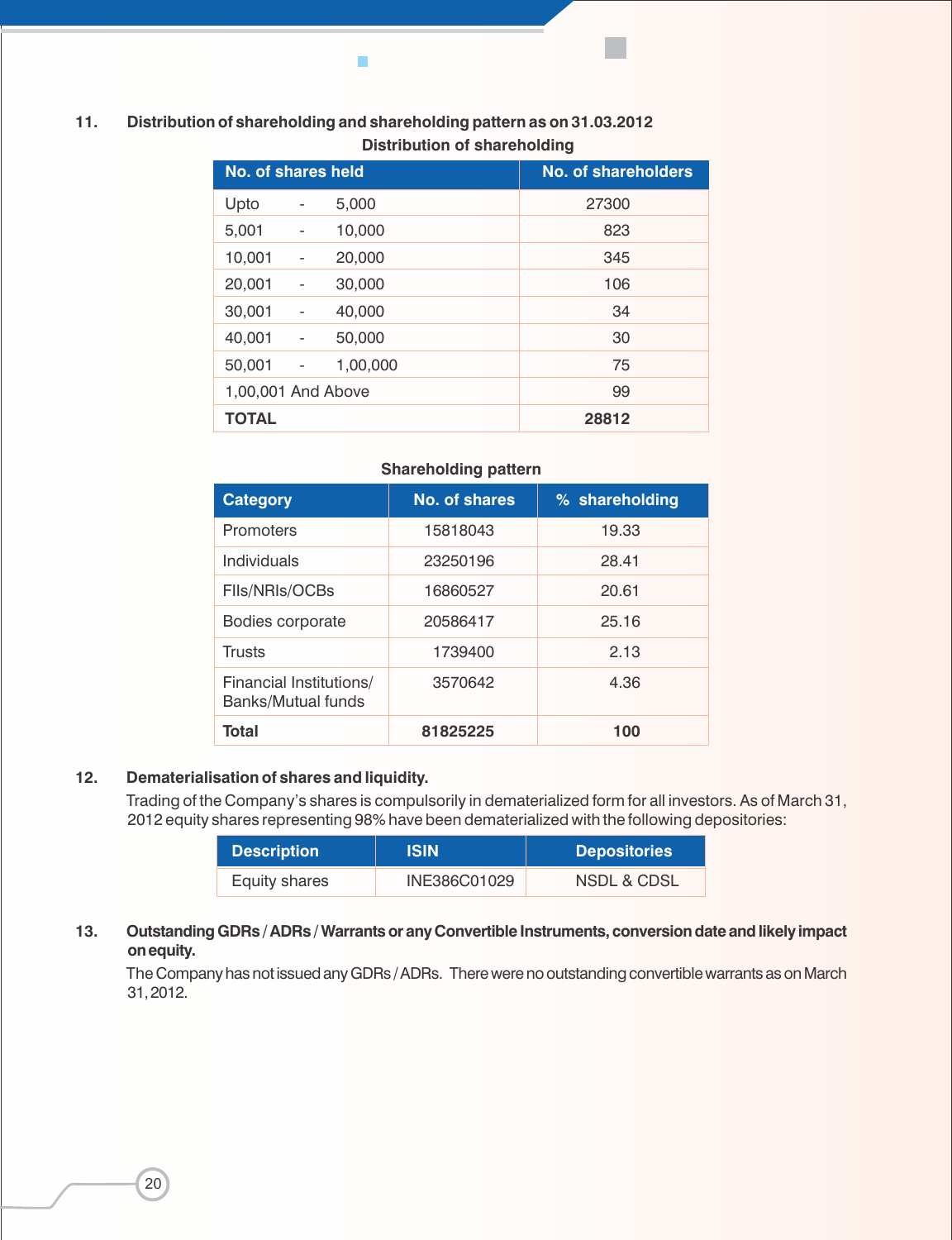

#### **14. Plant Locations.**

**Unit-I**

Plot No:12,ANRICH Industrial Estate, Miyapur,IDA Bollarum, Medak(District)-502 325. Andhra Pradesh. Tele:040-30618100 / 01

#### **Unit-III**

Survey no:1/1,Imarat Kancha, Raviryala Village, Maheswaram Mandal, Rangareddy (District)-500 010. Andhra Pradesh. Tele:040-30618300 / 01

#### **Unit-II**

Plot No:56A, ANRICH Industrial Estate, Miyapur,IDA Bollarum, Medak(District)-502 325. Andhra Pradesh. Tele:040-30618200 / 01

#### **Unit-IV**

Plot no: 18, 19, 20 & 21 (Part) Hardware Park, Sy.No: 1/1, Imarat Kancha of Ravirayal village, Maheswaram Mandal, Rangareddy (District)-500 010. Andhra Pradesh. Tele:040-30618700 / 01

#### **15. Queries relating to the financial statements of the Company and Investor's correspondence may be addressed to:**

Mr.T.Anjaneyulu Company Secretary and Compliance Officer 'ASTRA TOWERS', Survey No:12 (P), Kothaguda Post, Kondapur, Hitech City, Hyderabad – 500084. Tele:040-30618000/8001 Fax:040-30618048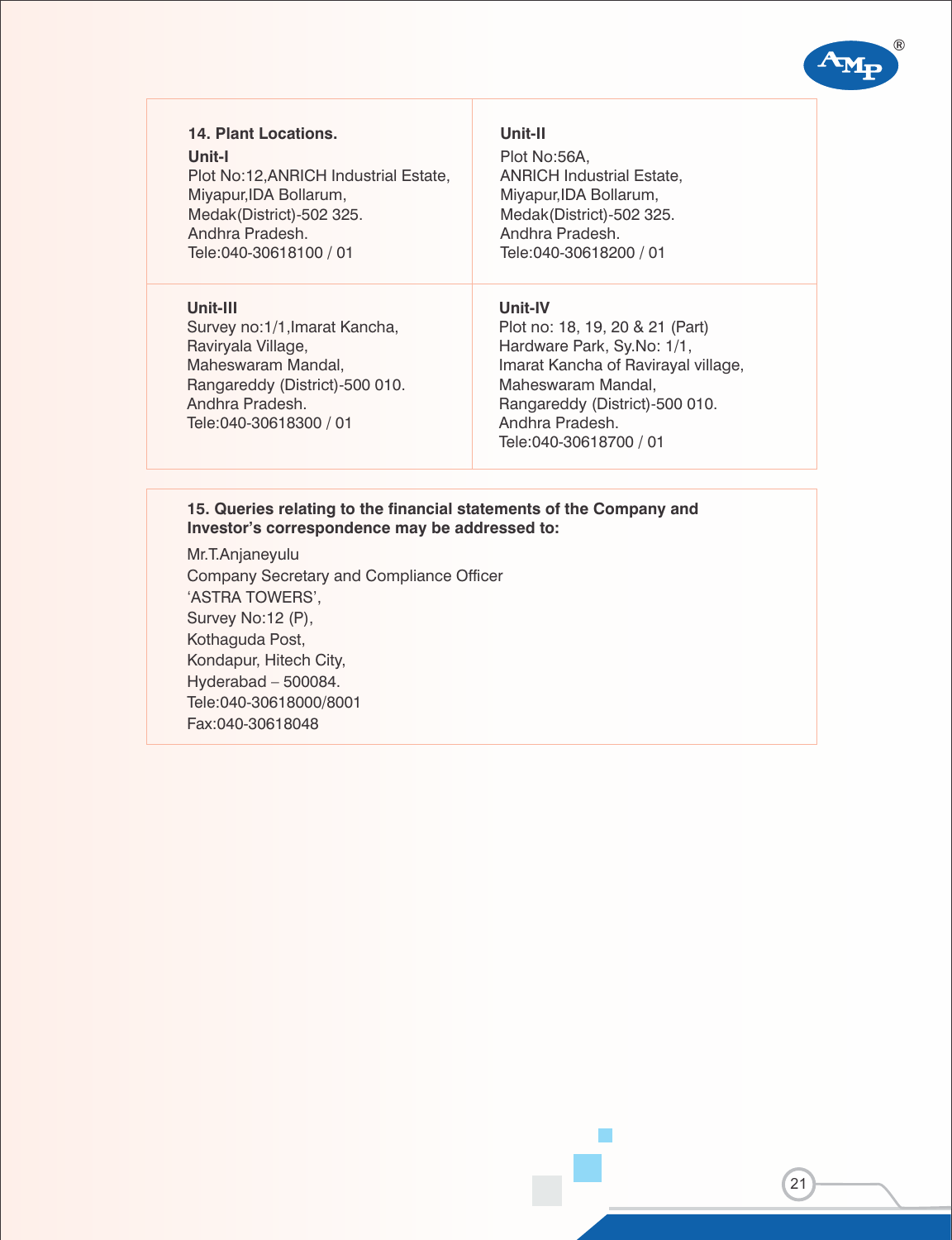# **AUDITORS' CERTIFICATE (Under Clause 49 of The Listing Agreement)**

#### **To**

#### **The Members of ASTRA MICROWAVE PRODUCTS LIMITED,**

 $\mathbb{R}^n$ 

We have examined the compliance of conditions of Corporate Governance by M/s. ASTRA MICROWAVE PRODUCTS LIMITED., ("the Company") for the year ended on March 31, 2012 as stipulated in clause 49 of the Listing Agreement of the said company with the Stock Exchange(s).

The Compliance of conditions of Corporate Governance is the responsibility of the management. Our examination was limited to procedures and implementation thereof, adopted by the Company for ensuring the compliance of the conditions of the Corporate Governance. It is neither an audit nor an expression of opinion on the financial statements of the Company. In our opinion and to the best of our information and according to the explanations given to us, we certify that the Company has complied with the conditions of Corporate Governance as stipulated in the above mentioned listing agreement.

We state that no investor grievances are pending for a period exceeding one month against the Company as per the records maintained by the Shareholders/Investors Grievance Committee.

We further state that such compliance is neither an assurance as to the further viability of the Company nor the efficiency or effectiveness with which the management has conducted the affairs of the Company.

> For **Amar & Raju** Chartered Accountants

**P. Venkata Ramana Partner** Membership No:203346

Place: Hyderabad. Date : 26.04.2012

### **Managing Director's Declaration on Code of Business Conduct and Ethics**

To

#### **The Members of ASTRA MICROWAVE PRODUCTS LIMITED,**

This is to certify that all Board Members and Senior Management personnel have affirmed compliance with the Code of Business Conduct and Ethics applicable to them for the financial year 2011-12.

For **Astra Microwave Products Limited**

Place: Hyderabad. Date : 26.04.2012

22

**B. Malla Reddy** Managing Director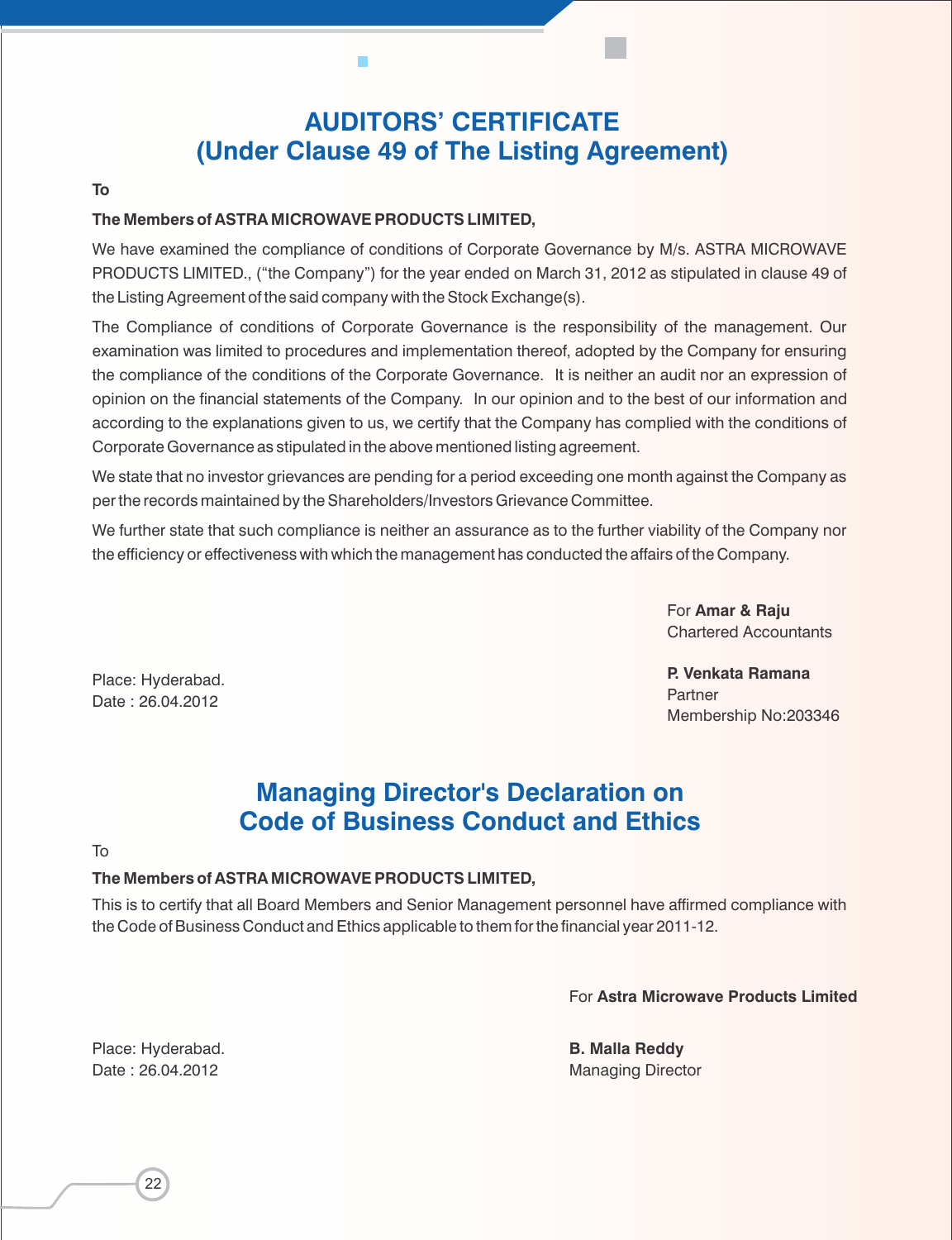

# **MANAGEMENT'S DISCUSSION AND ANALYSIS OF RESULTS OF OPERATIONS AND FINANCIAL CONDITION**

#### **Overview**

Astra is engaged in designing and manufacturing of high value added RF and microwave super components and sub-systems finding applications in Defense, Space and Civil communication systems.

#### **A. Financial Analysis**

The financial statements have been prepared in accordance with the guideline as laid out in the Companies Act, 1956 and Generally Accepted Accounting Principles (GAAP) in India. The management of Astra accepts responsibility for the integrity and objectivity of these financial statements. The financial statements reflect in a true and fair manner, the form and substance of transactions, and reasonably present the company's state of affairs and profits for the year.

#### **a) Operational performance:.**

For the year top line has crossed Rs.200 cr recording a growth of 26% over previous year and has achieved a bottom line (profit after tax) Rs.33.20 cr. After relatively few flat years, the Company has shown improved performance and has adequate orders on hand which will enable it to record good growth in the coming years.

The Company has invested significant resources both financially and time wise in indigenous defence development programs .These sustained efforts have now begun to bear fruits as some of these programs have moved to production stage .This will help the Company to achieve much faster growth in the top line in the years to come.

The Company which has established itself as a reliable source for indigenous defence requirements has become an active offset partner for Defence offset requirements. It is the first among private companies to bag an offset related export order in the year 2008, when the Government opened such window of opportunities. Over the years though the offset programs moved slowly, AMPL was concentrating on establishing its credibility through its quality and timely supplies to its overseas customers. This confidence has enabled AMPL to bag and accumulate more than Rs.350 cr export orders at the end of this year. With an early mover status in terms of adherence to quality monitoring systems specified by the importers abroad, now AMPL is poised for noticeable growth in such exports as our country ably supported by the Govt. of India is going to witness a surge in the offset based export business.

#### **b) Order book.**

As explained above, along with improved performance, the health of order book has improved significantly. The outstanding position as of 26.04.2012 is as follows. Most of these orders are executable in the next 18 to 24 months period.

| <b>Sector</b>                    | ₹ lacs |
|----------------------------------|--------|
| Defence / Public Sector Products | 31579  |
| Space                            | 3322   |
| <b>Meteorological Products</b>   | 317    |
| <b>Telecom Products</b>          | 18     |
| <b>Exports</b>                   | 41441  |
| <b>Total</b>                     | 76677  |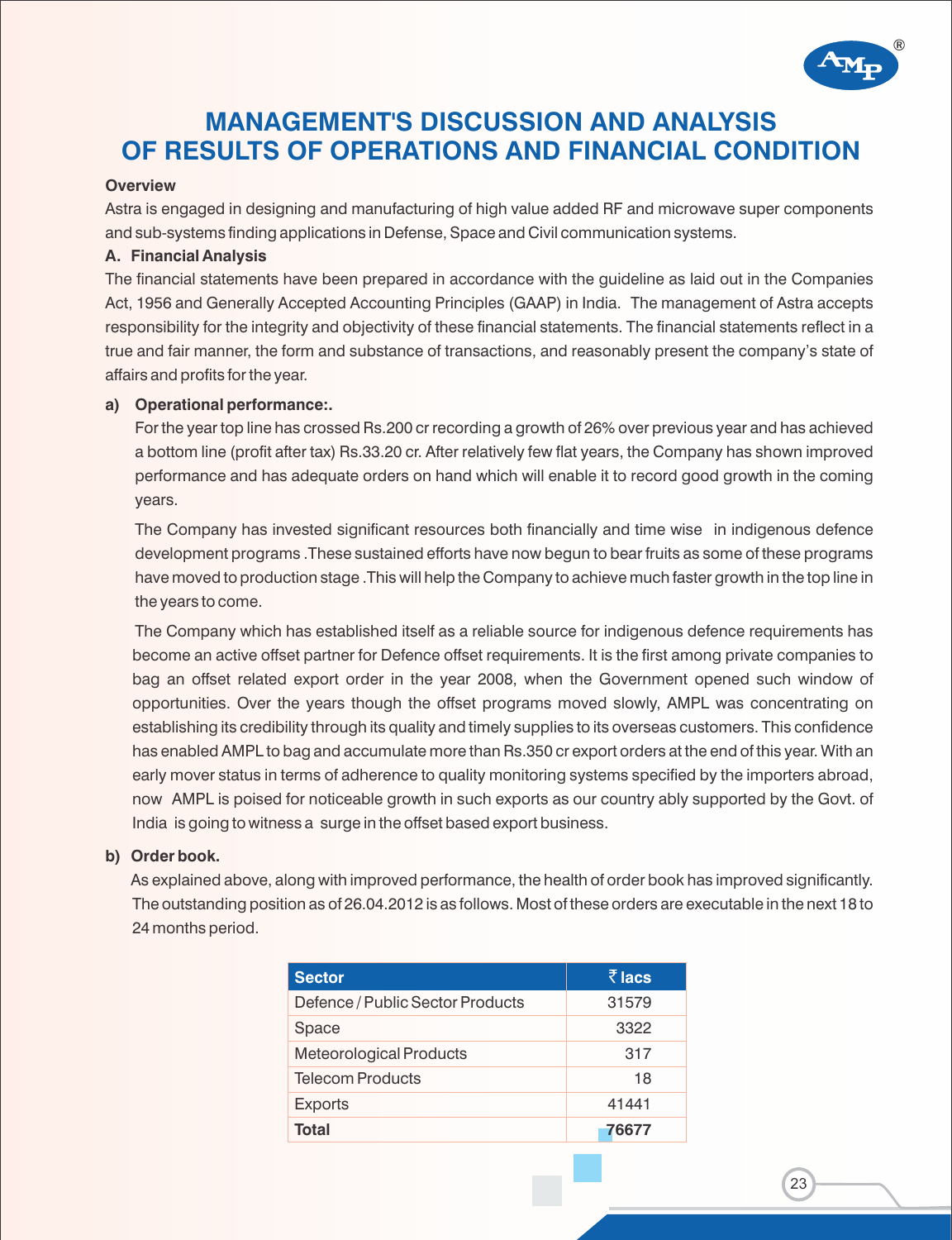#### **c) Sales performance**

#### **Sector wise sales are as follows**

 $\mathbb{R}^n$ 

| <b>Business Sector</b> | FY 11-12 |     | FY 10-11 |     |
|------------------------|----------|-----|----------|-----|
|                        | ₹ Lacs   | %   | ₹ Lacs   | %   |
| Defense                | 17822    | 85  | 9645     | 58  |
| Space                  | 1351     | 6   | 2006     | 12  |
| Metrology              | 98       | 1   | 1125     | 7   |
| Civil Telecom          | 212      | 1   | 297      | 2   |
| <b>Exports</b>         | 1565     | 7   | 3423     | 21  |
| <b>Total</b>           | 21048    | 100 | 16496    | 100 |

As always Defence sector has contributed more compared to other sectors and this pattern will continue in the coming years too.

The production orders of Akash missile and some of the Radars programs are driving the growth and this phase has just started. We are likely to see improved growth in indigenous defence business as more and more projects move from development phase to production stage.

Defence offset requirement has finally taken off and the Company has bagged handsome order which will give good volume growth for the next two to three years.

Space sector has a steady run during the year and is likely to improve. The radar imaging satellite (RISAT-I) for which critical sub-systems were supplied by us was successfully launched during the year and the Company's contribution was appreciated. This launch being first of its kind in the indigenous programs of ISRO, we are all the more delighted with our contribution in the Nation building endeavor. More and more such programs are likely to be taken up in future where the Company will have a major role to play.

#### **d) Expansion plans**

24

As the company has seen a steady increase in volume production business, it has decided to strengthen some of the production process related functions which are outsourced up to now. These functions are advanced welding facility, Laser welding facility and EMI/EMC test facilities. Addition of these facilities though will not contribute to volume growth in business; it will facilitate meeting high end quality standards without loss of much time and will enhance customer's confidence in timely deliveries of right products.

Other proposed expenditure pertains to creating additional production and R&D capacities.

The Company also intend to set-up Development and Production facilities at Bangalore where it has major Defense Market customers like LRDE,CABS,BEL etc.,Part of the project cost includes cost of 5 acres of industrial land at Aerospace Hardware Park development by Karnataka State.

The estimated expansion budget is around Rs.32 cr out of which the loan component will be around Rs.23 cr.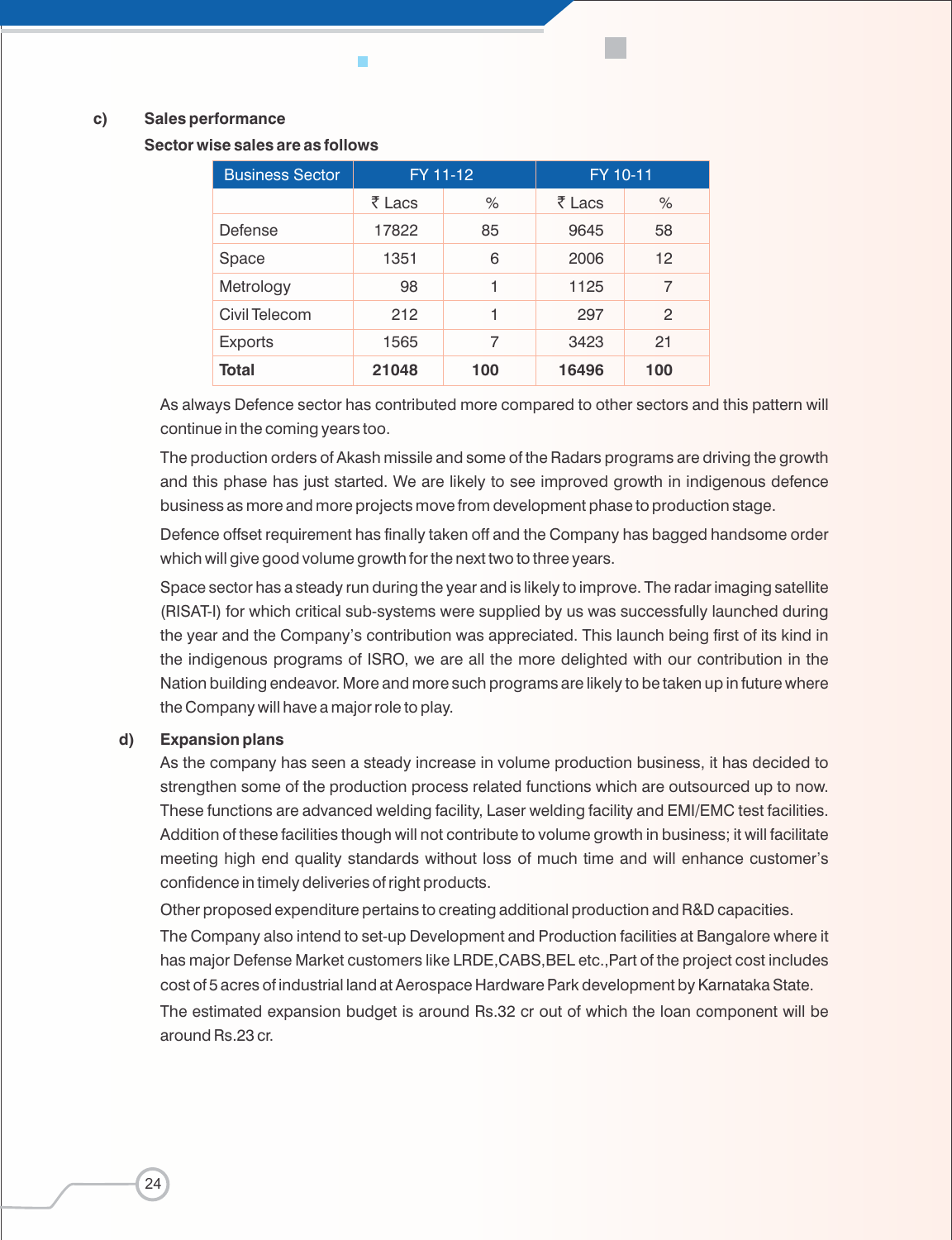

#### **e) Risks & Concerns**

The Company's main source of revenues lies in Defence market and more particularly from strategic stream of said market. Most of these projects are initiated, designed and developed by DRDO labs and driven by Govt., policies and priorities. Though technically we can project and complete the product development on the time lines indicated, conversion of that to a recognizable quantum of orders lies mainly on the Government decisions. This results in an uneven and skewed pattern of sales for the Company, which is beyond the control of the Company.

#### **B. Financial Condition:**

#### **1. Share Capital**

At present, the company has only one class of shares-equity shares of Rs.2 each, par value. The paid up capital as on 31.03.2012 is Rs.16.36 cr.

#### **2. Reserves and surplus**

The change in reserves and surplus represents the amount used for issue of bonus shares, premium earned on issue of shares under ESOP, transfers from the profits derived during the year after making provisions for taxation and equity dividend.

#### **3. Loan Funds**

The company has taken long terms loans during the year to buy testing and other environment equipment's. Following are the details of secured loans maintenance during the year.

| <b>Particulars</b>                        | As of March 31 (Amount. $\bar{z}$ ) |              |  |  |
|-------------------------------------------|-------------------------------------|--------------|--|--|
|                                           | 2012                                | 2011         |  |  |
| <b>Working capital loans:</b>             |                                     |              |  |  |
| Open cash credit                          |                                     |              |  |  |
| Sanctioned amount                         | 65,00,00,000                        | 50,00,00,000 |  |  |
| Outstanding amount                        | 9,98,12,181                         | 44,96,063    |  |  |
| <b>Short-term loan</b>                    | 25, 15, 46, 577                     | 20,05,25,205 |  |  |
| Long term loans:                          |                                     |              |  |  |
| Outstanding at the beginning of the year  | 10,64,36,215                        | 13,62,97,834 |  |  |
| Additions during year                     | 6,51,62,759                         | 3,17,96,819  |  |  |
| Repaid during the year                    | 6,17,02,823                         | 6,16,58,438  |  |  |
| Amount outstanding at the end of the year | 10,98,96,151                        | 10,64,36,215 |  |  |
| Hire purchase loans:                      |                                     |              |  |  |
| Outstanding at the beginning of the year  | 33, 33, 647                         | 25,89,463    |  |  |
| Addition during year                      | 39,62,160                           | 19,74,700    |  |  |
| Repaid during the year                    | 19,86,867                           | 12,50,516    |  |  |
| Amount outstanding at the end of the year | 53,08,940                           | 33, 33, 647  |  |  |

Unsecured loan pertains to the sales tax deferment availed by the company for products manufactured at Unit-II. During the year the Company repaid Rs. 6,55,446/- which pertains to the deferment availed in the year 1999. The liability position and repayment schedule for the remaining periods is shown below.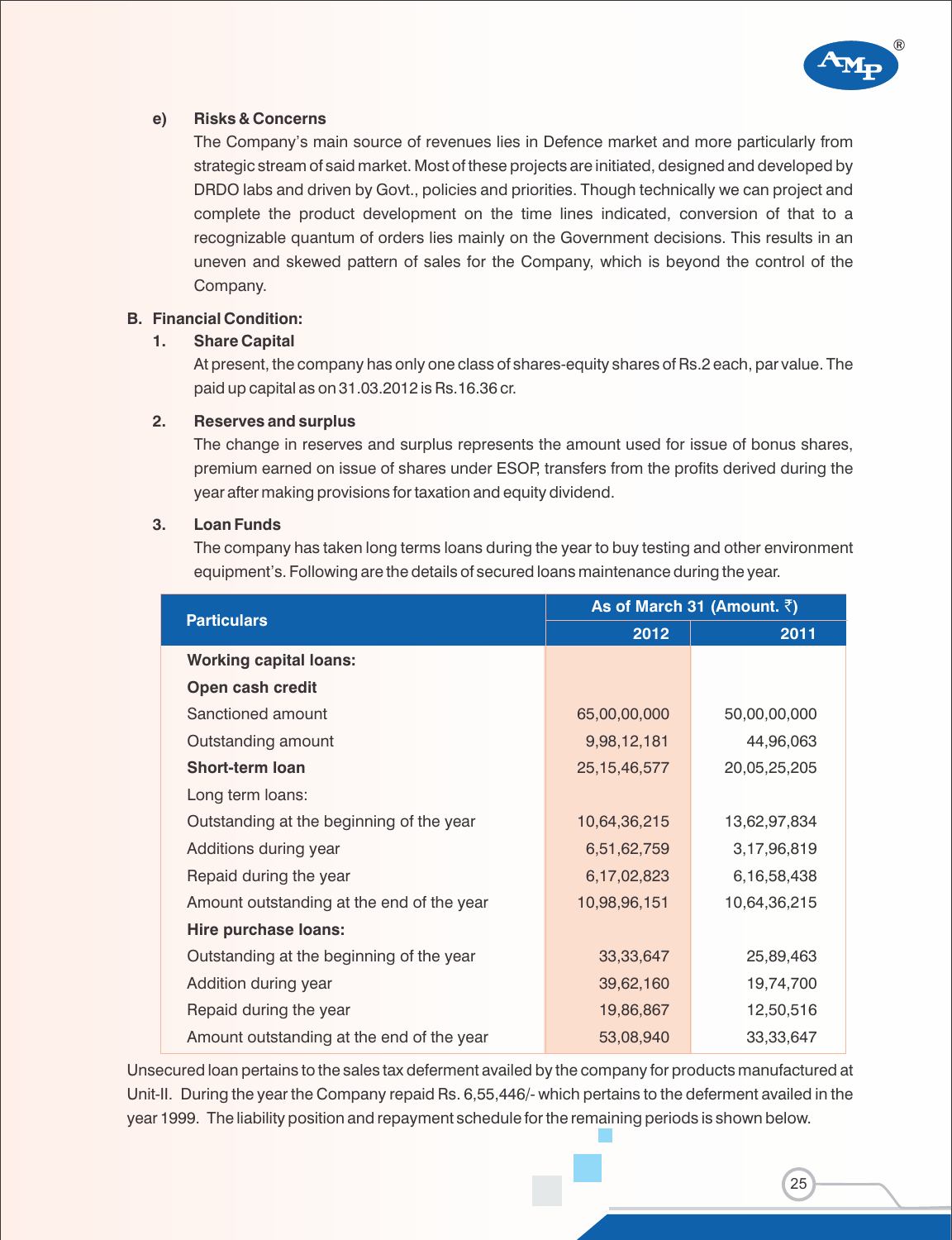| Deferment availed<br>during the year | Amount(Rs.) | Payable during<br>during the year |
|--------------------------------------|-------------|-----------------------------------|
| 2000                                 | 18,36,075   | 2013                              |
| 2001                                 | 10,12,027   | 2014                              |
| 2002                                 | 11,34,646   | 2015                              |
| 2003                                 | 21,53,923   | 2016                              |
| 2004                                 | 47,39,206   | 2017                              |
| 2005                                 | 1,04,74,783 | 2018                              |
| Total                                | 2,13,50,660 |                                   |

#### **4. Deferred tax**

The company has accounted for full tax liability.

 $\mathcal{L}_{\mathcal{A}}$ 

#### **5. Fixed Assets**

26

|                                                | As of March 31 (Amount $\bar{z}$ ) |                  |  |  |
|------------------------------------------------|------------------------------------|------------------|--|--|
| <b>Particulars</b>                             | 2012                               | 2011             |  |  |
| Original cost                                  |                                    |                  |  |  |
| Land                                           | 91,094,397                         | 8,58,64,397      |  |  |
| <b>Buildings</b>                               | 481,792,960                        | 47,58,84,349     |  |  |
| Plant & machinery                              | 852,485,500                        | 77,42,48,963     |  |  |
| Electrical installation                        | 32,100,077                         | 3,19,16,570      |  |  |
| Air conditioners                               | 49,288,681                         | 4,89,88,760      |  |  |
| Office equipment                               | 9,357,120                          | 87,34,094        |  |  |
| Furniture and fixtures                         | 49,058,028                         | 4,43,26,237      |  |  |
| Computers                                      | 90,209,822                         | 7,46,24,465      |  |  |
| <b>Vehicles</b>                                | 21,041,778                         | 1,88,46,318      |  |  |
| <b>Total</b>                                   | 167,64,28,363                      | 156, 34, 34, 153 |  |  |
| Less: Accumulated depreciation                 | 78, 31, 76, 370                    | 66,02,66,514     |  |  |
| Net block                                      | 89, 32, 51, 993                    | 90,31,67,639     |  |  |
| Net fixed assets                               | 89, 32, 51, 993                    | 90,31,67,639     |  |  |
| Depreciation as % of total revenue             | 5.91                               | 7.71             |  |  |
| Accumulated depreciation as a % of gross block | 37.20                              | 42.23            |  |  |

During the year the company added assets worth Rs. 11 crores to the gross block. Most of the plant and machinery additions pertain to cost of Test equipment's, Environmental chambers for increasing production and R&D capacities.

The company has further capital expenditure commitment of Rs. 30 crores during the year which will be met out of the cash accruals and borrowed funds.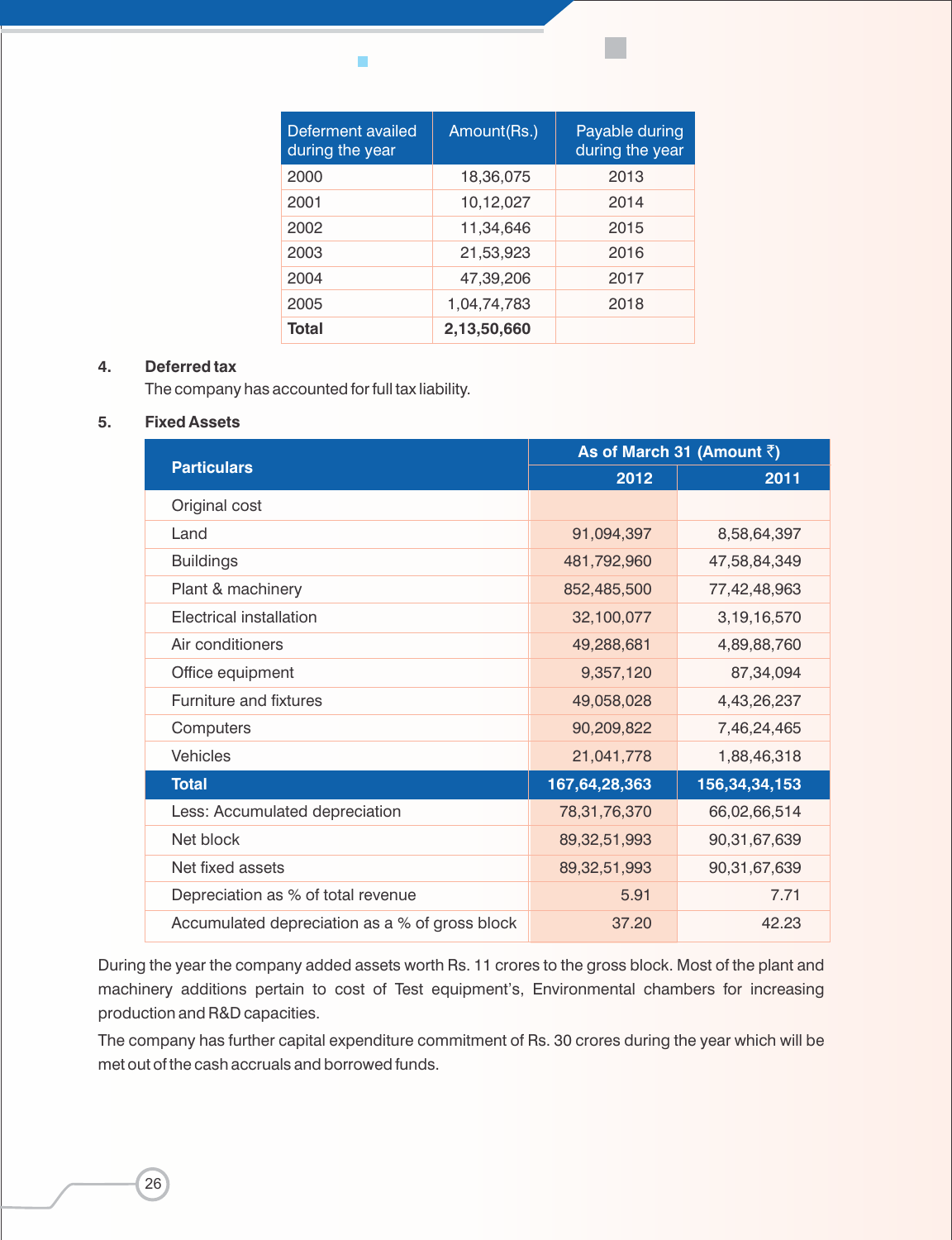

#### **6. Investments**

Investments (previous year) represents amount invested in equity share capital of its wholly owned subsidiary.

#### **7. Sundry Debtors**

Sundry debtors amounts to Rs. 87.15cr at the end of the year as compared to Rs.82cr for the previous year. They are at 41.4% of revenue for the year as compared to 49% for the previous year representing an outstanding of 151 days and 182 days of revenues for the respective years. There is a marked improvement in the health of receivables as compared to previous years.

The company has a policy of writing off debts as bad after the review and recommendation by the management review committee. Before recommending, the committee considers various factors including the realisiability of specific dues, risk perception of the industry and the customer's ability to settle. Most of the receivables for more than 180 days is from Metrology and Automatic Weather Station products, which are getting delayed due to logistics, installation and commissioning issues.

#### **8. Cash and cash equivalents**

The company is operating with multiple banks and the surplus funds if any are parked with them or with their associates. For meeting certain statutory requirements the company is maintaining current accounts with couple of other nationalized banks. The company's cash and cash equivalents is as follows.

| <b>Particulars</b>                               | 2012  | 2011 |
|--------------------------------------------------|-------|------|
| Cash and cash equivalents as a % of total assets | 12.41 | 3.97 |
| Cash and cash equivalents as a % of revenues     | 9.89  | 3.77 |

#### **9. Loans and Advances**

The advances paid for supplies, services and expenses represent the amount paid to both domestic and foreign vendors for supply of materials and services. The advances also include un availed mod vat credit both on capital goods and raw materials.

The amount of income-tax paid represents the advance tax, self-assessment tax paid and TDS deducted.

#### **10. Current liabilities**

Sundry creditors for capital works, supplies represents the amount due at the end of the year for the capital goods and raw material supplied. Sundry creditors for services and expenses represent the amount due and payable for various expenses including the accrued salaries and other benefits of the employees.

Advances from customers represent the amount received as per the terms of purchase orders from the Defence and Space establishments for the development orders.

#### **11. Provisons**

Provisions represents provisions made for taxation, dividend, gratuity, leave encashment etc., Taxation provisions are shown net of advance tax for the years for which the assessments are pending.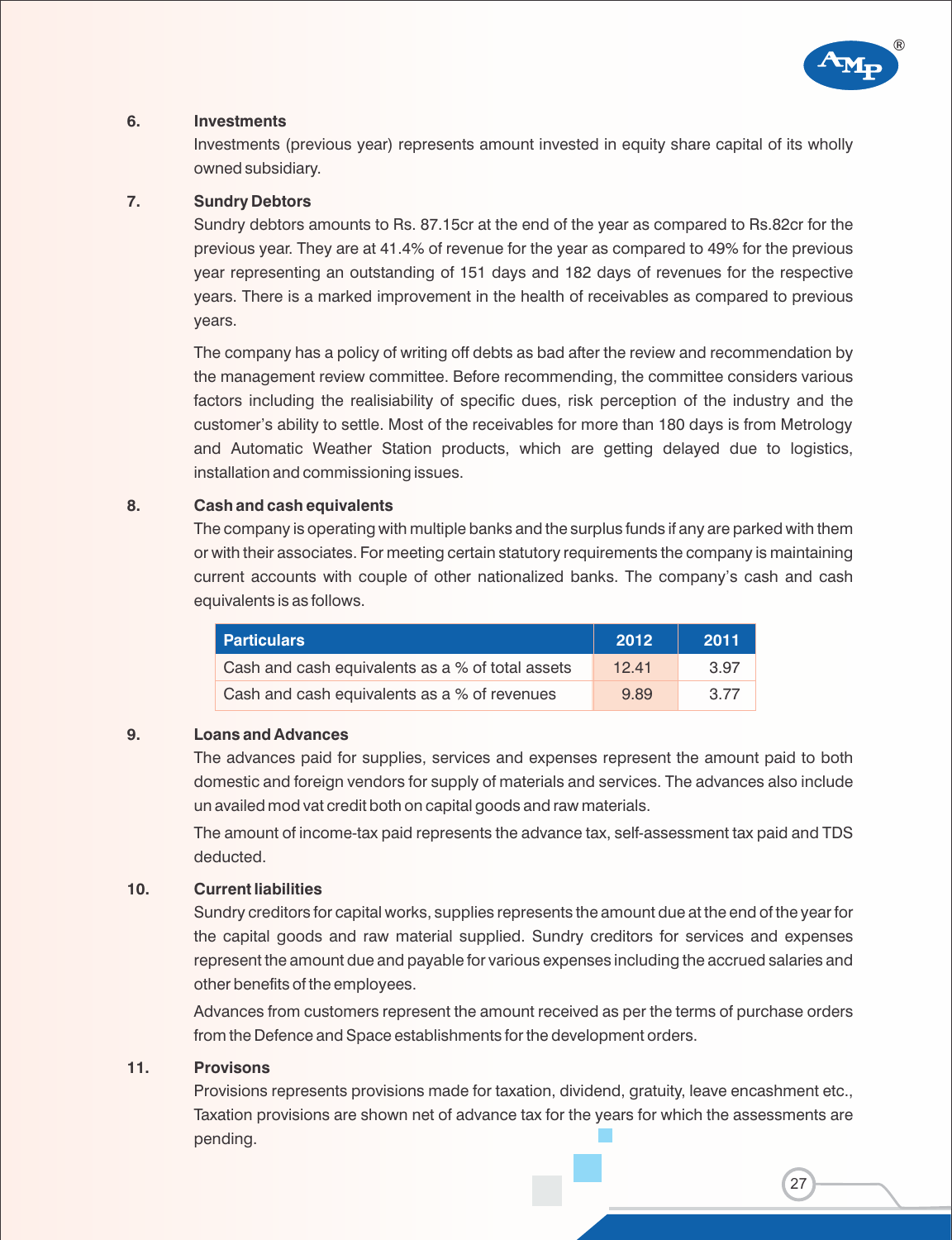The provision for dividend is provided  $@$  Rs.0.70 per share. The provision for gratuity and leave encashment is provided on the basis of actuarial valuation at the end of the financial year.

#### **C. Others**

#### **Human Resources**

We at Astra believe that our human resource is crucial for success of the company, especially in today's knowledge driven & competitive business environment, and treat it as our most valuable asset. We commit to improve the quality of work life and employee satisfaction, while aligning the individual aspirations with the company objectives. Towards creating a vibrant and performance-oriented culture in the organization, several interventions are initiated. Overall employee relations are cordial and productive.

#### **Internal Control Systems & Adequacy**

 $\mathcal{L}_{\mathcal{A}}$ 

The Company is committed to maintaining an effective system of internal control. The Company is conducting all its operations on ERP-SAP system. Successful usage of ERP-SAP system has facilitated management's objective of establishment of the accurate, reliable and speedy compilation of financial information, safeguarding the assets and interest of the Company and ensuring compliance with laws and regulations.

The Company functions with well-defined budgets and has an effective management information system to enable the management to regularly review actual performance. The Company has also put in place a well-defined organization structure, clear authority levels and internal guidelines for conduction of business transactions.

M/s. Price Water House Coopers conducts company's Internal audit program which supplements the Company's internal control systems. The Audit committee of the Board of Directors reviews the Internal Audit Reports at regular intervals and suggests implementation of best practices based on observations therein.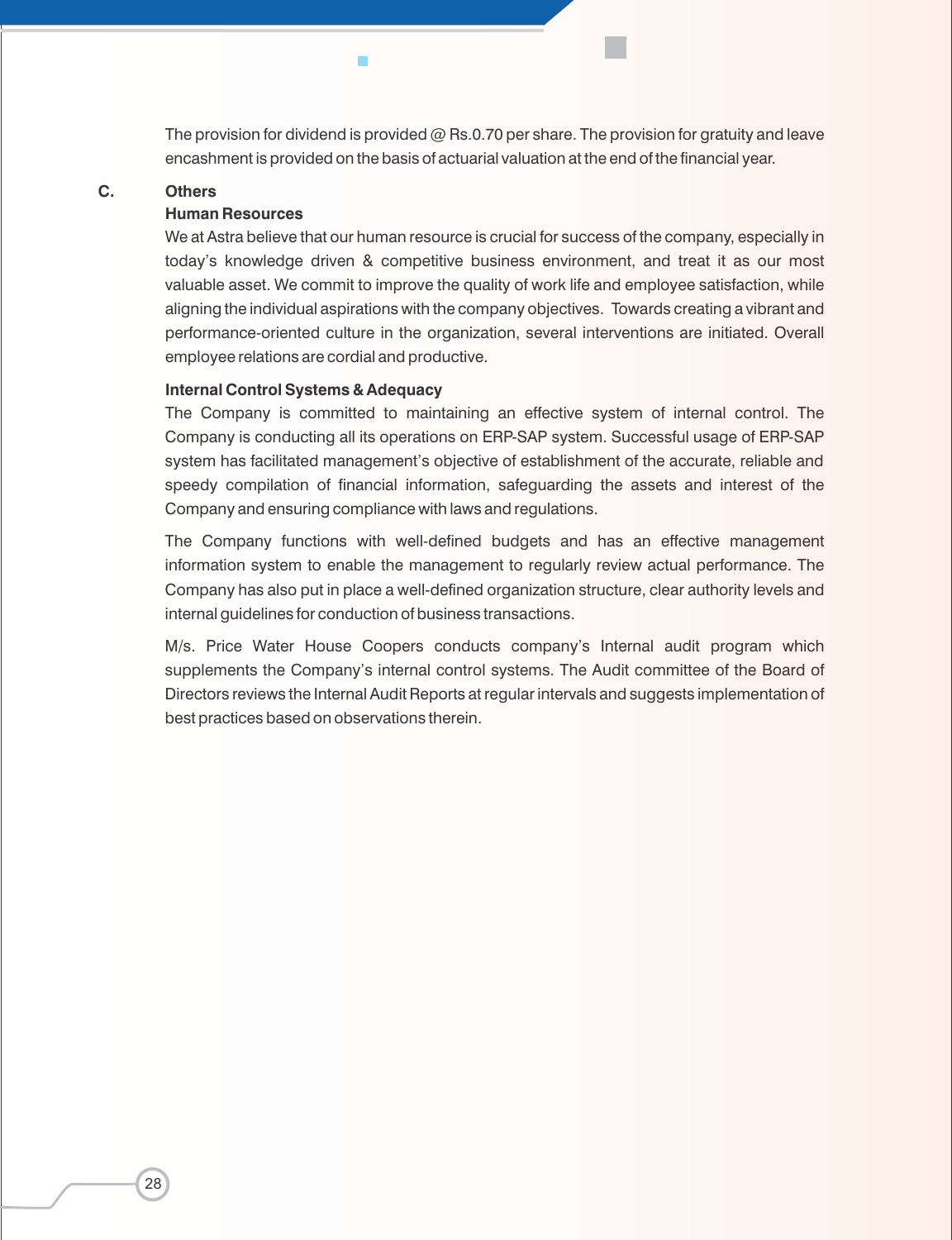# **SELECT FINANCIAL DATA**



29

 $\mathcal{L}_{\mathcal{A}}$ 

| <b>Particulars</b>                        | 2007-08    | 2008-09    | 2009-10    | 2010-11    | 2011-12    |
|-------------------------------------------|------------|------------|------------|------------|------------|
| <b>Gross sales</b>                        | 12,905     | 12,067     | 11,030     | 16,490     | 21,048     |
| <b>Net Sales</b>                          | 12,389     | 11,682     | 10,678     | 16,114     | 20,375     |
| Other income including accretion to stock | 923        | $-350$     | 663        | 505        | 1,748      |
| <b>Expenditure</b>                        | 9,039      | 8,227      | 8,754      | 12,248     | 15,952     |
| <b>Operating Profit (EBDIT)</b>           | 4,272      | 3,105      | 2,586      | 4,371      | 6,171      |
| <b>Interest</b>                           | 424        | 306        | 364        | 692        | 545        |
| Profit before depreciation and tax(PBDT)  | 3,848      | 2,799      | 2,222      | 3,679      | 5,626      |
| <b>Depreciation</b>                       | 739        | 847        | 1,120      | 1,242      | 1,245      |
| <b>Profit before tax(PBT)</b>             | 3,109      | 1,952      | 1,102      | 2,437      | 4,381      |
| <b>Tax</b>                                | 1,020      | 500        | 286        | 578        | 1,061      |
| <b>Net Profit</b>                         | 2,089      | 1,452      | 816        | 1,859      | 3,320      |
| <b>Equity</b>                             | 1,075      | 1,081      | 1,083      | 16,366     | 16,366     |
| <b>No.of shares</b>                       | 53,755,850 | 54,045,950 | 54,143,350 | 81,825,225 | 81,825,225 |
| <b>Gross Fixed Assets</b>                 | 9,492      | 12,492     | 14,920     | 15,634     | 16,764.00  |
| <b>Net Fixed Assets</b>                   | 6,145      | 8,142      | 9,474      | 9,032      | 8,933.00   |
| <b>Raw material consumed</b>              | 5,536      | 4,836      | 5,239      | 7,807      | 8,807.00   |
| Man power cost                            | 1,941      | 1,820      | 1,806      | 2,424      | 2,731.00   |
| <b>Sundry debtors</b>                     | 7,612      | 6,151      | 8,259      | 8,149      | 8,753      |
| <b>Networth</b>                           | 11,476     | 12,378     | 12,912     | 14,476     | 17,130     |
| <b>Capital Employed</b>                   | 15,367     | 15,611     | 17,817     | 18,096     | 19,110     |
| <b>EBDIT to Sales(%)</b>                  | 34.49      | 26.58      | 24.22      | 27.13      | 30.29      |
| <b>EBDT</b> to Sales(%)                   | 31.06      | 23.96      | 20.81      | 22.83      | 27.61      |
| PBT to Sales(%)                           | 25.10      | 16.71      | 10.32      | 15.12      | 21.50      |
| PAT to Sales(%)                           | 16.86      | 12.43      | 7.64       | 11.54      | 16.30      |
| Tax to Profits $(\%)$                     | 32.81      | 25.60      | 25.97      | 23.70      | 24.22      |
| <b>Sales to Net fixed Assets</b>          | 2.02       | 1.43       | 1.13       | 1.78       | 2.28       |
| Raw materials to Sales(%)                 | 44.69      | 41.40      | 49.06      | 48.45      | 43.22      |
| Man power cost to Sales(%)                | 15.66      | 15.58      | 16.91      | 15.04      | 13.40      |
| <b>Sundry debtors to Sales(%)</b>         | 58.98      | 50.97      | 74.88      | 49.42      | 41.59      |
| <b>Return on Networth(%)</b>              | 18.20      | 11.73      | 6.32       | 12.85      | 19.38      |
| <b>Return on Capital Employed(%)</b>      | 13.60      | 9.30       | 4.58       | 10.28      | 17.37      |
| Cash Earnings per share(CEPS)(Rs.)        | 7.16       | 5.18       | 4.10       | 4.50       | 6.88       |
| Earnings per share(EPS)*                  | 3.89       | 2.69       | 1.51       | 2.27       | 4.06       |
| Book value of the share(Rs.)#             | 21.35      | 22.90      | 23.85      | 17.69      | 20.93      |

\*Face value Rs.2 from 10-11 onwards.

# No.of shares gone up due to Bonus issue (1:2)in 10-11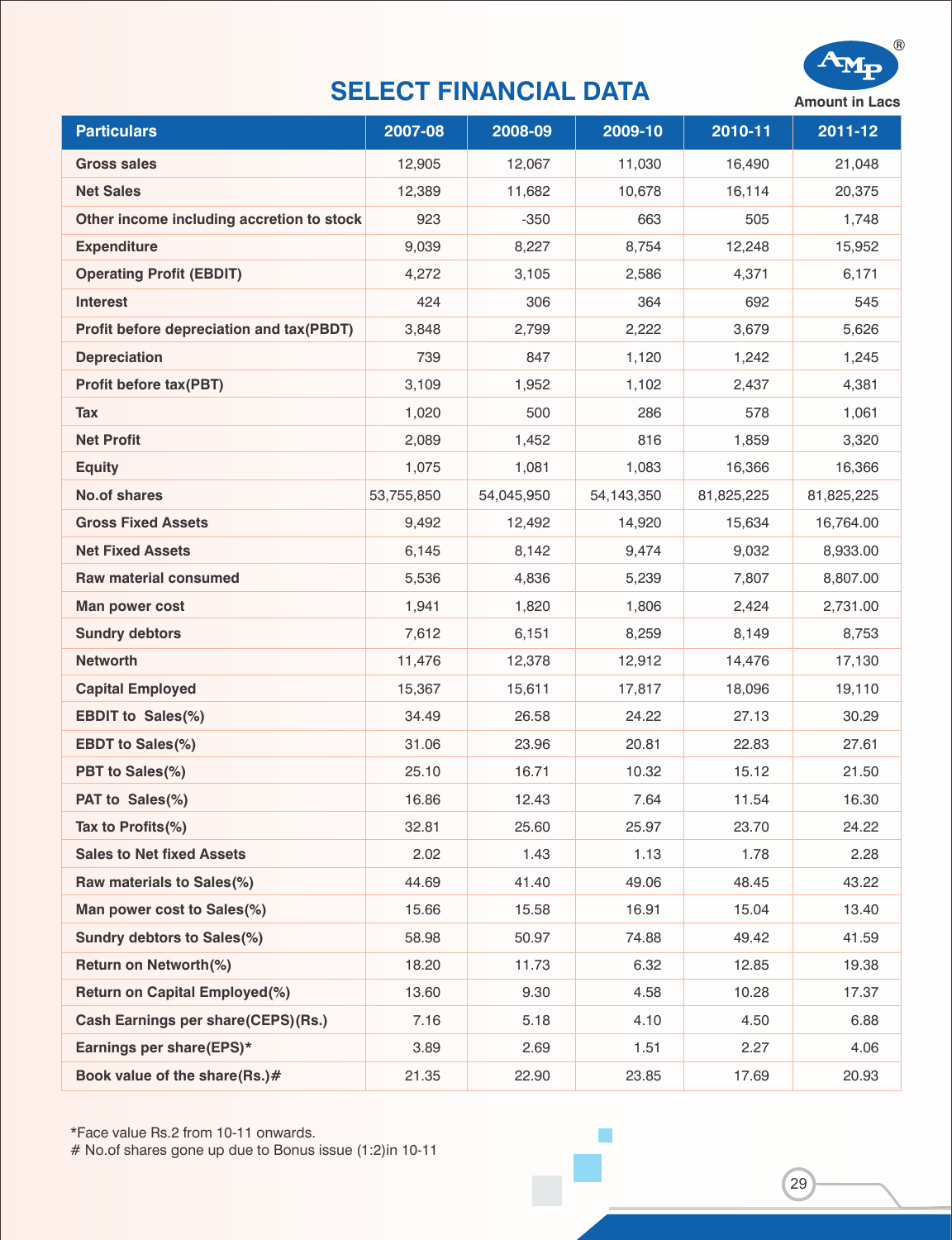#### **AUDITOR'S REPORT**

m.

# **TO THE MEMBERS OF M/s. ASTRA MICROWAVE PRODUCTS LIMITED**

We have audited the attached Balance Sheet of M/s. **ASTRA MICROWAVE PRODUCTS LIMITED**, as at 31st March, 2012, the Profit and Loss Statement and the Cash Flow Statement for the year ended on that date annexed thereto and the cash flow statement for the period ended on that date annexed thereto. These financial statements are the responsibility of the Company's management. Our responsibility is to express an opinion on these financial statements based on our audit.

We conducted our audit in accordance with Auditing Standards generally accepted in India. Those Standards require that we plan and perform the audit to obtain reasonable assurance about whether the financial statements are free of material misstatement. An audit includes examining on a test basis, evidence supporting the amounts and disclosures in the financial statements. An audit also includes assessing the accounting principles used and significant estimates made by management, as well as evaluating the overall financial statement presentation. We believe that our audit provides a reasonable basis for our opinion.

#### **I. As required by the Companies (Auditor's Report) order, 2003 issued by the Central Government of India in terms of Sub-Section (4A) of Section 227 of the Companies Act, 1956, we report that:**

#### **i) In respect of its fixed assets:**

- a) The Company has maintained proper records, showing full particulars, including quantitative details and situation of fixed assets on the basis of available information.
- b) As explained to us, all the fixed assets have been physically verified by the management in a phased periodical manner, which in our opinion is reasonable, having regard to the size of the Company and the nature of its assets. No material discrepancies were noticed on such physical verification.
- c) In our opinion, the company has not disposed off a substantial part of its fixed assets during the year and the going concern status of the company is not affected.

#### **ii) In respect of its inventories:**

30

- a) The inventories have been physically verified during the year by the management. In our opinion, the frequency of verification is reasonable.
- b) In our opinion and according to the information and explanations given to us, the procedures of physical verification of inventories followed by the management are reasonable and adequate in relation to the size of the company and nature of its business.
- c) The company has maintained proper records of inventories. As explained to us, there were no material discrepancies noticed on physical verification of inventories as compared to the book records.
- **iii)** In respect of loans, secured or unsecured, granted or taken by the company to / from companies, firms or other parties covered in the register maintained under Section 301 of the Companies Act, 1956:

The company has not taken any loans, secured or unsecured from companies, firms or other parties covered in the register maintained U/Sec.301 of the Act. The company has not granted any loans, secured or unsecured to companies, firms or other parties covered in the register maintained U/Sec.301 of the Act. Hence the provisions of clause (b), (c), (d), (f) and (g) of paragraph 4(iii) of the Companies (Auditor's Report) Order, 2003 are not applicable to the Company.

**iv)** In our opinion and according to the information and explanations given to us, there is adequate internal control system commensurate with the size of the company and the nature of its business for the purchasesof inventory andfixedassets andforthe saleofgoods and services. During the courseof our audit, we have not observed any continuing failure to correct major weaknesses in internal control system.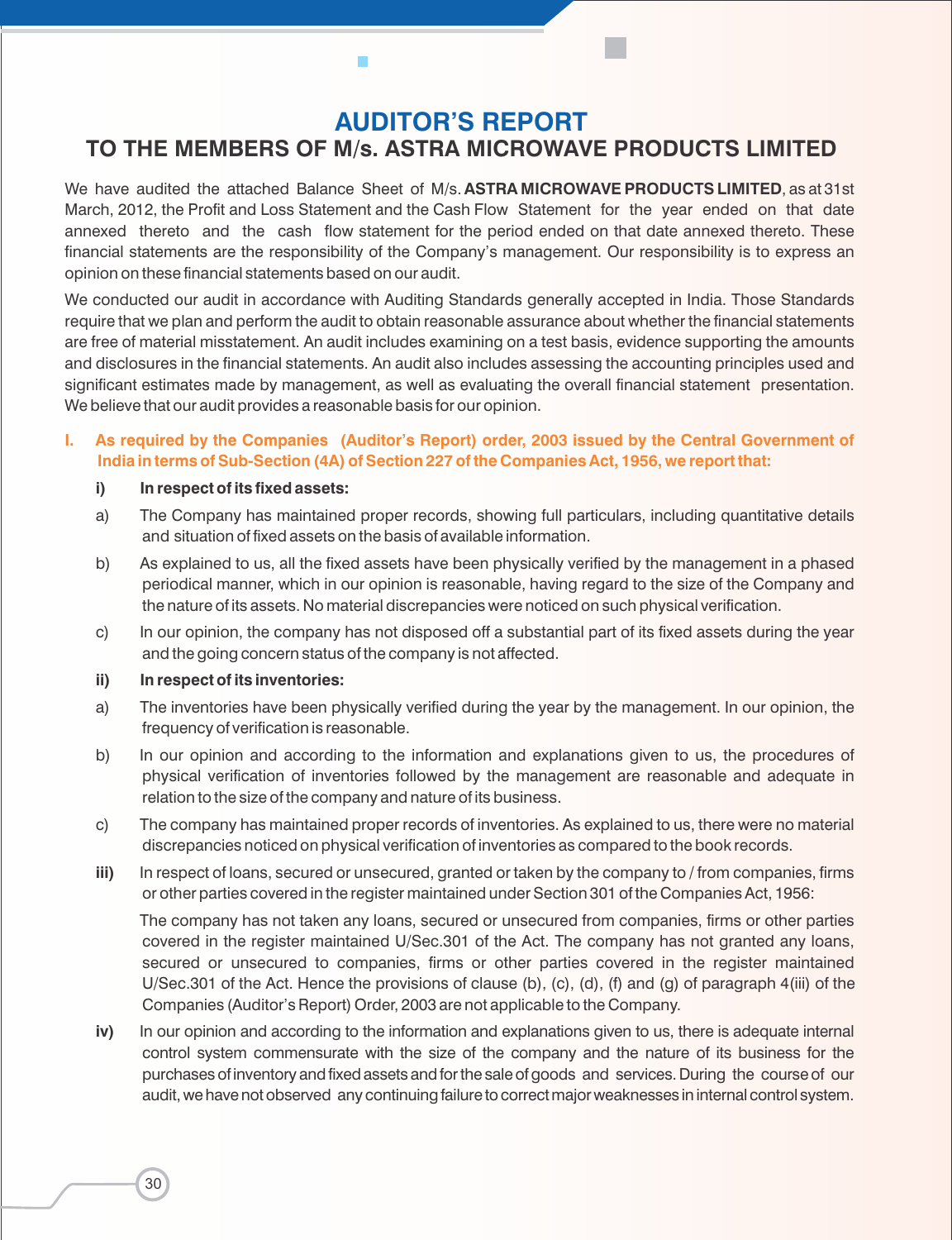

v) In respect of the contracts or arrangements referred to in section 301 of the Companies Act, 1956:

In our opinion and according to the information and explanations given to us, there are no transactions made in pursuance of contracts or arrangements that needed to be entered into in the register maintained under section 301 of the Companies Act, 1956.

- vi) According to the information and explanations given to us, the company has not accepted any deposits from the public. Therefore, the provisions of Clause (vi) of paragraph 4 of the Order are not applicable to the Company.
- vii) In our opinion the company has an internal audit system commensurate with the size and nature of its business.
- viii) The Central Government has prescribed maintenance of cost records under Section 209 (1) (d) of the Companies Act, 1956. We have broadly reviewed the accounts and records of the company in this connection and are of the opinion, that prima facie, the prescribed accounts and records have been made and maintained. We have not, however, carried out a detailed examination of the same.

#### **ix) In respect of statutory dues:**

- a) The company is regular in depositing with appropriate authorities undisputed statutory dues, including Provident Fund, Investor Education and Protection Fund, Employees State Insurance, Income Tax, Sales tax, Wealth Tax, Service Tax, Customs Duty, Excise Duty, Cess and other statutory dues applicable to it.
- b) According to the information and explanations given to us no undisputed amounts payable in respect of Provident Fund, Investor Education and Protection Fund, Employees State Insurance, Income Tax, Wealth Tax, Sales Tax, Service Tax, Customs Duty, Excise Duty, and Cess were in arrears, as at 31st March 2012 for a period of more than six months from the date they became payable.
- c) According to the information and explanations given to us, there are no dues of Sales Tax, Income Tax, Wealth Tax, Service Tax, Customs Duty, Excise Duty and Cess, which have not been deposited on account of any dispute.
- **x)** The Company does not have accumulated losses at the end of the financial year. The company has not incurred cash losses during the financial year covered by the audit and in the immediately preceding financial year.
- **xi)** Based on our audit procedures and according to the information and explanations given to us, we are of the opinion that the company has not defaulted in repayment of dues to a financial institutions, banks and debenture holders.
- **xii)** In our opinion and according to the explanations given to us and based on the information available no loans and advances have been granted by the company on the basis of security by way of pledge of shares, debentures and other securities.
- **xiii)** In our opinion, the Company is not a Chit Fund / Nidhi / Mutual Benefit Fund / Society. Therefore, the provisions of Clause 4(xiii) of paragraph 4 of the Companies (Auditor's Report) Order, 2003 are not applicable to the Company.
- **xiv)** In our opinion, the company is not dealing or trading in shares, securities, debentures and other investments. Therefore, the provisions of Clause 4(xiv) of paragraph 4 of the Companies (Auditor's Report) Order, 2003 are not applicable to the company.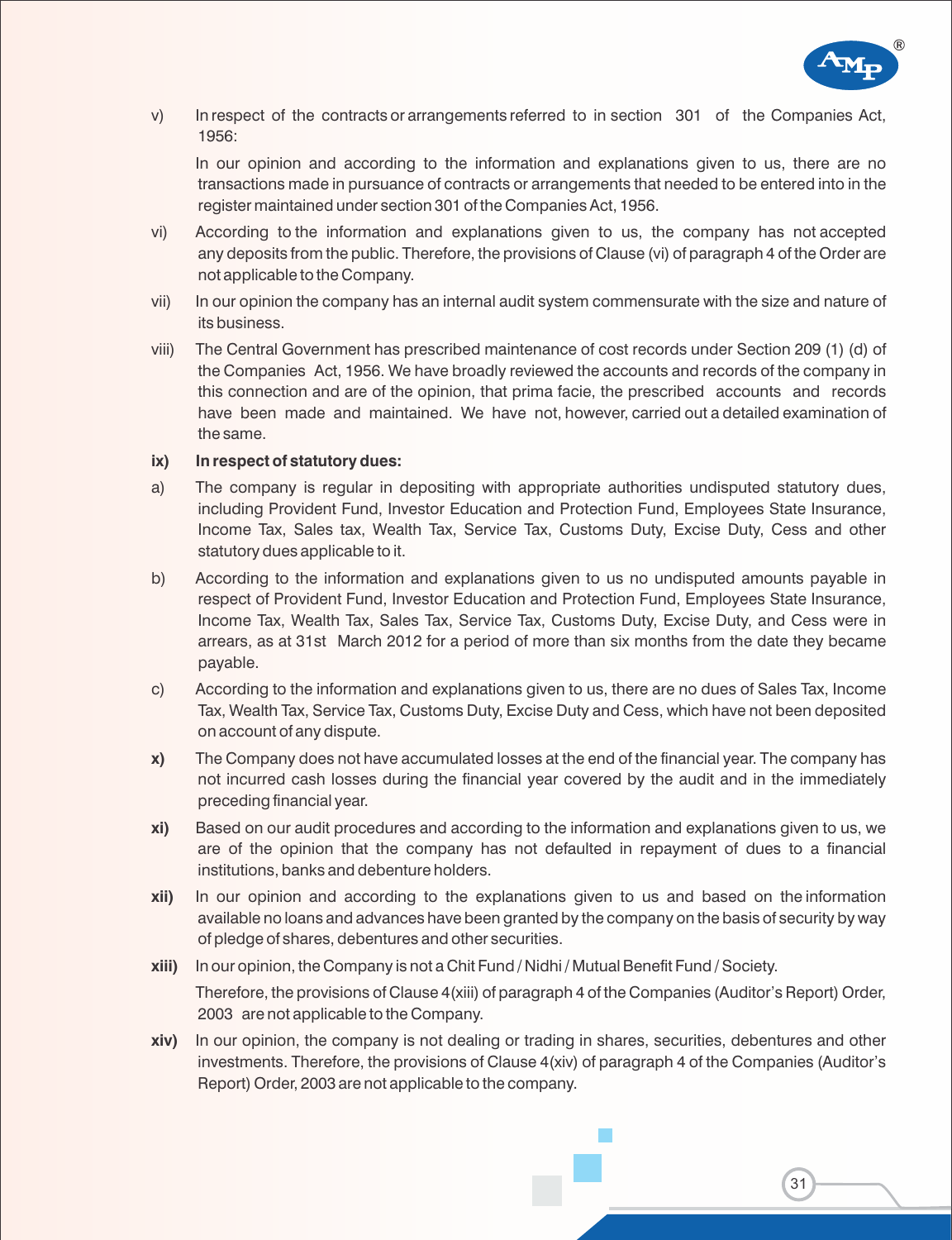- **xv)** The Company has not given any guarantee for loans taken by others from banks and financial institutions. Therefore, the provisions of Clause 4(xv) of paragraph 4 of the Companies (Auditor's Report) Order, 2003 are not applicable to the company.
- **xvi)** The company has raised new term loans during the year. The term loans outstanding at the beginning of the year and those raised during the year have been applied for the purpose for which they were raised.
- **Xvii)** According to the information and explanations given to us and on an overall examination of the balance sheet of the company, we are of the opinion that there are no funds raised on shortterm basis that have been used for long-term investment.
- **xviii)** The company has not made any preferential allotment of shares to the parties and companies covered in the register maintained under Section 301 of the Companies Act, 1956.
- **xix)** The company has not issued any debentures. Therefore, the provisions of Clause 4(xix) of paragraph 4 of the Companies (Auditor's Report) Order, 2003 are not applicable to the company.
- **xx)** The company has not raised any monies by way of public issue during the year.

m.

**xxi)** In our opinion and according to the information and explanations given to us, no fraud on or by the company has been noticed or reported during the year.

#### **II. Subject to above comments and notes forming part of accounts we further state that:**

- **i)** We have obtained all the information and explanations, which to the best of our knowledge and belief were necessary for the purposes of our audit.
- **ii)** In our opinion, proper books of account as required by Law have been kept by the Company, so far as appears from our examination of such books.
- **iii)** The Balance Sheet, the Profit & Loss Statement and Cash Flow Statement dealt with by this report are in agreement with the books of account.
- **iv)** In our opinion, the Balance Sheet, Profit and Loss Statement and Cash Flow Statement dealt with by this report are in compliance with the Accounting Standards referred to in sub-section (3C) of section 211 of the Companies Act, 1956.
- **v)** On the basis of written representations received from the Directors as on 31st March, 2012 and taken on record by the Board of Directors, we report that none of the Directors is disqualified as on 31st March, 2012 from being appointed as Director in terms of clause (g) of sub-section (1) Section 274 of the Companies Act, 1956.
- **vi)** In our opinion and to the best of our information and according to the explanations given to us, the said Accounts read together with the Significant Accounting Policies and notes thereon give the information required by the Companies Act, 1956 in the manner so required, give a true and fair view in conformity with the accounting principles generally accepted in India:
	- a) In the case of the Balance Sheet, of the state of affairs of the Company as at 31st March, 2012;
	- b) In the case of the Profit & Loss Statement, of the Profit for the year ended on that date; and
	- c) In the case of the Cash Flow Statement, of the Cash Flows for the year ended on that date.

Place: Hyderabad Date: 26-04-2012

32

For **AMAR & RAJU CHARTERED ACCOUNTANTS** Firm Registration No: 000092S

> **P. VENKATA RAMANA** Partner Membership No: 203346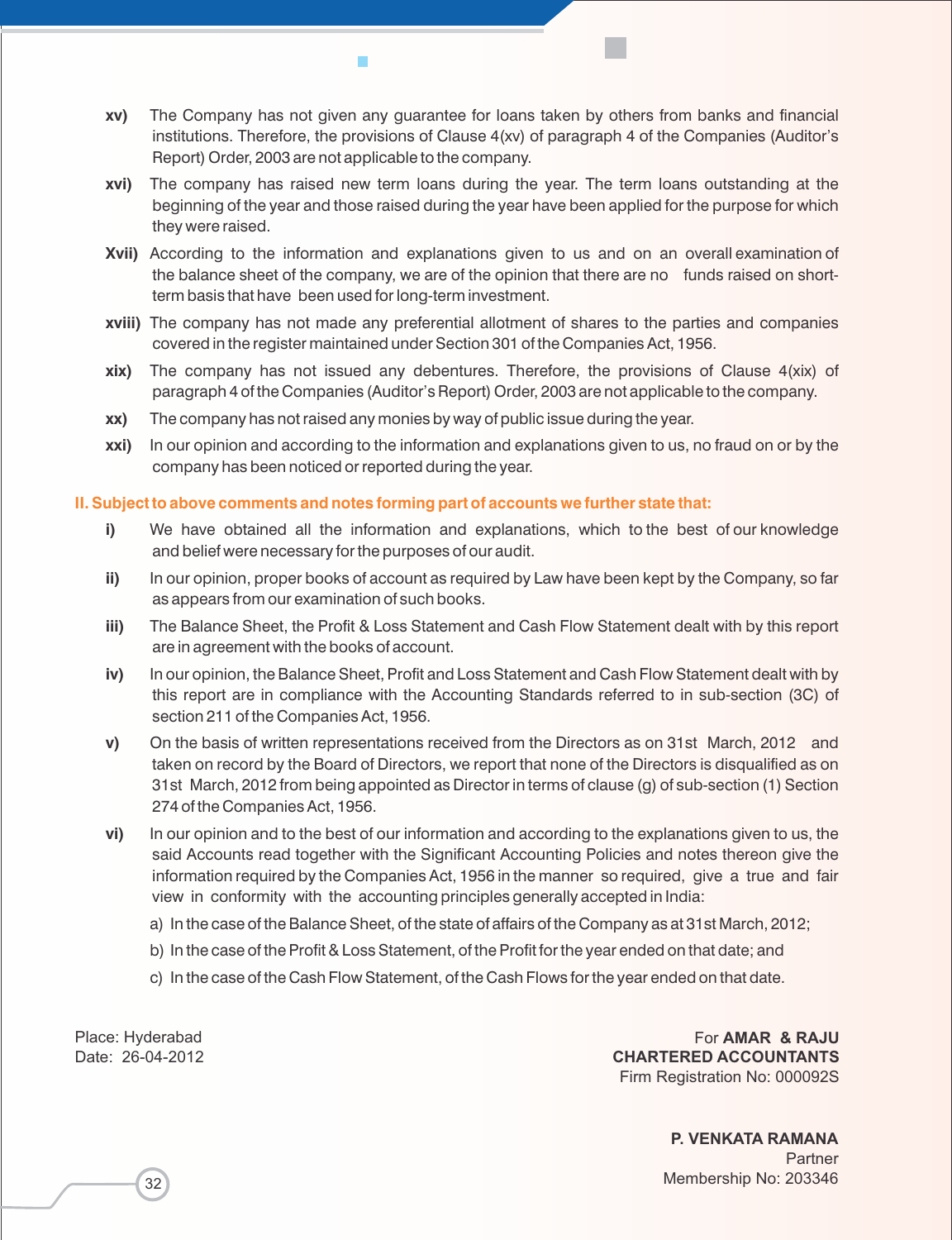

# **BALANCE SHEET AS AT 31st MARCH, 2012**

| ₹ in lakhs                                                                                                                                                                                                                    |                                      |                                                       |           |                                                       |           |  |
|-------------------------------------------------------------------------------------------------------------------------------------------------------------------------------------------------------------------------------|--------------------------------------|-------------------------------------------------------|-----------|-------------------------------------------------------|-----------|--|
| <b>Particulars</b>                                                                                                                                                                                                            | <b>Note</b><br><b>No</b>             | As at 31-03-2012                                      |           | As at 31-03-2011                                      |           |  |
| <b>I. EQUITY AND LIABILITIES</b><br>1. Shareholder's Funds<br>a. Share Capital<br>b. Reserves and Surplus                                                                                                                     | 2.1<br>2.2                           | 1,636.50<br>15,494.00                                 | 17,130.50 | 1,636.50<br>12,839.59                                 | 14,476.09 |  |
| 2. Non-Current Liabilities<br>a. Long-term Borrowings<br>b. Deferred Tax Liabilities (Net)<br>c. Long-term Provisions                                                                                                         | 2.3<br>2.4<br>2.5                    | 1,806.84<br>482.16<br>169.93                          | 2,458.93  | 676.24<br>437.13<br>308.95                            | 1,422.32  |  |
| <b>3. Current Liabilities</b><br>a. Short-term Borrowings<br>b. Trade Payables<br>c. Other Current Liabilities<br>d. Short-term Provisions                                                                                    | 2.6<br>2.7<br>2.8<br>2.9             | 3,584.71<br>4,816.28<br>1,366.60<br>1,289.08          | 11,056.67 | 2,077.80<br>6,580.43<br>1,405.09<br>542.10            | 10,605.42 |  |
| <b>Total</b>                                                                                                                                                                                                                  |                                      |                                                       | 30,646.10 |                                                       | 26,503.83 |  |
| <b>II. ASSETS</b><br><b>1. Non-Current Assets</b><br>a. Fixed Assets<br><b>Tangible Assets</b><br>b. Non-Current Investments<br>c. Long-term Loans and<br>Advances<br>d. Other Non-Current Assets<br><b>2. Current Assets</b> | 2.10<br>2.11<br>2.12<br>2.13         | 8,932.53<br>476.28<br>3.32                            | 9,412.13  | 9,031.68<br>217.58<br>140.36<br>1.37                  | 9,390.99  |  |
| a. Inventories<br>b. Trade Receivables<br>c. Cash and Cash Equivalents<br>d. Short-term Loans and Advances<br>e. Other Current Assets                                                                                         | 2.14<br>2.15<br>2.16<br>2.17<br>2.18 | 7,465.72<br>8,753.09<br>3,445.47<br>1,507.58<br>62.11 | 21,233.97 | 5,303.84<br>8,149.10<br>1,903.09<br>1,729.96<br>26.85 | 17,112.84 |  |
| <b>Total</b>                                                                                                                                                                                                                  |                                      |                                                       | 30,646.10 |                                                       | 26,503.83 |  |
| <b>Significant Accounting Policies</b>                                                                                                                                                                                        | 1                                    |                                                       |           |                                                       |           |  |
| <b>Notes on Accounts</b>                                                                                                                                                                                                      | $\overline{\mathbf{c}}$              |                                                       |           |                                                       |           |  |

As per our report of even date

For **AMAR & RAJU CHARTERED ACCOUNTANTS** Firm Registration No: 000092S

**P. VENKATA RAMANA** Partner

Membership No: 203346

**Place :** HYDERABAD **Date :** 26.04.2012

For and on behalf of the Board

**Dr. SHIBAN K. KOUL** Chairman

**P. A. CHITRAKAR** Chief Operating Officer

**J. VENKATA DAS** Director

**S. GURUNATHA REDDY** Sr. General Manager (F & A) **B. MALLA REDDY** Managing Director

**C. PRAMEELAMMA** Director (Technical)

**ATIM KABRA Director** 

**T. ANJANEYULU** Company Secretary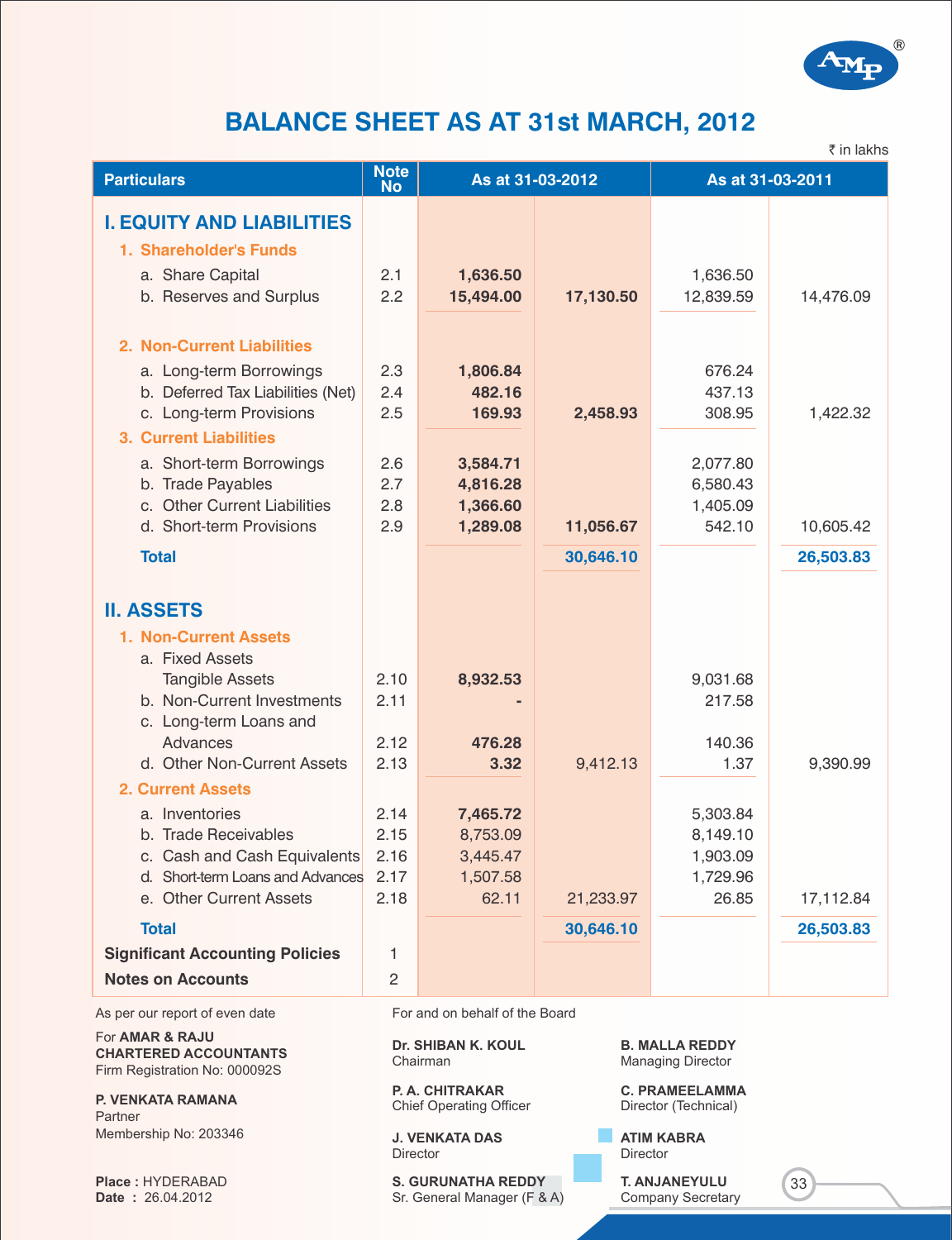# **PROFIT AND LOSS STATEMENT FOR THE YEAR ENDED 31st MARCH, 2012**

 $\mathbb{R}^n$ 

 $\bar{\tau}$  in lakhs, except per share data

|     | <b>Particulars</b>                                                                          | <b>Note</b><br><b>No</b> | <b>Year ended 31-03-2012</b> | <b>Year ended 31-03-2011</b> |
|-----|---------------------------------------------------------------------------------------------|--------------------------|------------------------------|------------------------------|
| L.  | <b>Revenue from Operations</b>                                                              | 2.19                     | 21,048.32                    | 16,496.34                    |
|     | Less: Excise Duty                                                                           |                          | (673.24)                     | (376.51)                     |
|     |                                                                                             |                          | 20,375.08                    | 16,119.83                    |
| Ш.  | <b>Other Income</b>                                                                         | 2.20                     | 148.18                       | 193.86                       |
| Ш.  | Total Revenue (I +II)                                                                       |                          | 20,523.26                    | 16,313.69                    |
| IV. | <b>Expenses:</b>                                                                            |                          |                              |                              |
|     | a. Cost of Materials Consumed<br>b. Changes in Inventories of Finished Goods,               | 2.21                     | 8,807.04                     | 7,778.02                     |
|     | Work-in-Progress and Stock-in-Trade                                                         | 2.22                     | (1,355.25)                   | (311.19)                     |
|     | c. Employee Benefit Expense                                                                 | 2.23                     | 2,730.62                     | 2,379.12                     |
|     | d. Financial Costs                                                                          | 2.24                     | 544.64                       | 460.59                       |
|     | e. Depreciation and Amortization Expense                                                    | 2.10                     | 1,244.53                     | 1,241.70                     |
|     | f. Other Expenses                                                                           | 2.25                     | 4,386.93                     | 2,322.64                     |
|     | <b>Total Expenses</b>                                                                       |                          | 16,358.51                    | 13,870.88                    |
|     |                                                                                             |                          |                              |                              |
| V.  | <b>Profit Before Exceptional and Extraordinary</b>                                          |                          |                              |                              |
|     | Items and Tax (III - IV)                                                                    |                          | 4,164.75                     | 2,442.81                     |
| VI. | <b>Exceptional Items</b>                                                                    | 2.26                     | (29.10)                      | (4.67)                       |
|     | <b>VII. Profit Before Extraordinary Items</b><br>and Tax $(V - VI)$                         |                          | 4,135.65                     | 2,438.14                     |
|     | <b>VIII. Extraordinary Items</b>                                                            | 2.27                     | 245.46                       |                              |
| IX. | Profit Before Tax (VII - VIII)                                                              |                          | 4,381.11                     | 2,438.14                     |
| Х.  | <b>Tax Expense:</b>                                                                         |                          |                              |                              |
|     | 1. Current Tax                                                                              |                          | (1,015.97)                   | (696.99)                     |
|     | 2. Deferred Tax                                                                             | 2.4                      | (45.03)                      | 119.37                       |
|     | XI. Profit / (Loss) for the Period from                                                     |                          |                              |                              |
|     | Continuing Operations (IX - X)                                                              |                          | 3,320.11                     | 1,860.52                     |
|     | XVI. EPS: (In Rupees) (Face Value Rs.2/-)                                                   | 2.28                     |                              |                              |
|     | Basic and Diluted before extraordinary items<br>Basic and Diluted after extraordinary items |                          | 3.76<br>4.06                 | 2.27<br>2.27                 |
|     |                                                                                             |                          |                              |                              |
|     | <b>Significant Accounting Policies</b>                                                      | 1                        |                              |                              |
|     | <b>Notes on Accounts</b>                                                                    | 2                        |                              |                              |
|     |                                                                                             |                          |                              |                              |

As per our report of even date

For **AMAR & RAJU CHARTERED ACCOUNTANTS** Firm Registration No: 000092S

**P. VENKATA RAMANA** Partner Membership No: 203346

34

**Place :** HYDERABAD **Date :** 26.04.2012

For and on behalf of the Board

**Dr. SHIBAN K. KOUL** Chairman

**P. A. CHITRAKAR** Chief Operating Officer

**J. VENKATA DAS Director** 

**S. GURUNATHA REDDY** Sr. General Manager (F & A)

**B. MALLA REDDY** Managing Director

**C. PRAMEELAMMA** Director (Technical)

**ATIM KABRA Director** 

**T. ANJANEYULU** Company Secretary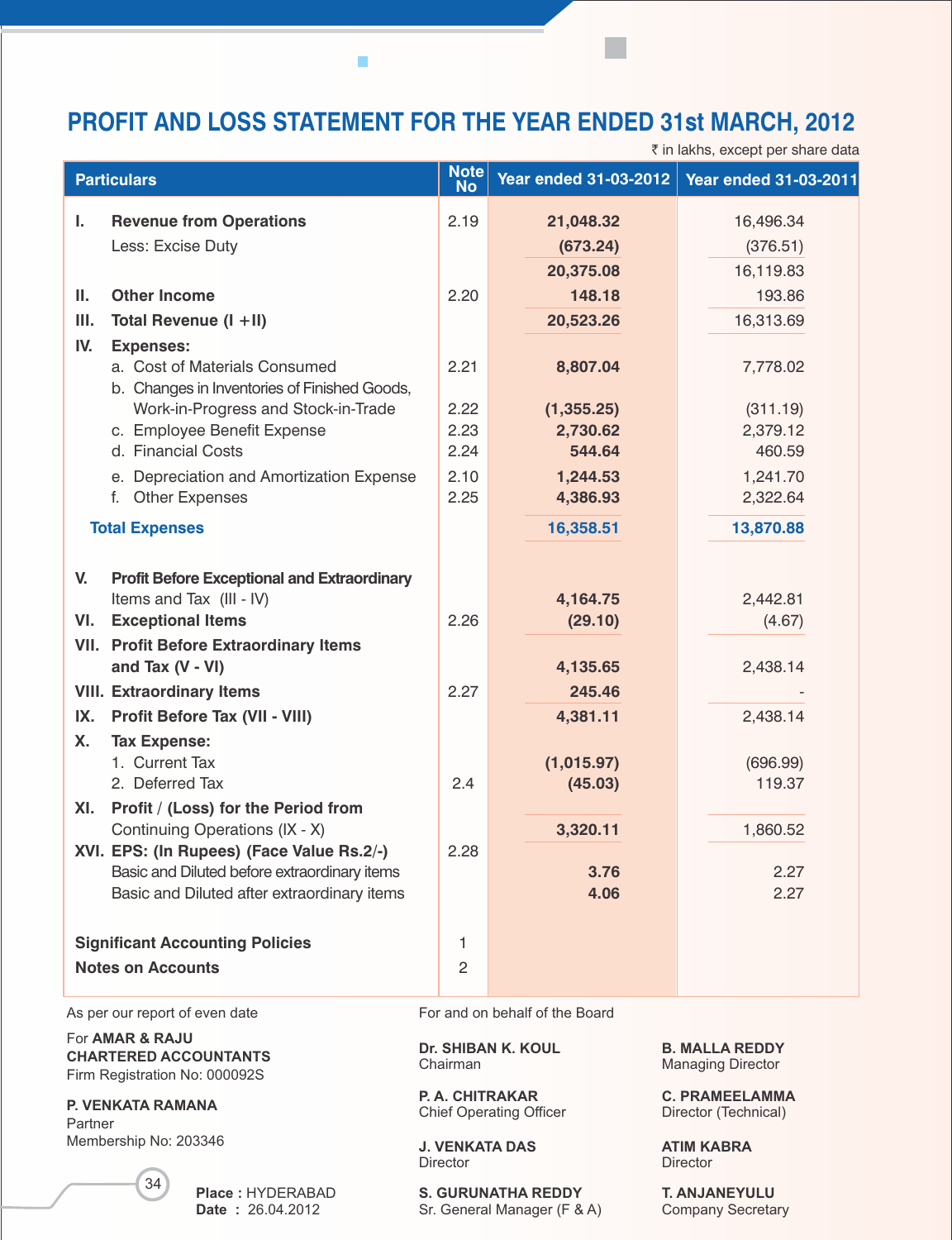

# **CASH FLOW STATEMENT FOR THE YEAR ENDED 31st MARCH, 2012**

| ₹ in lakhs                                                        |             |             |            |          |  |
|-------------------------------------------------------------------|-------------|-------------|------------|----------|--|
| <b>Particulars</b>                                                | 31-03-2012  |             | 31-03-2011 |          |  |
|                                                                   | ₹           | ₹           | ₹          | ₹        |  |
| A. Cash Flow from Operating Activities:                           |             |             |            |          |  |
| Net Profit Before Tax & Extra-ordinary Items                      |             | 4,135.65    |            | 2,437.08 |  |
| <b>Adjustments for:</b>                                           |             |             |            |          |  |
| Depreciation                                                      | 1,244.53    |             | 1,241.70   |          |  |
| <b>Interest Paid</b>                                              | 542.91      |             | 460.58     |          |  |
| Profit / Loss on Disposal of Assets<br>$\overline{\phantom{a}}$   | (0.40)      |             | 5.72       |          |  |
| Miscellaneous Income                                              |             |             | (19.01)    |          |  |
| <b>Employee Compensation</b>                                      |             |             |            |          |  |
| <b>Expenses Written off</b>                                       |             |             | 137.91     |          |  |
| <b>Income Tax Paid</b>                                            | (896.13)    |             | (626.89)   |          |  |
|                                                                   |             | 890.91      |            | 1,200.01 |  |
|                                                                   |             |             |            |          |  |
| <b>Operating Profit Before Working</b>                            |             |             |            |          |  |
| <b>Capital Changes</b>                                            |             | 5,026.56    |            | 3,637.09 |  |
|                                                                   |             |             |            |          |  |
| <b>Adjustments for:</b>                                           |             |             |            |          |  |
| Trade & Other Receivables                                         | (543.43)    |             | 46.97      |          |  |
| <b>Trade Payable</b>                                              | (1,417.91)  |             | (29.40)    |          |  |
| Inventories                                                       | (2, 161.88) |             | (700.56)   |          |  |
|                                                                   |             | (4, 123.22) |            | (682.99) |  |
| <b>Net Cash from Operating Activities</b>                         |             | 903.34      |            | 2,954.10 |  |
|                                                                   |             |             |            |          |  |
| <b>B. Cash Flow from Investing Activities:</b>                    |             |             |            |          |  |
| Purchase of Fixed Assets                                          | (1,498.72)  |             | (677.68)   |          |  |
| Proceeds from Disposal of Assets                                  | 4.55        |             | 6.71       |          |  |
| Proceeds from Disposal of investments                             | 500.00      |             |            |          |  |
| Net Cash Used in Investing Activities<br>$\overline{\phantom{a}}$ |             | (994.17)    |            | (670.97) |  |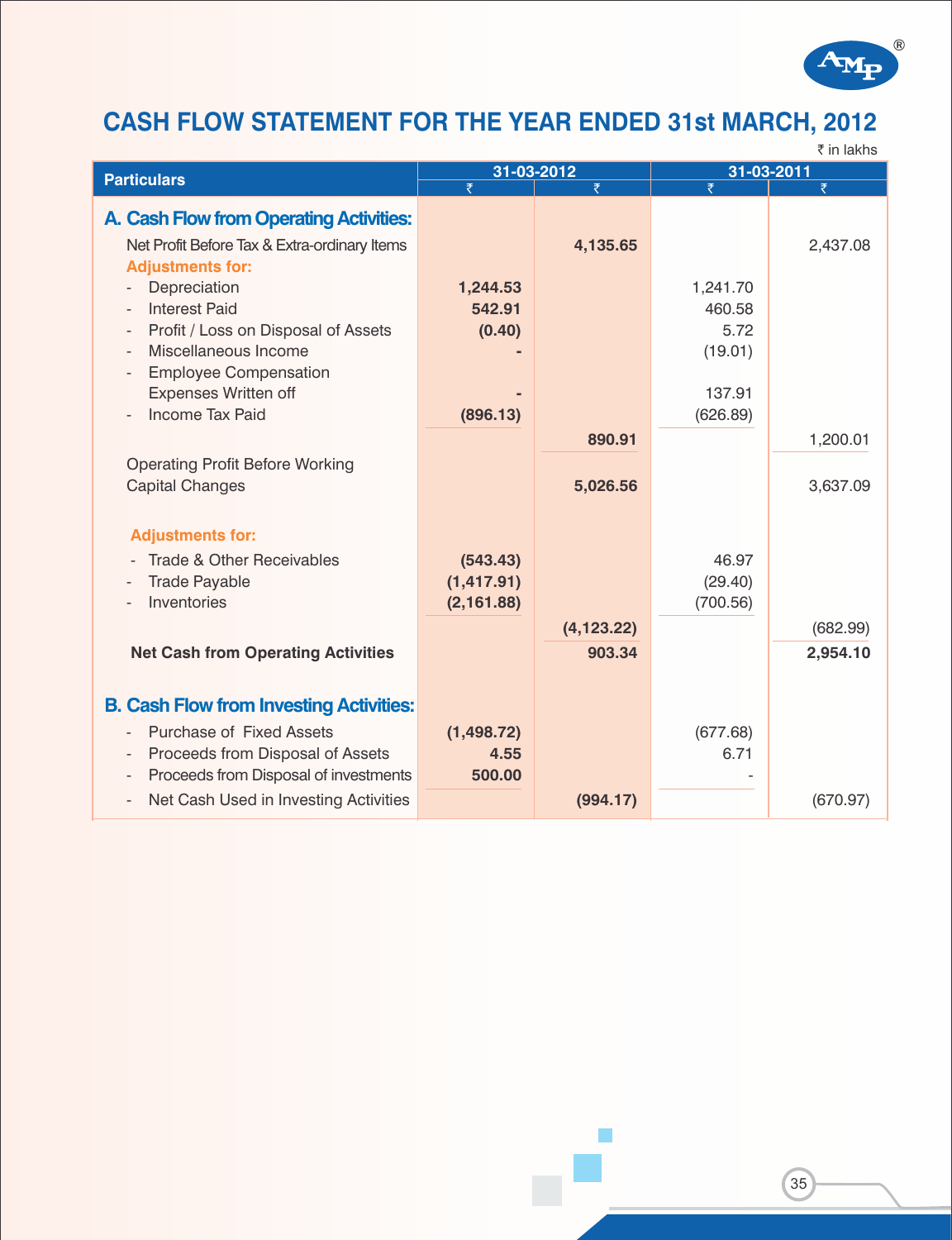# **CASH FLOW STATEMENT FOR THE YEAR ENDED 31st MARCH, 2012**

 $\mathbb{R}^n$ 

 $\bar{\tau}$  in lakhs

|                                          | 31-03-2012 |          |            | 31-03-2011 |
|------------------------------------------|------------|----------|------------|------------|
| <b>Particulars</b>                       | ₹          | ₹        | ₹          | ₹          |
| C) Cash Flow from Financing Activities:  |            |          |            |            |
| Working Capital Borrowings from Banks    | 1,506.91   |          | (861.59)   |            |
| Term Loans Taken during the year         | 1,640.46   |          | 315.33     |            |
| Borrowings through commercial paper      | 972.43     |          | 966.98     |            |
| Repayment of commercial paper            |            |          |            |            |
| borrowings                               | (1,000.00) |          | (1,000.00) |            |
| Hire Purchase Finance Taken              | 32.56      |          | 17.36      |            |
| Term Loans Repaid to Banks               | (609.43)   |          | (610.82)   |            |
| Hire Purchase Finance Repaid             | (19.87)    |          | (12.87)    |            |
| <b>Interest Paid</b>                     | (497.53)   |          | (437.56)   |            |
| Dividend Paid                            | (409.13)   |          | (272.75)   |            |
| Dividend Tax Paid                        | (66.37)    |          | (45.30)    |            |
| Net Cash Used in Financing Activities    |            | 1,550.02 |            | (1,941.22) |
| Net Increase in Cash & Cash              |            |          |            |            |
| <b>Equivalents (A-B-C)</b>               |            | 1,459.19 |            | 341.91     |
| Cash & Cash Equivalents at the Beginning |            |          |            |            |
| Cash on Hand                             | 1.20       |          | 0.79       |            |
| Balance with Sch., Banks in CA /         |            |          |            |            |
| <b>EEFC Accounts</b>                     | 620.87     | 622.07   | 279.37     | 280.16     |
| Cash & Cash Equivalents at the End       |            |          |            |            |
| Cash on Hand                             | 1.94       |          | 1.20       |            |
| Balance with Sch., Banks in CA /         |            |          |            |            |
| <b>EEFC Accounts</b>                     | 2,079.32   | 2,081.26 | 620.87     | 622.07     |
|                                          |            |          |            |            |

As per our report of even date

For **AMAR & RAJU CHARTERED ACCOUNTANTS** Firm Registration No: 000092S

**P. VENKATA RAMANA** Partner Membership No: 203346

**Place :** HYDERABAD **Date :** 26.04.2012

For and on behalf of the Board

**Dr. SHIBAN K. KOUL** Chairman

**P. A. CHITRAKAR** Chief Operating Officer

**J. VENKATA DAS** Director

**S. GURUNATHA REDDY** Sr. General Manager (F & A)

**B. MALLA REDDY** Managing Director

**C. PRAMEELAMMA** Director (Technical)

**ATIM KABRA** Director

**T. ANJANEYULU** Company Secretary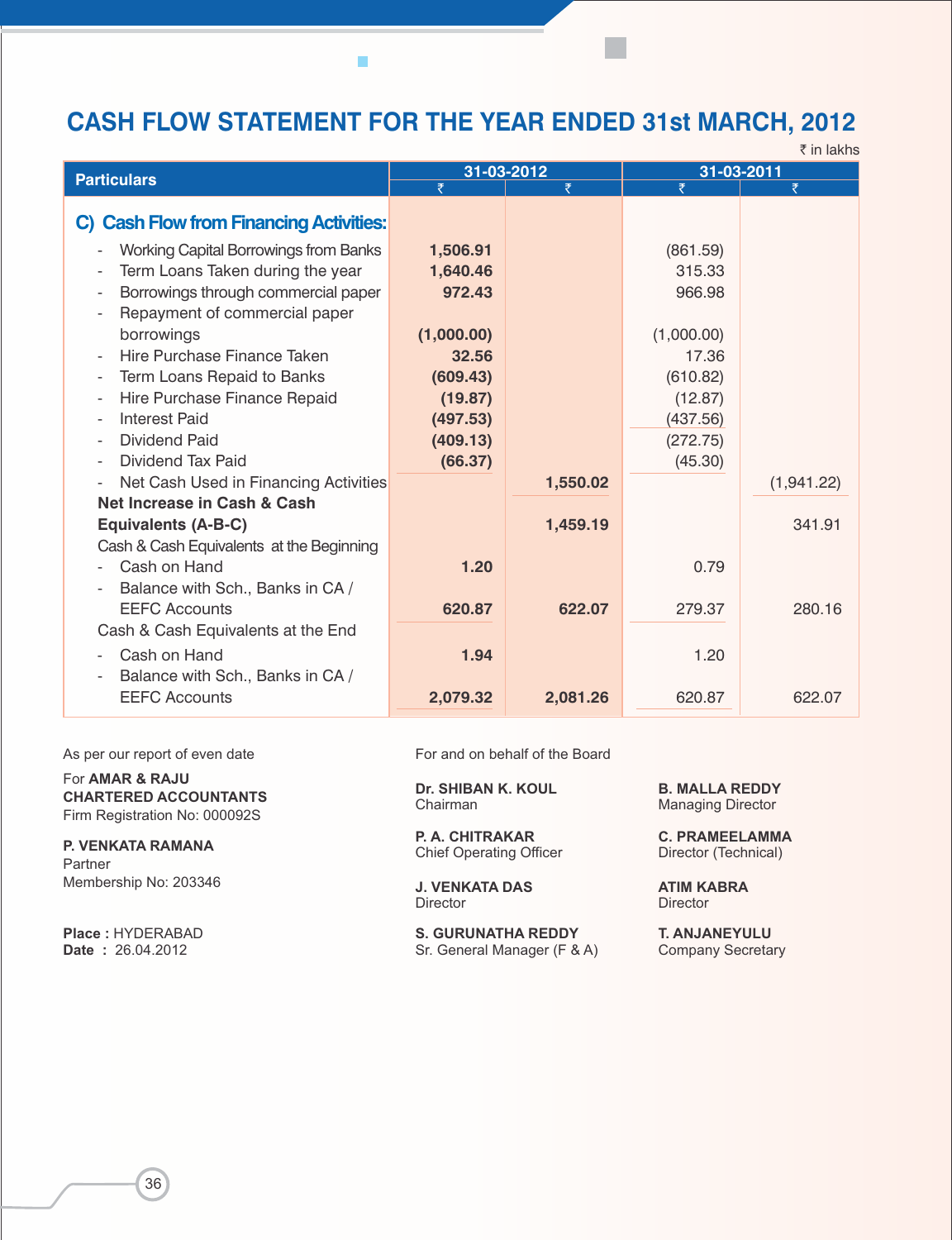

#### **SIGNIFICANT ACCOUNTING POLICIES AND NOTES ON ACCOUNTS FORMING PART OF THE BALANCE SHEET AND PROFIT & LOSS STATEMENT FOR THE YEAR ENDING 31st MARCH, 2012**

#### **1. SIGNIFICANT ACCOUNTING POLICIES:**

#### **a) Basis of preparation of Financial Statements :**

The Financial Statements have been prepared under the historical cost convention in accordance with generally accepted accounting principles in India and comply in all material aspects with the applicable Accounting Standards notified under section 211 (3C) of the Companies Act, 1956 and the relevant provisions of the Companies Act, 1956 as adopted consistently by the Company.

Accounting policies not specifically referred to otherwise are consistent and in consonance with generally accepted accounting principles followed by the Company.

#### **b) Fixed Assets:**

Fixed Assets are valued at historical cost less depreciation. Attributable costs (excluding CENVAT & VAT) and expenses including borrowing costs for bringing the respective assets to working condition for their intended use are capitalized.

#### **c) Depreciation:**

Depreciation is provided on written down value method as per the rates prescribed under Schedule XIV of the Companies Act, 1956. However, where rates prescribed under Income Tax Act 1961, are higher than the rates prescribed by the Companies Act, then depreciation has been provided as per Income Tax rates. However 100% depreciation has been provided in respect of assets costing Rs.5,000/-and below.

#### **d) Valuation of Inventories:**

Closing stock of raw materials, finished and semi-finished goods are valued at lower of cost and net realisable value. Cost has been ascertained on Weighted Average basis.

#### **e) Revenue Recognition:**

Sale is recognized on dispatch of products and is inclusive of Excise Duty, Sales Tax and Packing & forwarding charges

Service Charges are recognized as income as and when the services are performed and inclusive of service tax.

Interest income is recognized on accrual basis.

#### **f) Foreign Exchange transactions:**

All foreign currency transactions were initially recognized at the rate on the date of transaction.

Exchange differences arising on the settlement of monetary items were recognized as income/expense.

Monetary items and contingent liabilities as on the date of Balance Sheet are stated at the closing rate/realistic rate.

#### **g) Employee Benefits:**

Short-term employee benefits are recognised as a expense at the undiscounted amount in the Profit and Loss Statement of the year in which the related service is rendered.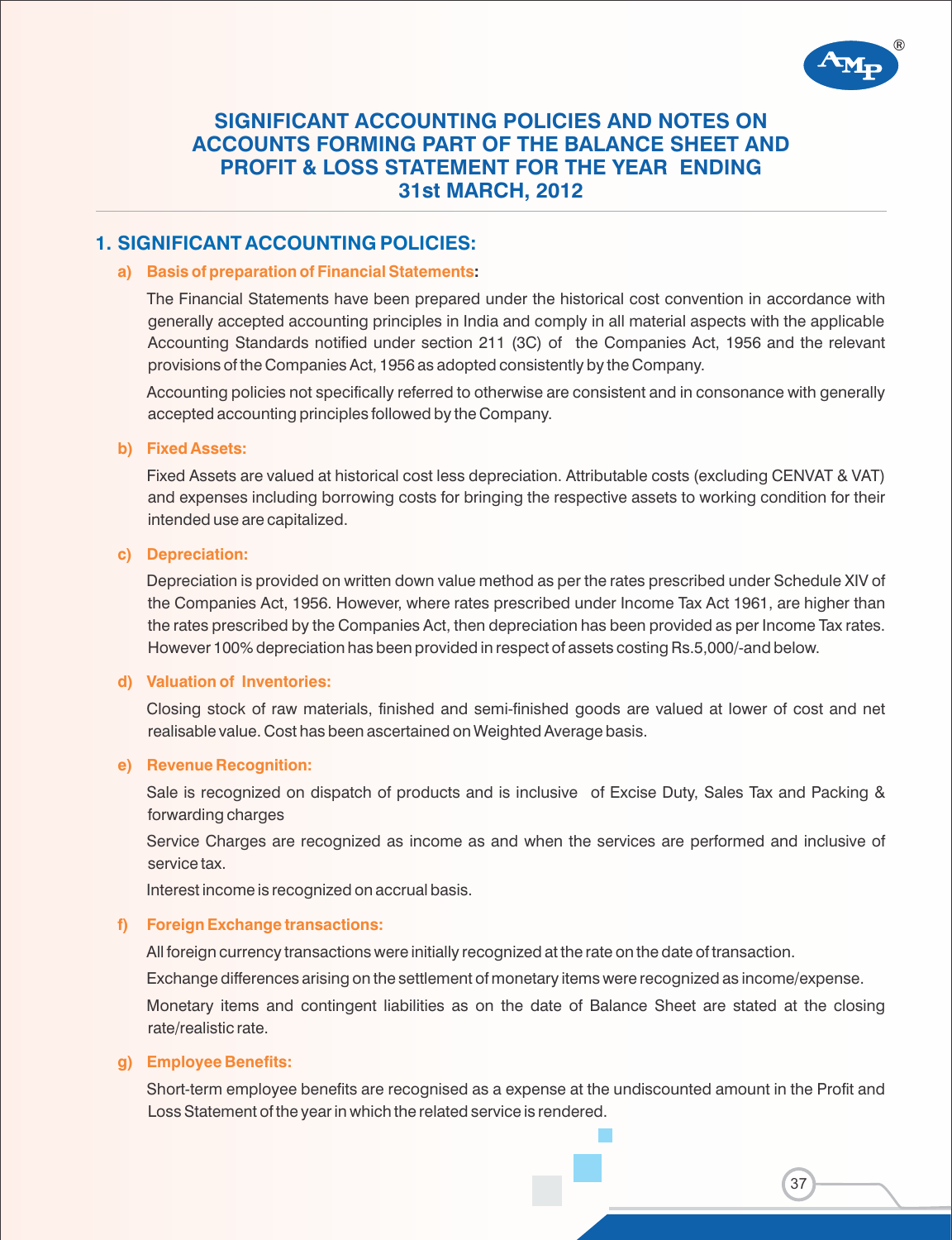Post employment and other long term employee benefits are recognised as an expense in the Profit and Loss Statement for the year in which the employee has rendered services. The expense is recognised at the present value of the amounts payable determined using actuarial techniques. Actuarial gains and losses in respect of post employment and other long term benefits are charged to the Profit and Loss Statement.

In respect of employee stock options, the excess of fair price on the date of grant over the exercise price is recognised as deferred compensation cost amortised over the vesting period.

#### **h) Investments:**

Un-quoted long term Investments are valued at cost.

 $\mathcal{L}_{\mathcal{A}}$ 

#### **i) R & D Expenditure:**

Capital expenditure is included in the fixed assets and depreciated as per Company's policy.

Research costs are charged to profit & loss statement of the year in which they are incurred and is included in the respective heads of expenditure.

#### **j) Borrowing Costs:**

Borrowing costs that are directly attributable to the acquisition of qualifying assets are capitalized as part of cost of such asset. A qualifying asset is one that necessarily takes substantial period of time to get ready for intended use. All other borrowing costs are charged to revenue.

#### **k) Cash Flow Statement:**

The Cash Flow Statement has been compiled from and is based on the Balance Sheet and the related Profit and Loss Account for the year ended on that date. The Cash Flow Statement has been prepared under the indirect method as set out in the Accounting Standard - 3 on Cash Flow Statement issued by ICAI.

Cash and cash equivalents in the cash flow statement comprise cash at bank, cash/cheques in hand and short term investments with an original maturity of three months or less.

#### **l) Accounting for Taxes on Income:**

**Current Tax:** Provision for Current Income Tax is made on the basis of the taxable income for the year as determined in accordance with the provisions of Income Tax Act, 1961.

**Deferred Tax:** Deferred income tax is recognized, on timing differences, being the difference between taxable incomes and accounting income that originate in one period and are capable of reversal in one or more subsequent periods. The tax effect is calculated on the accumulated timing differences at the year end based on tax rates and laws, enacted or substantially enacted as of the Balance Sheet date.

#### **m) Impairment of Assets:**

38

The Management assesses using external and internal sources whether there is any indication that an asset may be impaired. Impairment of an asset occurs where the carrying value exceeds the present value of cash flow expected to arise from the continuing use of the asset and its eventual disposal. The provision for impairment loss is made when recoverable amount of the asset is lower than the carrying amount.

#### **n) Provisions and Contingent Liabilities and Contingent Assets:**

Provisions in respect of present obligations arising out of past events are made in the accounts when reliable estimate can be made of the amount of obligations and it is probable that there will be an outflow of resources. Contingent Liabilities are not recognized but if material, are disclosed in the notes to accounts. Contingent assets are not recognized or disclosed in the financial statements.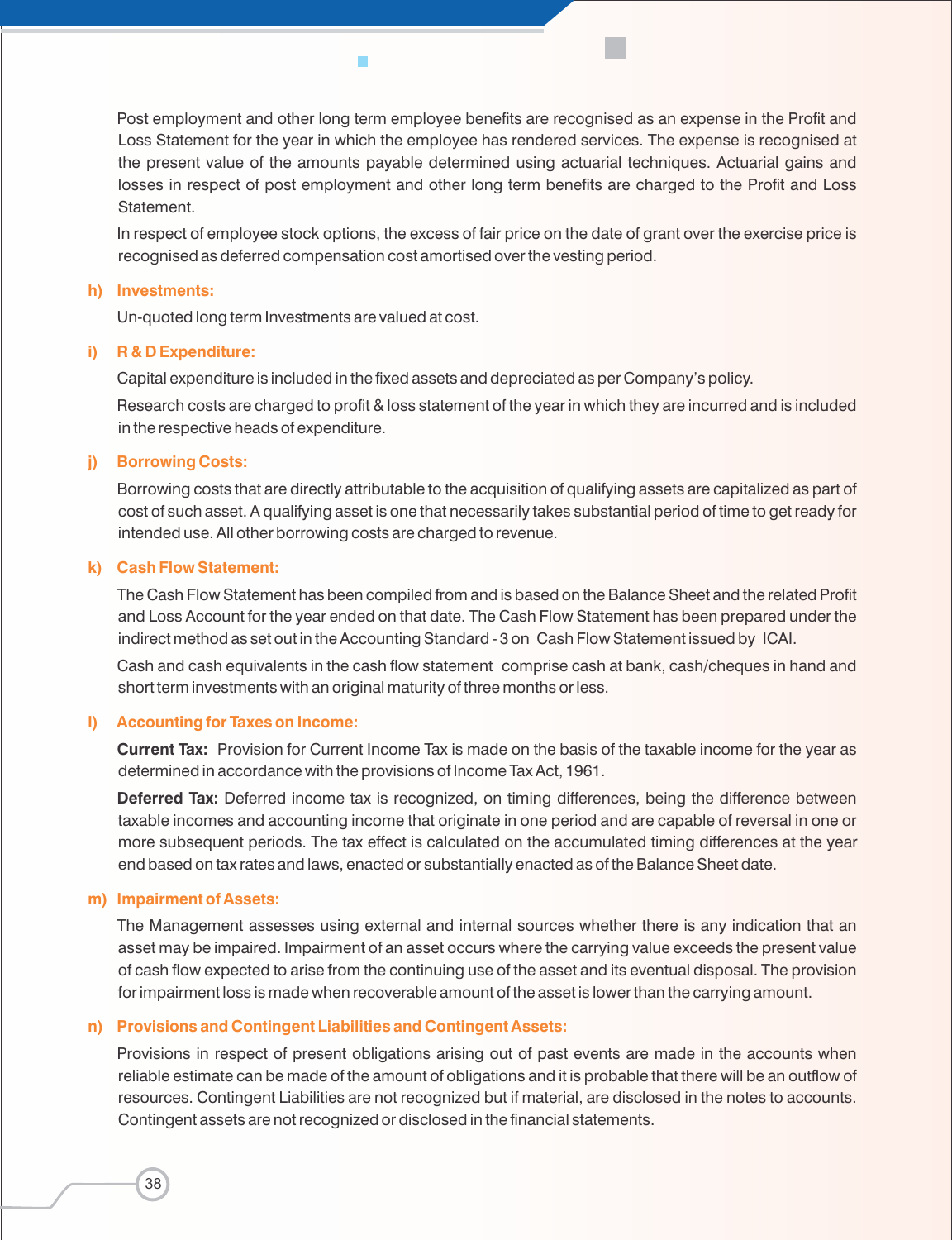

#### **o) Operating Lease:**

Operating Lease payments are recognized as an expense in the Profit and Loss Account of the year to which they relate.

#### **p) Earnings Per Share:**

Basic earnings per share is computed by dividing the net profit after tax by the weighted average number of equity shares outstanding during the period. Diluted earnings per share is computed by dividing the profit after tax by the weighted average number of equity shares considered for deriving basic earnings per share and also the weighted average number of equity shares that could have been issued upon conversion of all dilutive potential equity shares.

The number of shares and potentially dilutive equity shares are adjusted retrospectively for all periods presented for any share splits and bonus shares issues including for changes effected prior to the approval of the financial statements by the Board of Directors.

#### **q) Use of Estimates:**

The preparation of financial statements requires estimates and assumptions to be made that affect the reported amount of assets and liabilities on the date of the financial statements and the reported revenues and expenses during the reporting period. Difference between the actual results and estimates are recognised in the period in which the results are known / materialised.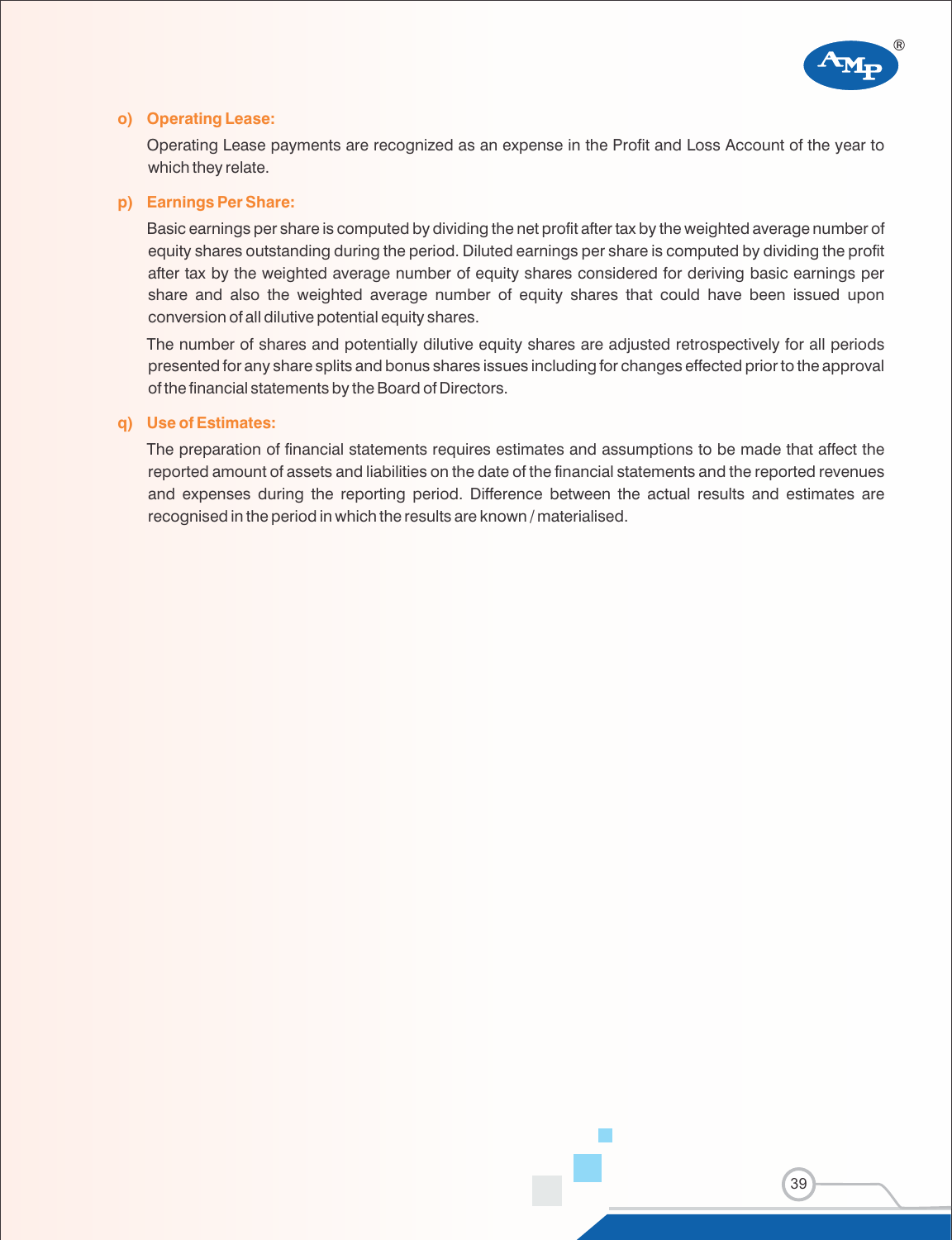#### **2. NOTES ON ACCOUNTS**

#### **2.1 SHARE CAPITAL**

| ₹ in lakhs except as other wise stated |
|----------------------------------------|
|----------------------------------------|

| <b>Particulars</b>                                                                             | <b>As At</b><br>31-03-2012 | <b>As At</b><br>31-03-2011 |
|------------------------------------------------------------------------------------------------|----------------------------|----------------------------|
| A) Authorised Share Capital:                                                                   |                            |                            |
| Equity Shares, 2/- Par Value<br>$\frac{1}{2}$                                                  |                            |                            |
| 10,00,00,000 Equity Shares                                                                     | 2,000.00                   | 2,000.00                   |
| B) Issued, Subscribed and Fully Paid-up Share Capital:                                         |                            |                            |
| Equity Shares, `2/- Par Value                                                                  |                            |                            |
| 8,18,25,225 (8,18,25,225) Equity Shares fully paid-up                                          | 1,636.50                   | 1,636.50                   |
| <b>Total</b>                                                                                   | 1,636.50                   | 1,636.50                   |
|                                                                                                |                            |                            |
| Disclosure pursuant to Note no. 6(A)(d) of Part I of Schedule VI<br>to the Companies Act, 1956 |                            |                            |
| <b>Reconciliation of the Number of Shares Outstanding:</b>                                     |                            |                            |
| Shares outstanding at the beginning of the year                                                | 81,825,225                 | 54,143,350                 |
| Add: Shares Issued during the year                                                             |                            |                            |
| Add: Shares Issued on Exercise of Employee Stock Options                                       |                            | 406,800                    |
| Add: Bonus Shares Issued                                                                       |                            | 27,275,075                 |
| Less: Shares bought back during the year                                                       |                            |                            |
| Shares outstanding at the end of the year                                                      | 81,825,225                 | 81,825,225                 |

 $\mathbb{R}^n$ 

#### **Disclosure pursuant to Note no. 6(A)(e) of Part I of Schedule VI to the Companies Act, 1956**

**The rights, preferences and restrictions attaching to each class of shares including restrictions on the distribution of dividends and the repayment of capital;**

- a) The Company has only one class of shares referred to as equity shares having a par value of Rs.2/-. Each holder of equity shares is entitled to one vote per share.
- b) The Company declares and pays dividends in Indian rupees. The dividend proposed by the Board of Directors is subject to the approval of the shareholders in the ensuing Annual General Meeting.
- c) In the event of liquidation of the Company, the holders of equity shares will be entitled to receive any of the remaining assets of the Company, after distribution of all preferential amounts. However, no such preferential amounts exist currently. The distribution will be in proportion to the number of equity shares held by the shareholders.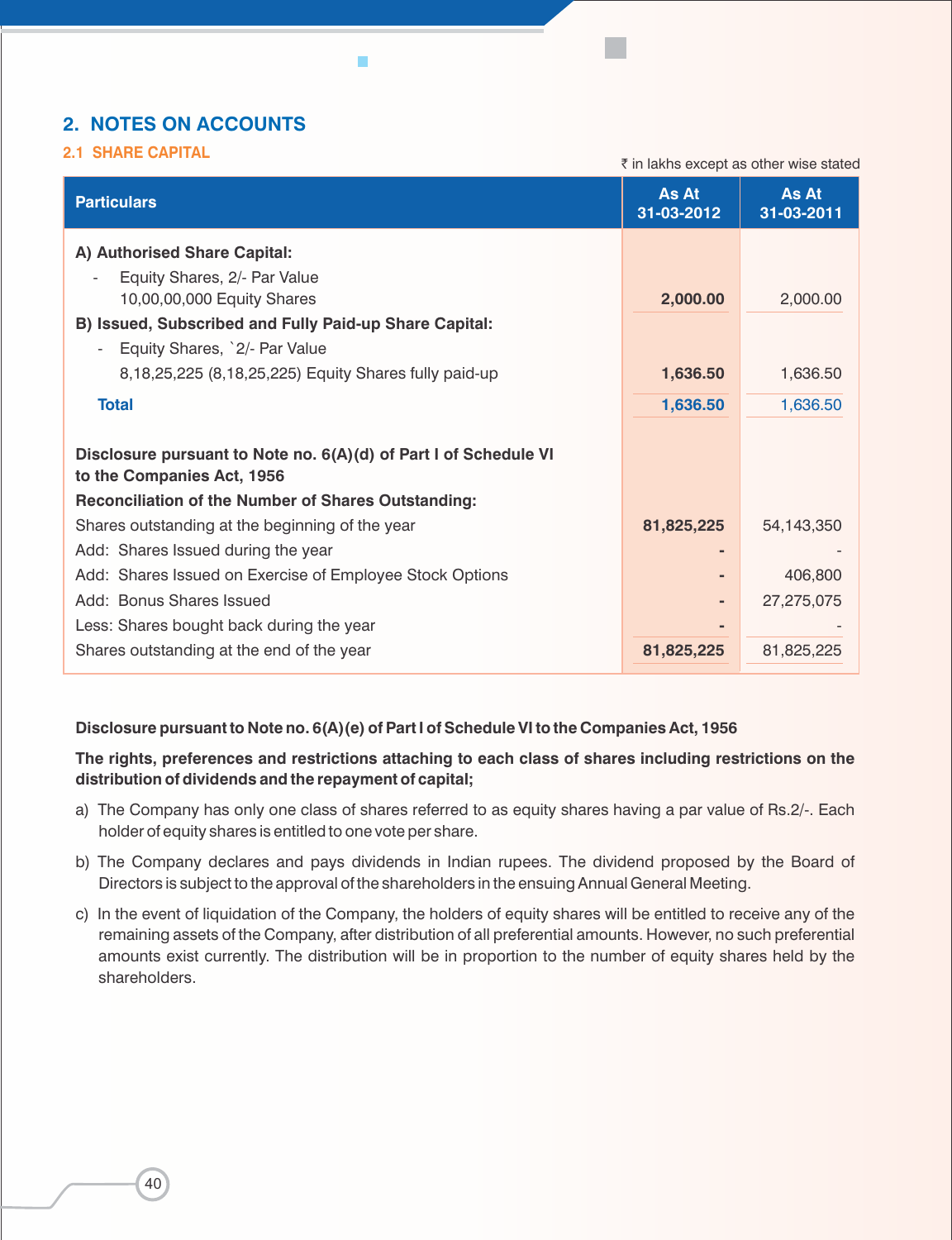

**Disclosure pursuant to Note no. 6(A)(g) of Part I of Schedule VI to the Companies Act, 1956 Shares in the Company held by each Share Holder holding more than 5% shares**

|                                                                                                                                                                                                                                                                                                                    | <b>As At</b>                           |                                        |
|--------------------------------------------------------------------------------------------------------------------------------------------------------------------------------------------------------------------------------------------------------------------------------------------------------------------|----------------------------------------|----------------------------------------|
|                                                                                                                                                                                                                                                                                                                    | 31-03-2012<br><b>No of shares</b><br>% | 31-03-2011<br><b>No of shares</b><br>% |
| 1. Strategic Ventures Fund (Mauritius)                                                                                                                                                                                                                                                                             | 12,586,740                             | 12,586,740                             |
|                                                                                                                                                                                                                                                                                                                    | 15.38%                                 | 15.38%                                 |
| 2. L & T Capital Company Limited                                                                                                                                                                                                                                                                                   | 7,950,045                              | 7,950,045                              |
|                                                                                                                                                                                                                                                                                                                    | 9.72%                                  | 9.72%                                  |
| 3. Skanda Aerospace Private Limited                                                                                                                                                                                                                                                                                | 5,781,360                              | 5,032,814                              |
|                                                                                                                                                                                                                                                                                                                    | 7.07%                                  | 6.15%                                  |
| Disclosure pursuant to Note no. 6(A)(h) of Part I of Schedule VI to the<br>Companies Act, 1956<br>Shares reserved for issue under options and contracts / commitments<br>for the sale of shares / disinvestment;<br>Disclosure pursuant to Note no. 6(A)(i) of Part I of Schedule VI to the<br>Companies Act, 1956 | <b>NIL</b>                             | <b>NIL</b>                             |
| a) Aggregate number of equity shares allotted as fully paid up pursuant to<br>contract(s) without payment being received in cash in the last<br>five years immediately preceeding the Balance Sheet date                                                                                                           | <b>NIL</b>                             | <b>NIL</b>                             |
| b) Aggregate number of bonus shares (Equity) issued in the last five<br>years immediately preceeding the Balance Sheet date                                                                                                                                                                                        | 27,826,775                             | 27,993,925                             |
| c) Aggregate number of equity shares bought back in the last five<br>years immediately preceeding the Balance Sheet date                                                                                                                                                                                           | <b>NIL</b>                             | <b>NIL</b>                             |
| Disclosure pursuant to Note no. 6(A)(j) of                                                                                                                                                                                                                                                                         |                                        |                                        |
| Part I of Schedule VI to the Companies Act, 1956                                                                                                                                                                                                                                                                   |                                        |                                        |
| Securities convertible into equity / preference shares issued                                                                                                                                                                                                                                                      | <b>NIL</b>                             | <b>NIL</b>                             |



 $\mathbb{R}^n$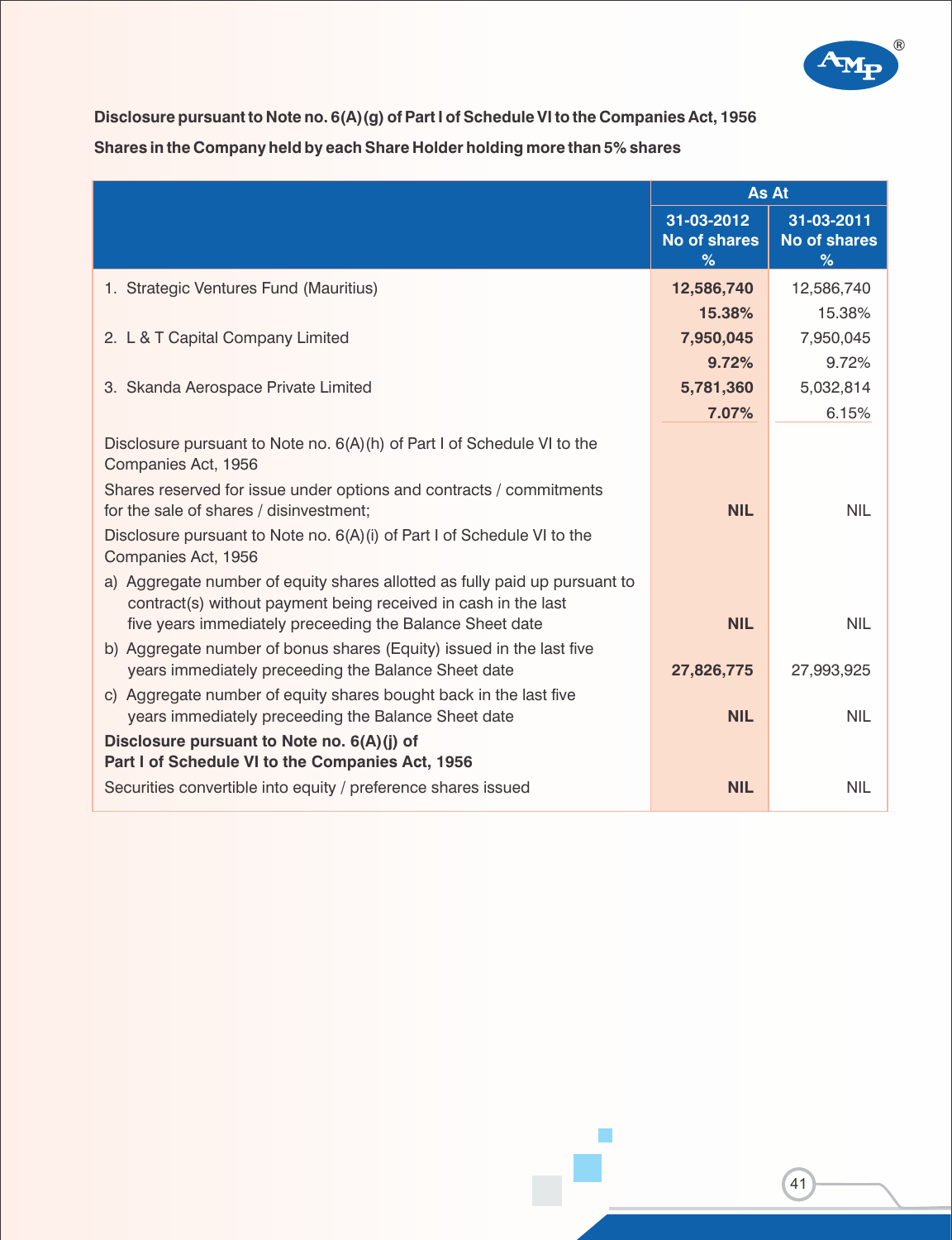#### **2.2 RESERVES & SURPLUS**

| <b>Particulars</b>                                                                                                                                                                                                                                                                                     | As At<br>31-03-2012                                       | As At<br>31-03-2011                                      |
|--------------------------------------------------------------------------------------------------------------------------------------------------------------------------------------------------------------------------------------------------------------------------------------------------------|-----------------------------------------------------------|----------------------------------------------------------|
| A. General Reserve:<br>Opening balance<br>Add: Transferred from Profit and Loss Account<br>Balance in General Reserve (A)                                                                                                                                                                              | 2,572.80<br>350.00<br>2,922.80                            | 2,372.80<br>200.00<br>2,572.80                           |
| <b>B. Securities Premium Reserve:</b><br>Opening balance<br>Add: On Exercise of Employee Stock Options<br>Less: Capitalised during the year<br>$\blacksquare$<br>Balance in Securities Premium Reserve (B)                                                                                             | 504.50<br>504.50                                          | 773.38<br>280.69<br>(549.57)<br>504.50                   |
| <b>C. Surplus:</b><br>Opening balance<br>$\overline{a}$<br>Add / (Less): Net Profit / (Loss) after Tax transferred from<br>Statement of Profit & Loss                                                                                                                                                  | 9,762.29<br>3,320.11                                      | 8,577.27<br>1,860.52                                     |
| Amount Available for Appropriation<br>Less: Appropriations<br>$\overline{\phantom{a}}$<br>Amount Transferred to General Reserve<br>Proposed Dividend<br><b>Dividend Tax</b><br>Balance in Profit & Loss Account (.C)                                                                                   | 13,082.40<br>(350.00)<br>(572.78)<br>(92.92)<br>12,066.70 | 10,437.79<br>(200.00)<br>(409.13)<br>(66.37)<br>9,762.29 |
| <b>D. Deferred Employee Compensation Expense:</b><br>Opening balance<br>Less: Transferred to Statement of Profit & Loss<br>$\overline{\phantom{0}}$<br>Less: Reversed during the year<br>$\overline{\phantom{0}}$<br>Balance of Deferred Employee Compensation Expense (D)<br>$\overline{\phantom{0}}$ | ٠<br>٠<br>٠                                               | (217.16)<br>137.91<br>79.25                              |
| <b>E. Employee Stock Options Outstanding:</b><br>Opening balance<br>Less: Transferred to Securities Premium account<br>$\overline{\phantom{a}}$<br>Less: Reversed during the year<br>Balance of Employee Stock Options Outstanding (E)<br>Total $(A+B+C+D+E)$                                          | $\blacksquare$<br>÷<br>٠<br>15,494.00                     | 217.16<br>(137.91)<br>(79.25)<br>12,839.59               |

 $\overline{\phantom{a}}$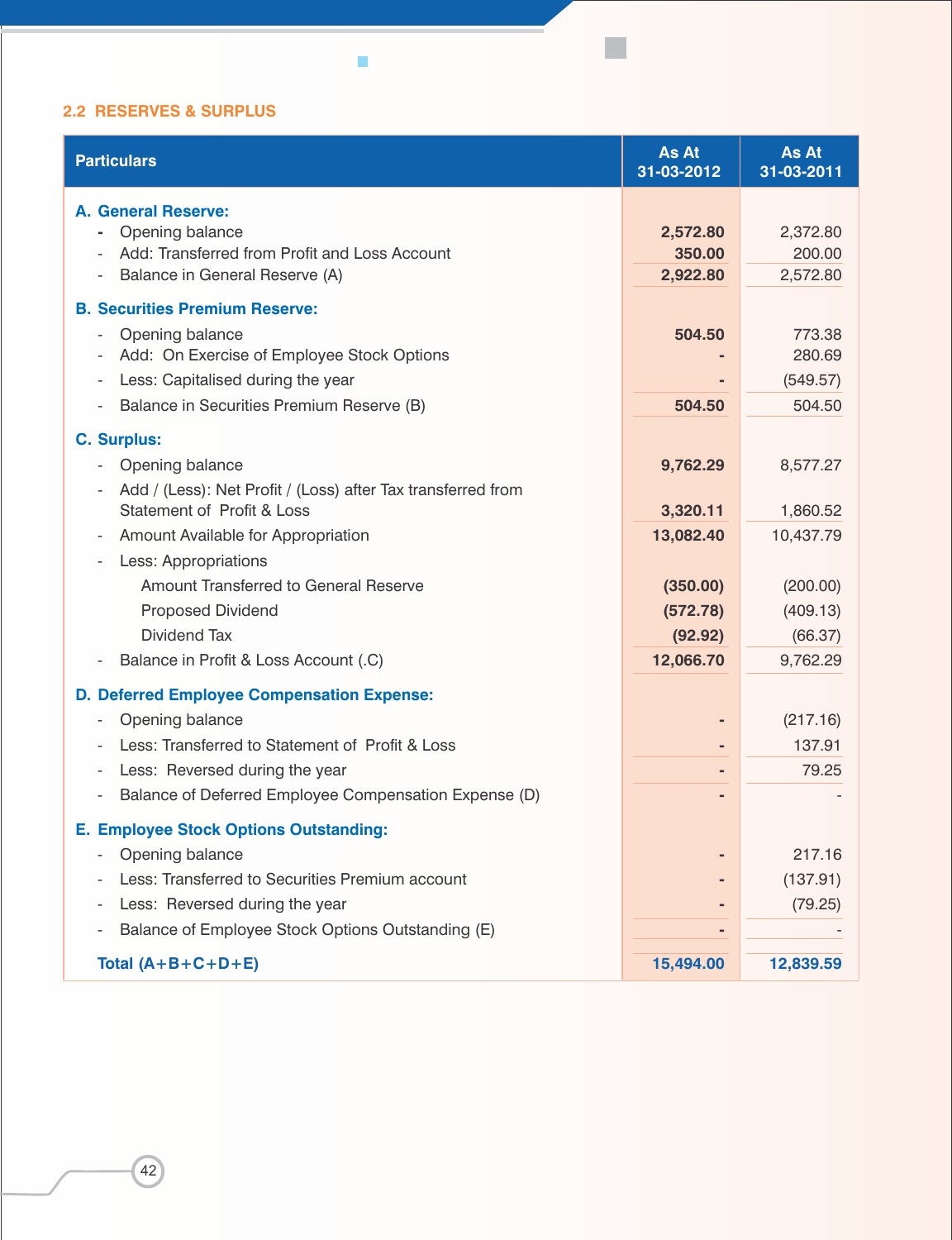

#### **2.3 LONG-TERM BORROWINGS**

` in lakhs except as other wise stated

43

 $\mathbb{R}^3$ 

ιF.

| <b>Particulars</b>                                                                                                                                                                                                                                                                                                                                                                                                                                                                                                                                                                            | <b>As At</b><br>31-03-2012 | <b>As At</b><br>31-03-2011 |
|-----------------------------------------------------------------------------------------------------------------------------------------------------------------------------------------------------------------------------------------------------------------------------------------------------------------------------------------------------------------------------------------------------------------------------------------------------------------------------------------------------------------------------------------------------------------------------------------------|----------------------------|----------------------------|
| A. Secured Long-Term Borrowings:<br>1. Term Loans: From Banks:<br>a. Term Loan from Canara Bank<br>Repayable on or before: Dec., 2014<br>Number of installments due as on 31/03/12: 11 #<br>Installment (quarterly) amount: ` 95,00,000/-                                                                                                                                                                                                                                                                                                                                                     | 575.80                     | 315.33                     |
| Rate of interest: 13.75%<br>Nature of security:<br>Exclusive charge on the Machinery / equipments to be<br>purchased out of the Term loan and Pari-passu second<br>charge on the remaining Fixed Assets of the company<br>present and future excluding vehicles and including<br>capital work in progress along with SBI and personal<br>guarantee of the Managing Director and the<br><b>Chief Operating Officer</b><br>b. Term Loan from ICICI Bank<br>Repayable on or before: Feb., 2013<br>Number of installments due as on 31/03/12: 4 #<br>Installment (quarterly) amount: `33,00,000/- |                            | 132.00                     |
| Rate of interest: 6%<br>Nature of security:<br>Term loan from ICICI Bank under TDC Programme of<br>USAID Reflows is secured by an exclusive hypothecation<br>of assets bought under this Programme<br>c. Vehicle Loan from HDFC Bank<br>Repayable in EMI as per the specifice agreement.<br>Hire purchase finance is secured by hypothecation of<br>specified assets acquired under Hire Purchase Agreement.                                                                                                                                                                                  | 35.89                      | 15.40                      |
| <b>Other Long-Term Borrowings:</b><br>2.<br>Long-Term Working Capital Facility from<br>M/s. L&T Finance Limited<br>Repayable on or before: Nov., 2014<br>Number of installments: Single payment<br>Rate of interest: 12.50%                                                                                                                                                                                                                                                                                                                                                                   | 1,000.00                   |                            |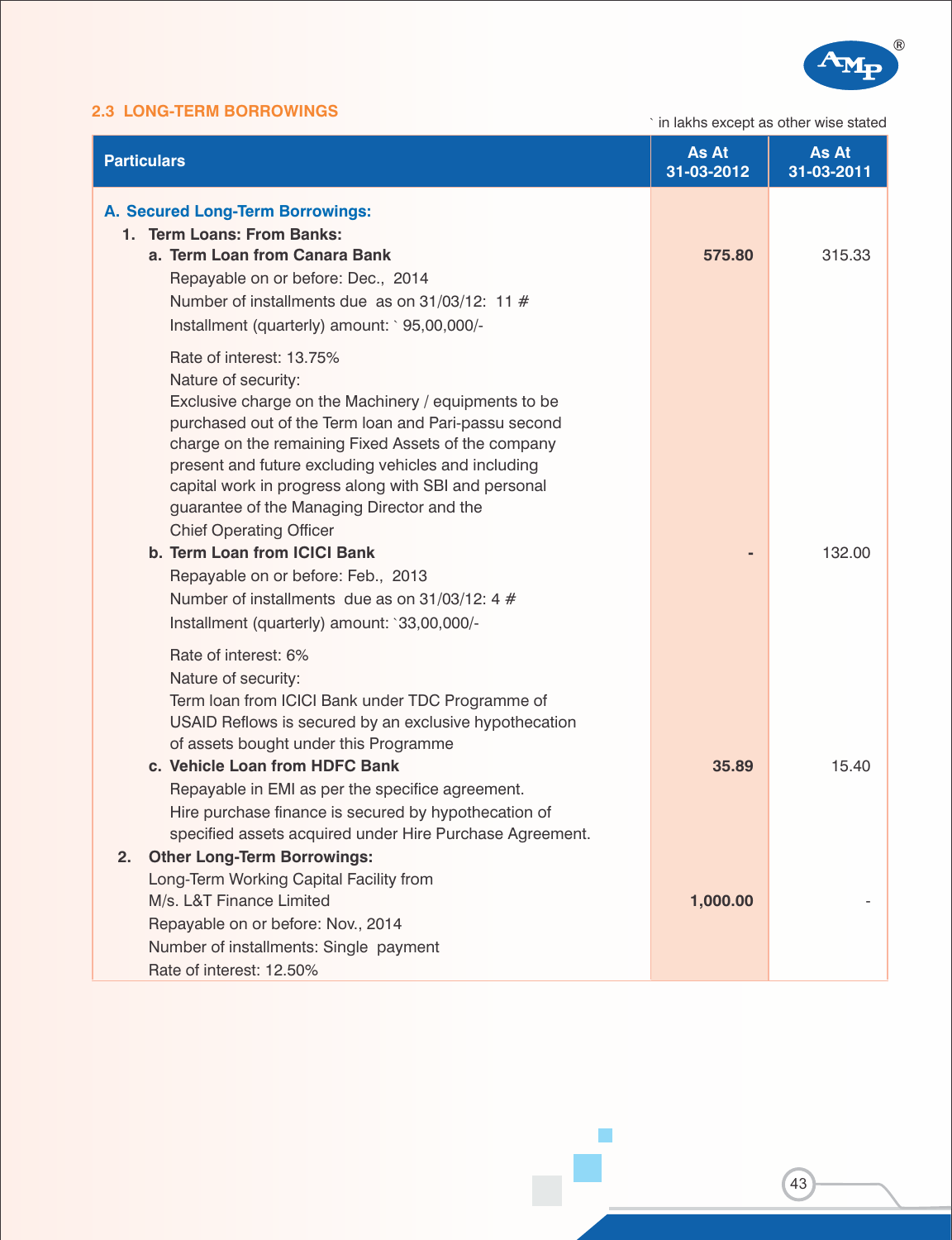| <b>Particulars</b>                                                                                                                                                                                                                                          | <b>As At</b><br>31-03-2012 | <b>As At</b><br>31-03-2011 |
|-------------------------------------------------------------------------------------------------------------------------------------------------------------------------------------------------------------------------------------------------------------|----------------------------|----------------------------|
| Nature of security:<br>Subservient charge on entire movable fixed and current<br>assets of the company and personal guarantee of<br>Managing Director of the company                                                                                        |                            |                            |
| <b>Total Secured Long-Term Borrowings (A)</b>                                                                                                                                                                                                               | 1,611.69                   | 462.73                     |
| Aggregate amount of loans Guaranteed by Managing Director and<br><b>Chief Operating Officer</b><br>$\overline{\phantom{a}}$                                                                                                                                 | 2,087.80                   | 579.33                     |
| Amount of continuing default as on the balance sheet date in<br>repayment of loans and interest there on<br># Amount repayable with in next one year is shown separately<br>under the head "Other Current Liabilities" (Note No: 2.9)                       | <b>NIL</b>                 | <b>NIL</b>                 |
| <b>B. Unsecured Long-Term Borrowings:</b><br>Deferred Payment Liabilities:<br>Sales Tax Loan from Government of AP<br>Repayable on or before: March 2018<br>Number of installments (yearly) due as on $31/03/2012$ : 6 #<br>Rate of interest: Interest free | 195.15                     | 213.51                     |
| <b>Total Unsecured Long-Term Borrowings (B)</b>                                                                                                                                                                                                             | 195.15                     | 213.51                     |
| Aggregate amount of loans Guaranteed by Promoter Directors<br>Amount of continuing default as on the balance sheet date in                                                                                                                                  | <b>NIL</b>                 | <b>NIL</b>                 |
| repayment of loans and interest there on<br># Amount repayable with in next one year is shown separately<br>under the head "Other Current Liabilities" (Note No: 2.9)                                                                                       | <b>NIL</b>                 | <b>NIL</b>                 |
| <b>Total Long-Term Borrowings <math>(A + B)</math></b>                                                                                                                                                                                                      | 1,806.84                   | 676.24                     |

 $\overline{\phantom{a}}$ 

#### **2.4 DEFERRED TAX LIABILITIES (NET)**

| <b>Particulars</b>                                                                                                                                                                                                                                            | As At<br>31-03-2012                              | As At<br>31-03-2011                              |
|---------------------------------------------------------------------------------------------------------------------------------------------------------------------------------------------------------------------------------------------------------------|--------------------------------------------------|--------------------------------------------------|
| Deferred Tax Liability<br>Less: Deferred tax Asset<br>Closing balance of Net Deferred Tax Liability<br>Less: Opening balance of Net Deferred Tax Liability<br>Effect on Profit and Loss Statement                                                             | 537.30<br>(55.14)<br>482.16<br>437.13<br>(45.03) | 539.76<br>(102.63)<br>437.13<br>556.50<br>119.37 |
| Deferred Tax Liability represents timing differences in.<br>depreciation on fixed assets<br>Deferred Tax Assets represents Provision for Gratuity and.<br>Leave Encashment, which are allowed on payment basis as<br>per the provisions of the Income Tax Act |                                                  |                                                  |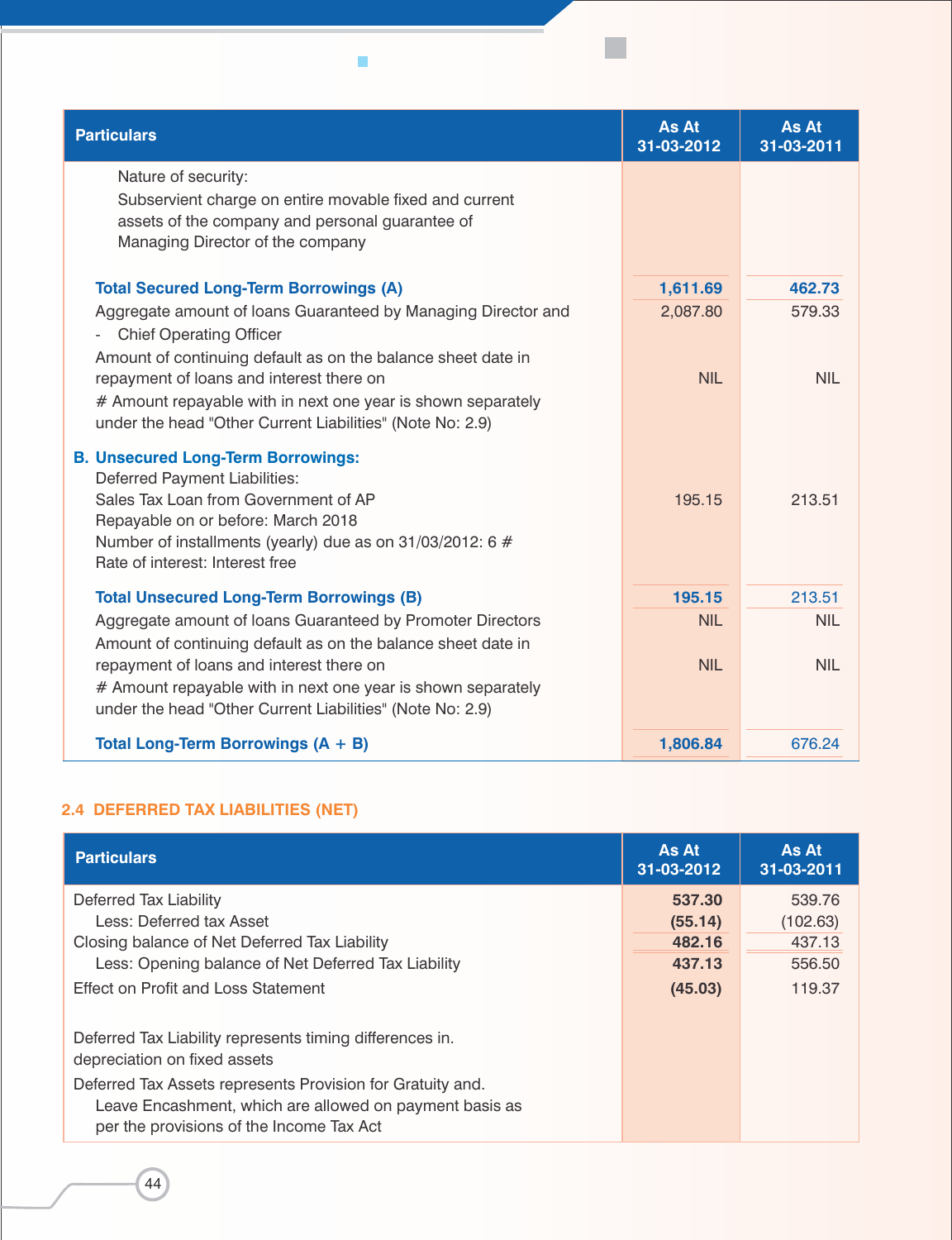

#### **2.5 LONG TERM PROVISIONS**

| <b>Particulars</b>                                                                                              | <b>As At</b><br>31-03-2012 | As At<br>31-03-2011 |
|-----------------------------------------------------------------------------------------------------------------|----------------------------|---------------------|
| Provision for Employee Benefits:<br><b>Unavailed Leave</b><br>$\overline{\phantom{a}}$<br>- Gratuity Obligation | 80.54<br>89.39             | 76.68<br>232.27     |
| <b>Total</b>                                                                                                    | 169.93                     | 308.95              |

#### **2.6 SHORT TERM BOROWINGS**

| <b>Particulars</b>                                                                                                                                                                                                                                                                                                                                 | <b>As At</b><br>31-03-2012 | <b>As At</b><br>31-03-2011 |
|----------------------------------------------------------------------------------------------------------------------------------------------------------------------------------------------------------------------------------------------------------------------------------------------------------------------------------------------------|----------------------------|----------------------------|
| A. Secured Short-Term Borrowings:<br>Repayable on Demand<br>From Banks:<br>a. Working Capital Finance from Canara Bank<br>Nature of security:<br>Pari passu first charge on stocks and book debts (book<br>debts not older than 120days) and other chargeable current                                                                              | 998.12                     |                            |
| assets and Pari-passu first charge on Fixed Assets of<br>the Company excluding those assets financed by other term<br>lenders and Personal Guarantee of the Managing Director<br>and Chief Operating Officer.                                                                                                                                      |                            |                            |
| b. Working Capital Finance from HDFC Bank Limited<br>Nature of security:                                                                                                                                                                                                                                                                           |                            | 44.96                      |
| Pari passu first charge on stocks and book debts (book<br>debts not older than 120 days) and other chargeable current<br>assets and Pari-passu first charge on Fixed Assets of<br>the Company excluding those assets financed by other term<br>lenders and Personal Guarantee of the Managing Director<br>and Chief Operating Officer.             |                            |                            |
| c. Short Term Working Capital Loan from State Bank of India                                                                                                                                                                                                                                                                                        |                            |                            |
| Nature of security:<br>Pari passu first charge on stocks and book debts (not<br>older than 120 days) and other chargeable current assets<br>and Pari-passu first charge on Fixed Assets of<br>the Company excluding those assets financed by other term<br>lenders and Personal Guarantee of the Managing Director<br>and Chief Operating Officer. | 2,500.00                   | 2,000.00                   |
| <b>Total Secured Short-Term Borrowings (A)</b>                                                                                                                                                                                                                                                                                                     | 3,498.12                   | 2,044.96                   |
| Aggregate amount of loans Guaranteed by Managing Director and<br><b>Chief Operating Officer</b>                                                                                                                                                                                                                                                    | 3,498.12                   | 2,044.96                   |
| Amount of default as on the balance sheet date in repayment of<br>loans and interest there on                                                                                                                                                                                                                                                      | <b>NIL</b>                 | <b>NIL</b>                 |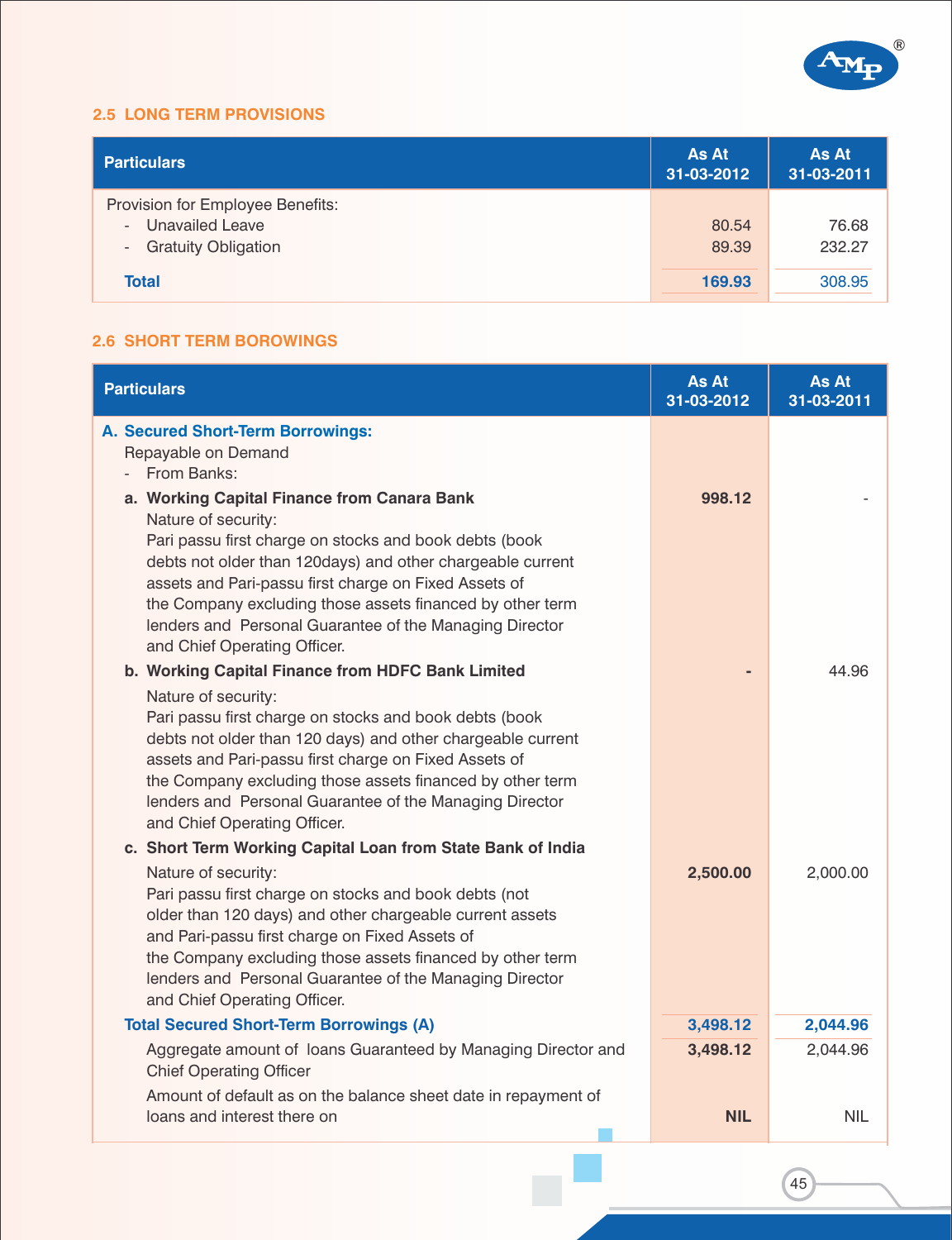| <b>Particulars</b>                                                                                                                                          | As At<br>31-03-2012      | As At<br>31-03-2011      |
|-------------------------------------------------------------------------------------------------------------------------------------------------------------|--------------------------|--------------------------|
| <b>B. Unsecured Short-Term Borrowings:</b><br>Repayable on Demand<br>From Banks:                                                                            |                          |                          |
| Bills Discounting facility with SIDBI                                                                                                                       | 86.59                    | 32.84                    |
| <b>Total Unsecured Short-Term Borrpwings (B)</b>                                                                                                            | 86.59                    | 32.84                    |
| Aggregate amount of loans Guaranteed by Promoter Directors<br>Amount of default as on the balance sheet date in repayment of<br>loans and interest there on | <b>NIL</b><br><b>NIL</b> | <b>NIL</b><br><b>NIL</b> |
| Total Short-Term Borrowings $(A + B)$                                                                                                                       | 3.584.71                 | 2.077.80                 |

 $\overline{\phantom{a}}$ 

#### **2.7 TRADE PAYABLES**

| <b>Particulars</b>                                | As At<br>31-03-2012 | As At<br>31-03-2011 |
|---------------------------------------------------|---------------------|---------------------|
| Accrued Salaries and other benefits<br>- Salaries | 281.81              | 215.92              |
| <b>For Other Liabilities</b><br>- For Supplies    | 1,086.90            | 880.32              |
| - Advances from Customers                         | 3,447.57            | 5,484.19            |
| <b>Total</b>                                      | 4,816.28            | 6,580.43            |

#### **2.8 OTHER CURRENT LIABILITIES**

| <b>Particulars</b>                         | As At<br>31-03-2012 | <b>As At</b><br>31-03-2011 |
|--------------------------------------------|---------------------|----------------------------|
| Current maturities of long term borrowings | 547.56              | 633.92                     |
| Interest accrued but not due on borrowings | 3.07                | 1.95                       |
| Interest accrued and due on borrowings     | 26.63               | 12.85                      |
| Unpaid dividends                           | 36.86               | 33.93                      |
| For Services & Expenses                    | 140.26              | 145.51                     |
| PF & ESI payable                           | 17.07               | 15.28                      |
| Withholding and Other Taxes Payable        | 269.89              | 200.58                     |
| Creditors for capital goods/works          | 325.26              | 361.07                     |
| <b>Total</b>                               | 1,366.60            | 1,405.09                   |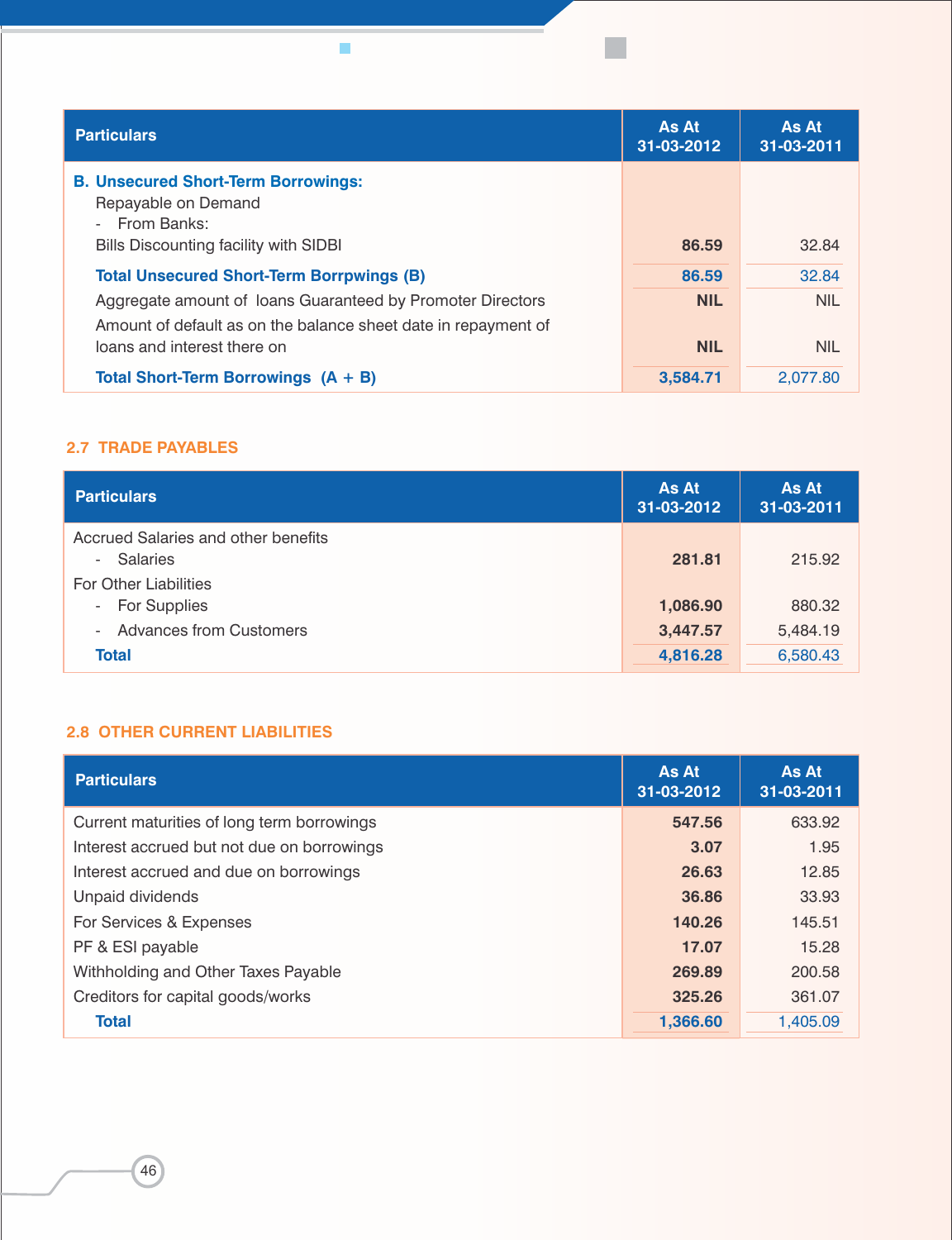

 $\mathcal{L}_{\mathcal{A}}$ 

æ.

#### **2.9 SHORT-TERM PROVISIONS**

| <b>Particulars</b>                                          | As At<br>31-03-2012 | As At<br>31-03-2011 |
|-------------------------------------------------------------|---------------------|---------------------|
| a. Provision for Employee Benefits:<br>Bonus and Incentives | 550.00              | 66.60               |
| b. Others:<br><b>Proposed Dividend</b><br>Provision for     | 572.78              | 409.13              |
| Tax on Dividend<br>Income Taxes                             | 92.92<br>73.38      | 66.37               |
| <b>Total</b>                                                | 1,289.08            | 542.10              |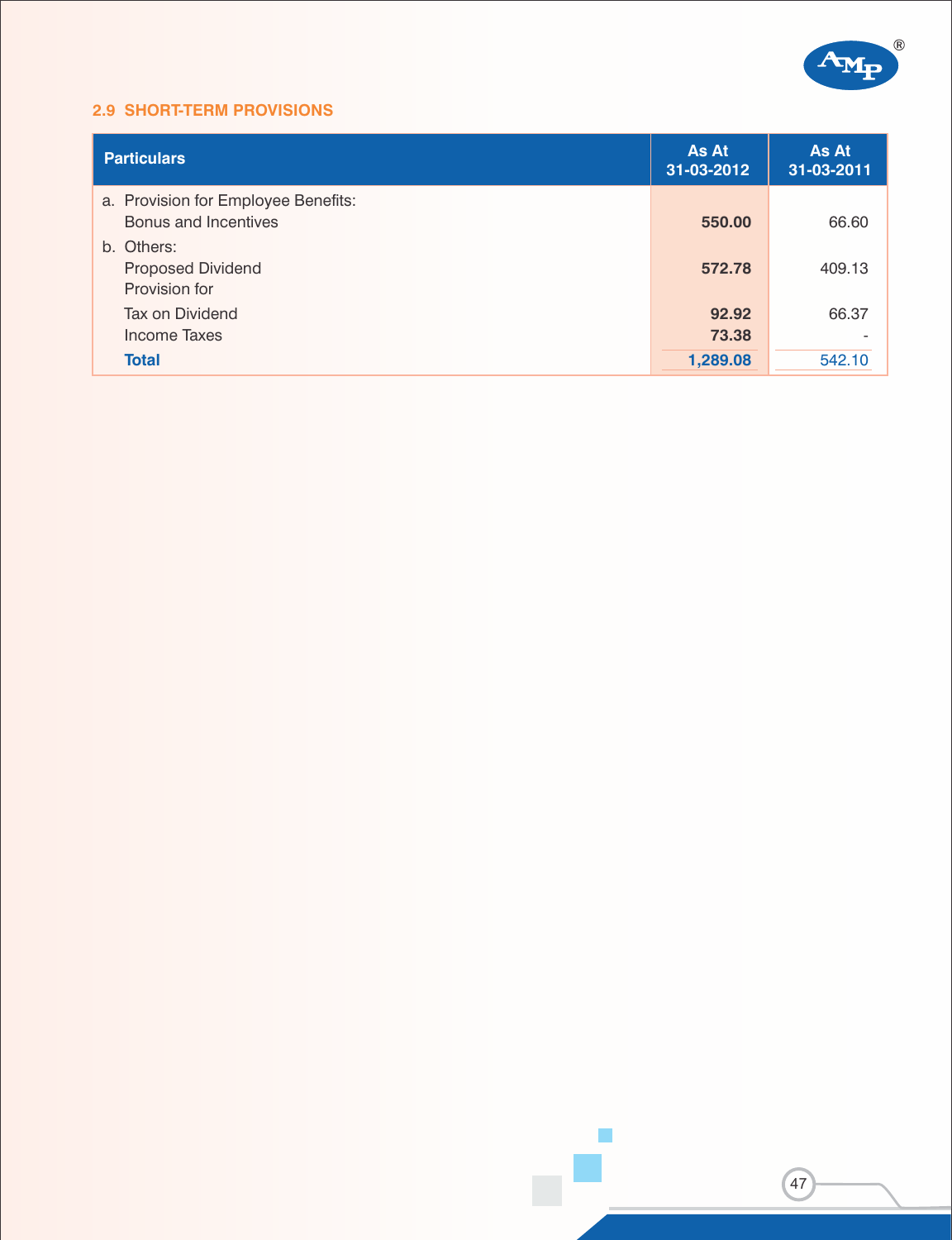2.10 FIXED ASSETS **2.10 FIXED ASSETS**

48

|                             |                  |                     | <u>წ</u>                | <b>NOSS BLOCK</b>      |                                         |                                    |                        | DEPRECIATION |                                                      |                                  | <b>NEL BLOCK</b>                 |
|-----------------------------|------------------|---------------------|-------------------------|------------------------|-----------------------------------------|------------------------------------|------------------------|--------------|------------------------------------------------------|----------------------------------|----------------------------------|
| <b>DESCRIPTION</b>          | Rate of<br>Dep., | <b>NS ON</b><br>Rs. | 1/4/2011 ADDITIONS<br>æ | <b>DELETIONS</b><br>œ. | 31/3/2012<br><b>AS ON</b><br><u>လုံ</u> | 1/4/2011<br><b>DL</b><br>BL<br>Rs. | FOR THE<br>PERIOD<br>œ | œ.           | DELETIONS 31/03/2012<br><b>DL</b><br>HD<br><u>ශ්</u> | 31/03/2012<br>AS ON<br><u>ශ්</u> | 31/03/2011<br>AS ON<br><u>ഗ്</u> |
| TANGIBLE ASSETS             |                  |                     |                         |                        |                                         |                                    |                        |              |                                                      |                                  |                                  |
| <b>LAND</b>                 | 0%               | 858.64              | 52.30                   |                        | 910.94                                  |                                    |                        |              |                                                      | 910.94                           | 858.64                           |
| <b>BUILDINGS</b>            | 10%              | 4,758.84            | 59.09                   |                        | 4,817.93                                | ,137.39                            | 364.71                 |              | 1,502.10                                             | 3,315.83                         | 3,621.45                         |
| PLANT & MACHINERY           | 15%              | 7,742.49            | 782.37                  |                        | 8,524.86                                | 4,116.47                           | 604.29                 |              | 4,720.76                                             | 3,804.10                         | 3,626.02                         |
| INSTALLATIONS<br>ELECTRICAL | 15%              | 319.17              | 3.82                    | 1.99                   | 321.00                                  | 134.87                             | 28.52                  | 1.61         | 161.78                                               | 159.22                           | 184.30                           |
| AIR CONDITIONERS            | 15%              | 489.89              | 3.00                    |                        | 492.89                                  | 171.75                             | 47.85                  |              | 219.60                                               | 273.29                           | 318.146                          |
| OFFICE EQUIPMENT            | 15%              | 87.34               | 6.23                    |                        | 93.57                                   | 36.27                              | 8.06                   |              | 44.33                                                | 49.24                            | 51.07                            |
| FURNITURE                   |                  |                     |                         |                        |                                         |                                    |                        |              |                                                      |                                  |                                  |
| & FIXTURES                  | 18.10%           | 443.26              | 17.32                   |                        | 490.58                                  | 247.80                             | 44.33                  |              | 292.13                                               | 198.45                           | 195.46                           |
| <b>COMPUTERS</b>            | 60%              | 746.25              | 55.85<br>$\tilde{\tau}$ |                        | 902.10                                  | 636.76                             | 128.28                 |              | 765.04                                               | 137.06                           | 109.49                           |
| VEHICLES                    | 25.89%           | 188.46              | 39.55                   | 17.59                  | 210.42                                  | 121.35                             | 18.49                  | 13.82        | 126.02                                               | 84.40                            | 67.11                            |
| <b>TOTAL</b>                |                  | 15,634.34           | 1,149.53                | 19.58                  | 16,764.29                               | 6,602.66                           | 1,244.53               | 15.43        | 7,831.76                                             | 8,932.53                         | 9,031.68                         |
| PRE., YEAR TOTAL            |                  | 14,920.48           | 11.92<br>ᇰ              | 98.05                  | 15,634.34                               | 5,446.60                           | 1,241.70               | 85.63        | 6,602.67                                             | 9,031.68                         | 9,473.88                         |
|                             |                  |                     |                         |                        |                                         |                                    |                        |              |                                                      |                                  |                                  |

 $\overline{\phantom{a}}$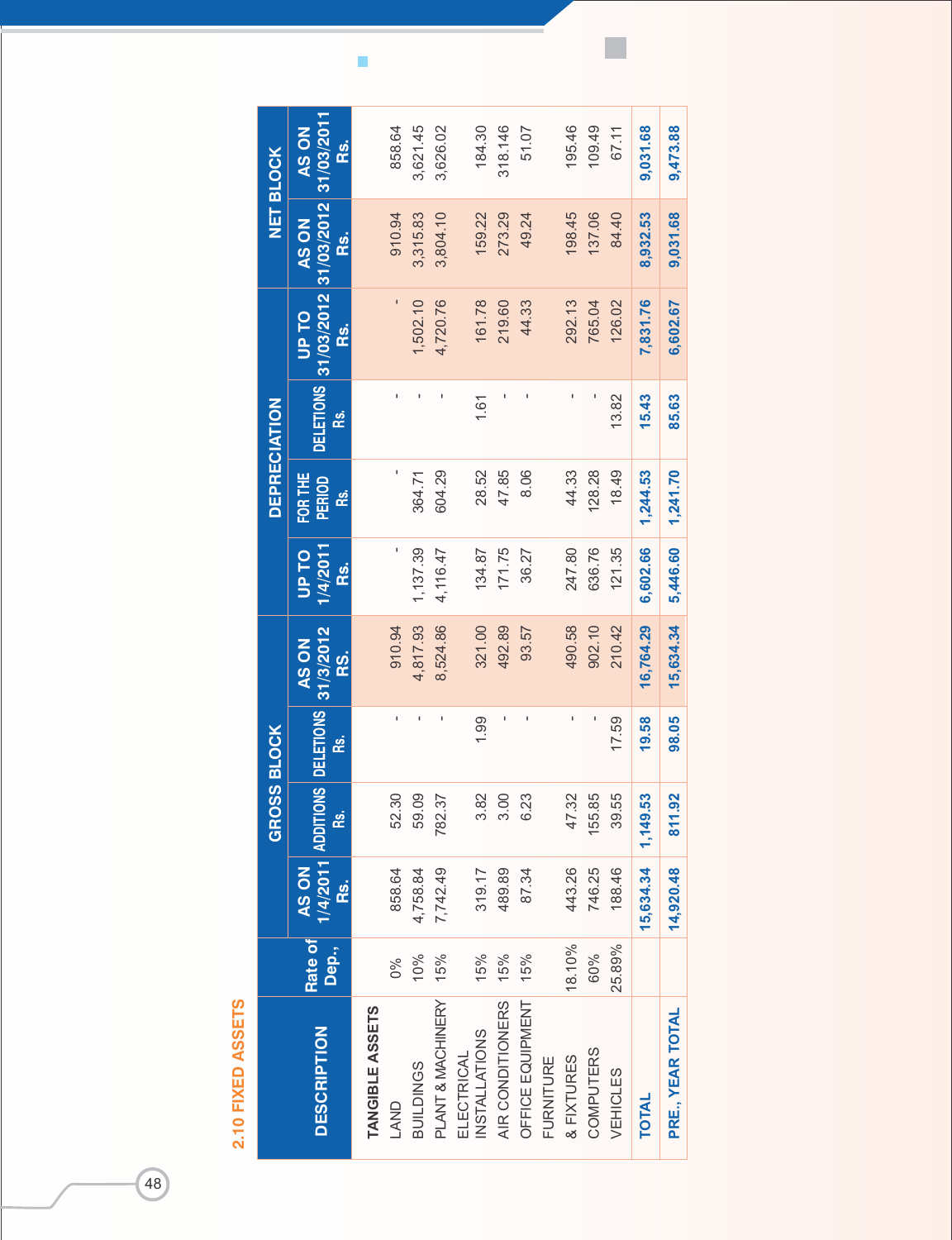

#### **2.11 NON-CURRENT INVESTMENTS**

| <b>Particulars</b>                                                                                                                        | As At<br>31-03-2012 | As At<br>31-03-2011 |
|-------------------------------------------------------------------------------------------------------------------------------------------|---------------------|---------------------|
| Other Investments - Unquoted - At Cost<br>Investments in Equity Instruments<br>$\overline{\phantom{0}}$                                   |                     |                     |
| Investments in equity instruments of Subsidiaries<br>$\overline{\phantom{a}}$<br>1,62,450 Equity Shares of Rs.100/- each fully paid up in |                     |                     |
| M/s. Komoline Electronics Private Limited                                                                                                 |                     | 217.58              |
| <b>Total</b>                                                                                                                              |                     | 217.58              |
| Aggregate amount of unquoted investments                                                                                                  |                     | 217.58              |

#### **2.12 LONG-TERM LOANS AND ADVANCES**

| <b>Particulars</b>               | <b>As At</b><br>31-03-2012 | As At<br>31-03-2011 |
|----------------------------------|----------------------------|---------------------|
| Unsecured Considered Good        |                            |                     |
| Advances for capital goods/works | 384.89                     | 71.50               |
| <b>Security Deposits</b>         | 36.64                      | 35.82               |
| Pre paid expenses                | 54.75                      | 33.04               |
| <b>Total</b>                     | 476.28                     | 140.36              |

#### **2.13 OTHER NON-CURRENT ASSETS**

| <b>Particulars</b>          | <b>As At</b><br>$31 - 03 - 2012$ | <b>As At</b><br>31-03-2011 |
|-----------------------------|----------------------------------|----------------------------|
| Others:                     |                                  |                            |
| - Unmatured Finance Charges | 3.32                             | 1.37                       |
| <b>Total</b>                | 3.32                             | 1.37                       |

#### **2.14 INVENTORIES**

| As At<br>31-03-2012 | <b>As At</b><br>31-03-2011 |
|---------------------|----------------------------|
| 3,898.21            | 3,099.28                   |
| 8.32                | 5.57                       |
| 4.95                |                            |
| 3,533.60            | 2,182.57                   |
| 20.64               | 16.42                      |
| 7,465.72            | 5,303.84                   |
|                     |                            |
|                     |                            |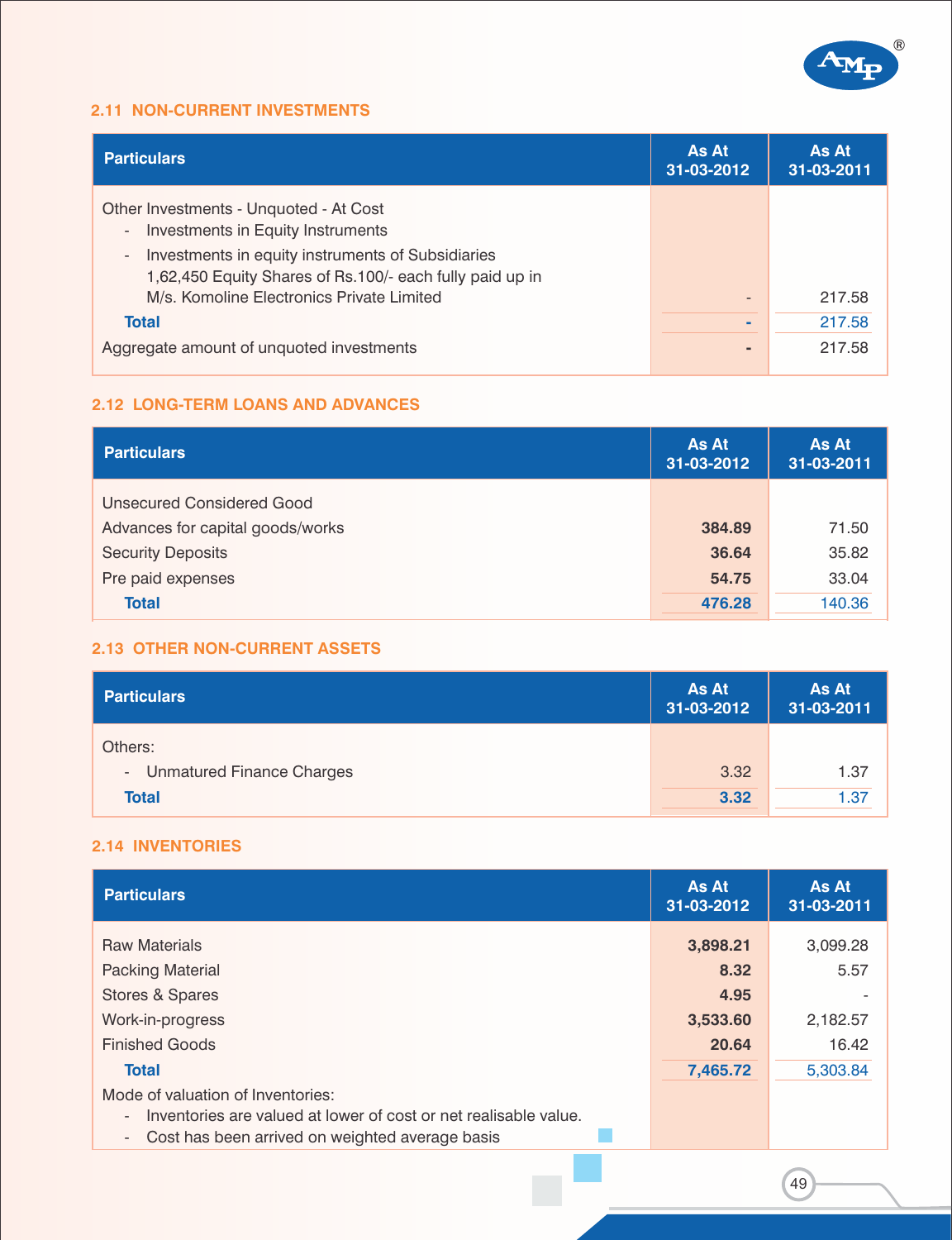#### **2.15 TRADE RECEIVABLES**

| <b>Particulars</b>                              | As At<br>31-03-2012 | As At<br>31-03-2011 |
|-------------------------------------------------|---------------------|---------------------|
| Unsecured Considered Good                       |                     |                     |
| - Outstanding for a period exceeding six months | 1,363.81            | 2,818.48            |
| Others                                          | 7,389.28            | 5,330.62            |
| <b>Total</b>                                    | 8,753.09            | 8,149.10            |
| Others include due from Subsidiary Company      |                     | 26.55               |

 $\overline{\phantom{a}}$ 

#### **2.16 CASH AND BANK BALANCES**

| <b>Particulars</b>                                     | As At<br>31-03-2012 | As At<br>31-03-2011 |
|--------------------------------------------------------|---------------------|---------------------|
| A. Cash and Cash Equivalents:                          |                     |                     |
| <b>Balances with Banks</b>                             | 2,079.32            | 620.87              |
| Cheques, Drafts on hand                                |                     |                     |
| Cash on Hand                                           | 1.94                | 1.20                |
| <b>Total Cash and Cash Equivalents(A)</b>              | 2,081.26            | 622.07              |
| <b>B. Other Bank Balances:</b>                         |                     |                     |
| <b>Balances with Banks</b>                             | 1,364.21            | 1,281.02            |
| Total Other Bank Balances (B)                          | 1,364.21            | 1,281.02            |
| Total Cash and Bank Balances (A + B)                   | 3,445.47            | 1,903.09            |
| Other Bank Balances includes:                          |                     |                     |
| a. Earmarked balances with banks (for unpaid dividend) | 36.86               | 33.93               |
| b. Deposit accounts with more than 12 months maturity  |                     |                     |
| c. Held as margin money deposits against guarantees    | 1,327.35            | 1,247.09            |

#### **2.17 SHORT TERM LOANS AND ADVANCES**

| <b>Particulars</b>                                        | As At<br>31-03-2012 | As At<br>31-03-2011 |
|-----------------------------------------------------------|---------------------|---------------------|
| Unsecured Considered Good                                 |                     |                     |
| a. Loans and Advances to related parties:                 |                     |                     |
| Advance to Subsidiary Co., for supply of goods & services |                     | 25.25               |
| b. Others                                                 |                     |                     |
| <b>Advances for Supplies</b>                              | 894.09              | 731.82              |
| Advances for Services and Expenses                        | 94.75               | 83.15               |
| Balance with Revenue Authorities (cenvat credit)          | 274.00              | 392.29              |
| Income tax refund due                                     | 53.67               | 137.09              |
| <b>Prepaid Expenses</b>                                   | 191.07              | 360.36              |
| <b>Total</b>                                              | 1,507.58            | 1,729.96            |
|                                                           |                     |                     |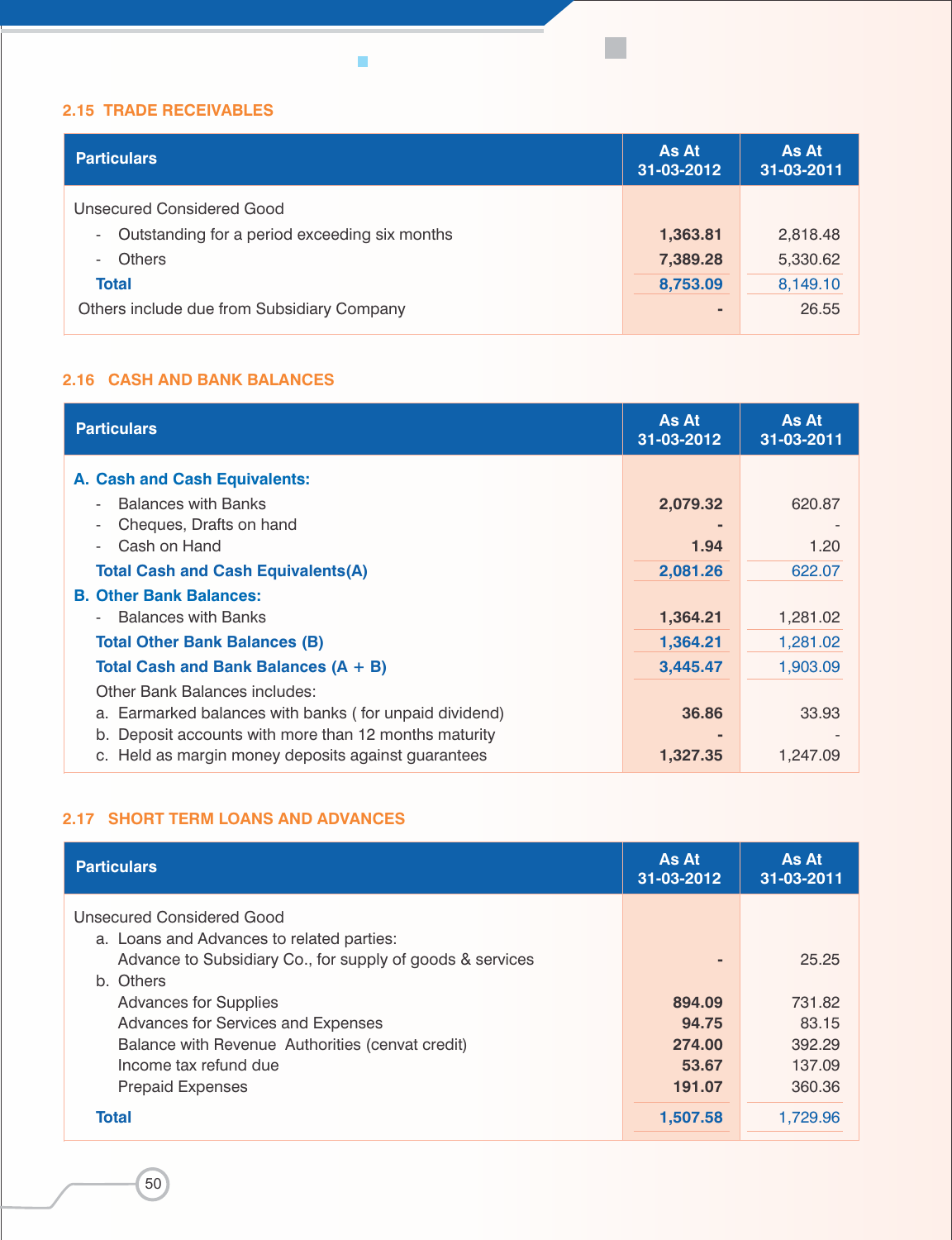

#### **2.18 OTHER CURRENT ASSETS**

| <b>Particulars</b>                                              | <b>As At</b><br>31-03-2012 | As At<br>31-03-2011 |
|-----------------------------------------------------------------|----------------------------|---------------------|
| <b>Unmatured Finance Charges</b>                                | 4.67                       | 2.46                |
| Interest accrued but not due on Margin Money Deposits<br>$\sim$ | 56.35                      | 23.54               |
| Interest accrued and due on Deposits<br>$\sim$                  | 1.09                       | 0.85                |
| Total                                                           | 62.11                      | 26.85               |

#### **2.19 REVENUE FROM OPERATIONS**

| <b>Particulars</b>    | <b>Year Ended</b><br>31-03-2012 | <b>Year Ended</b><br>$31 - 03 - 2011$ |
|-----------------------|---------------------------------|---------------------------------------|
| From Sale of Products | 19,581.58                       | 16,168.68                             |
| From Sale of Services | 1,466.74                        | 327.66                                |
| Total                 | 21,048.32                       | 16,496.34                             |

#### **2.20 OTHER INCOME**

| <b>Particulars</b>            | <b>Year Ended</b><br>31-03-2012 | <b>Year Ended</b><br>31-03-2011 |
|-------------------------------|---------------------------------|---------------------------------|
| Interest Income               | 118.10                          | 106.51                          |
| <b>Miscellaneous Receipts</b> | 2.87                            | 21.78                           |
| <b>Customs Duty Refund</b>    | 27.21                           | 65.57                           |
| <b>Total</b>                  | 148.18                          | 193.86                          |

#### **2.21 COST OF MATERIALS CONSUMED**

| <b>Particulars</b>                                                       | <b>Year Ended</b><br>31-03-2012 | <b>Year Ended</b><br>31-03-2011 |
|--------------------------------------------------------------------------|---------------------------------|---------------------------------|
| A. Indigenous Raw Material:                                              |                                 |                                 |
| Opening stock of Raw Material                                            | 387.25                          | 423.80                          |
| Add: Purchases during the year                                           | 2,711.40                        | 2,089.88                        |
|                                                                          | 3,098.65                        | 2,513.68                        |
| Less: Closing Stock of Raw Material                                      | 558.13                          | 387.25                          |
| Raw Material consumed (A)                                                | 2,540.52                        | 2,126.43                        |
| <b>B. Imported Raw Material:</b>                                         |                                 |                                 |
| Opening stock of raw material                                            | 2,712.03                        | 2,288.88                        |
| Add: Purchases during the year                                           | 6,894.57                        | 6,074.74                        |
|                                                                          | 9,606.60                        | 8,363.62                        |
| Less: Closing Stock of Raw Material                                      | 3,340.08                        | 2,712.03                        |
| Raw Material Consumed (B)                                                | 6,266.52                        | 5,651.59                        |
| Total Raw Material Consumed $(A + B)$                                    | 8,807.04                        | 7,778.02                        |
| Percentage of imported raw materials consumed to the total consumption   | 71.15                           | 72.66                           |
| Percentage of indigenous raw materials consumed to the total consumption | 28.85                           | 27.34                           |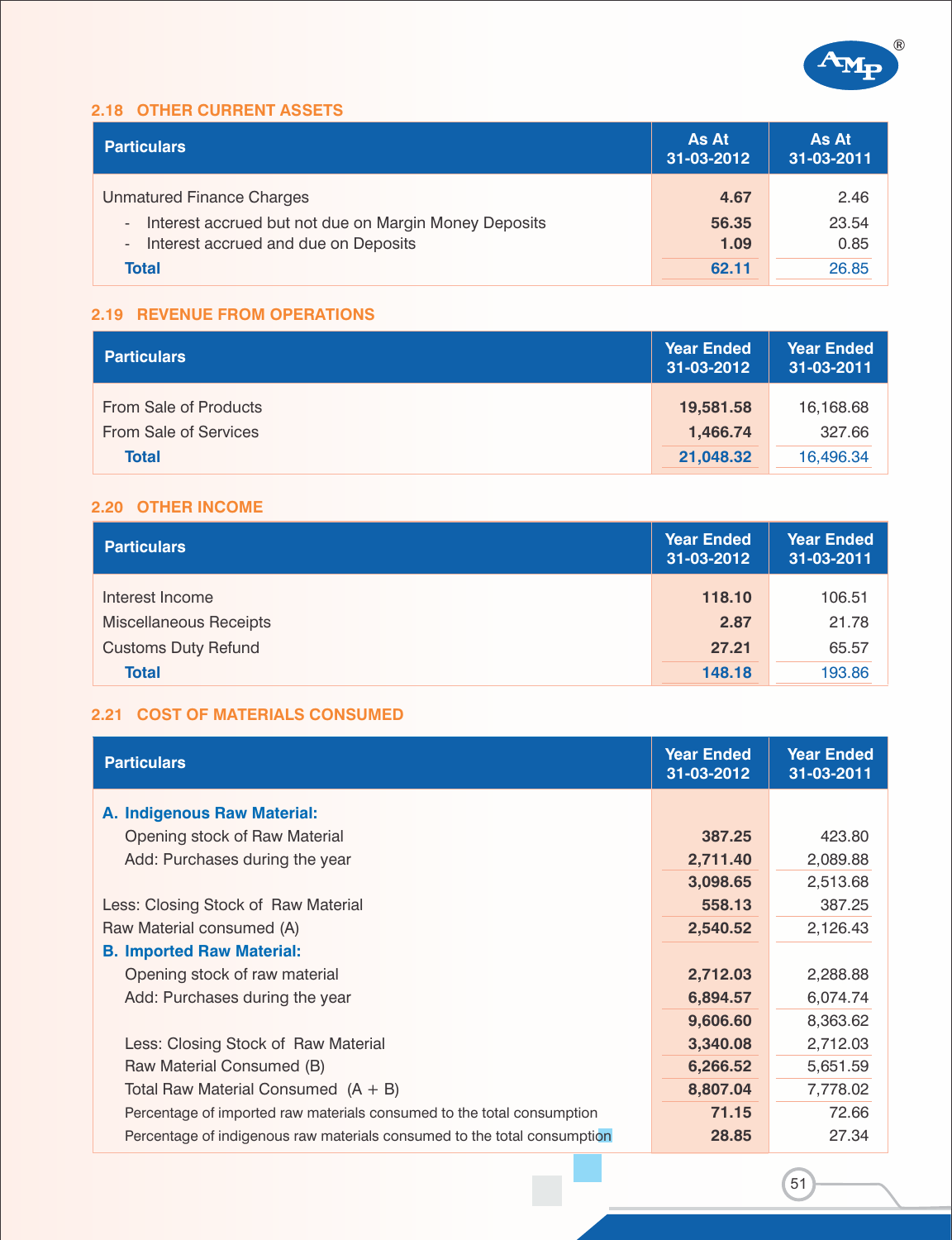#### **2.22 CHANGES IN INVENTORIES**

| <b>Particulars</b>                         | <b>Year Ended</b><br>31-03-2012 | <b>Year Ended</b><br>31-03-2011 |
|--------------------------------------------|---------------------------------|---------------------------------|
| Inventories at the end of the period       |                                 |                                 |
| <b>Finished Goods</b>                      | 20.64                           | 16.42                           |
| Work-in-progress                           | 3,533.60                        | 2,182.57                        |
| Total (A)                                  | 3,554.24                        | 2,198.99                        |
| Inventories at the beginning of the period |                                 |                                 |
| <b>Finished Goods</b>                      | 16.42                           | 20.61                           |
| Work-in-progress                           | 2,182.57                        | 1,867.19                        |
| Total (B)                                  | 2,198.99                        | 1,887.80                        |
| Change in Inventories (A - B)              | 1,355.25                        | 311.19                          |

 $\overline{\phantom{a}}$ 

#### **2.23 EMPLOYEE BENEFIT EXPENSES**

| <b>Year Ended</b><br>31-03-2012 | <b>Year Ended</b><br>31-03-2011 |
|---------------------------------|---------------------------------|
| 2,180.54                        | 1,920.23                        |
| 349.81                          | 125.31                          |
| 101.91                          | 94.86                           |
| 98.36                           | 100.81                          |
|                                 | 137.91                          |
| 2,730.62                        | 2,379.12                        |
|                                 | ۰                               |

#### **2.24 FINANCIAL COSTS**

| <b>Particulars</b>                     | <b>Year Ended</b><br>31-03-2012 | <b>Year Ended</b><br>31-03-2011 |
|----------------------------------------|---------------------------------|---------------------------------|
| Interest on Term Loans                 | 136.55                          | 109.66                          |
| Interest on Working Capital borrowings | 375.88                          | 315.47                          |
| Interest on Vehicle Loan               | 2.91                            | 2.44                            |
| Other Interest                         | 1.73                            | $\overline{\phantom{a}}$        |
| Discount allowed on Borrowings through |                                 |                                 |
| issuance of Commercial Paper           | 27.57                           | 33.02                           |
| <b>Total</b>                           | 544.64                          | 460.59                          |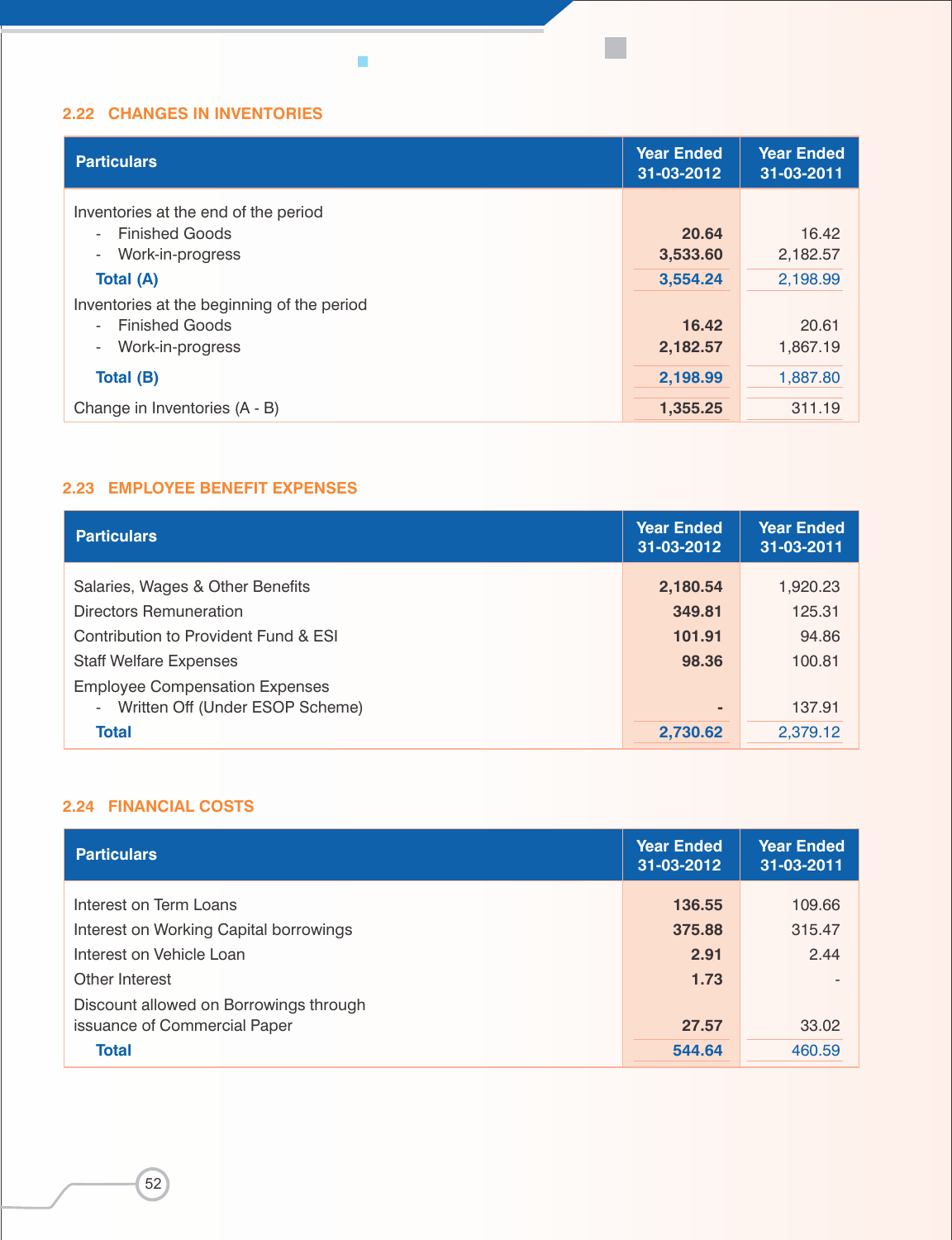

#### **2.25 OTHER EXPENSES**

| <b>Particulars</b>                                                         | <b>Year Ended</b><br>31-03-2012 | <b>Year Ended</b><br>31-03-2011 |
|----------------------------------------------------------------------------|---------------------------------|---------------------------------|
| Repairs to Machinery                                                       | 297.13                          | 234.68                          |
| Power and Fuel                                                             | 153.88                          | 121.13                          |
| Excise Duty (Includes Difference between Excise Duty                       |                                 |                                 |
| on Opening & Closing Stock of FG)                                          | 0.88                            | 2.56                            |
| <b>Testing Charges</b><br>$\overline{\phantom{a}}$                         | 121.49                          | 65.01                           |
| Carriage Inwards                                                           | 14.16                           | 8.37                            |
| Installation & Commissioning of AWS<br>$\overline{\phantom{a}}$            | 52.58                           | 48.60                           |
| <b>Travelling and Conveyance</b><br>$\overline{\phantom{a}}$               | 186.48                          | 142.79                          |
| <b>Printing and Stationery</b><br>$\overline{\phantom{a}}$                 | 49.67                           | 54.47                           |
| <b>Communication Costs</b><br>$\overline{\phantom{a}}$                     | 27.72                           | 30.14                           |
| Rent<br>$\qquad \qquad -$                                                  | 2.53                            | 2.41                            |
| Insurance                                                                  | 43.72                           | 29.19                           |
| Rates and Taxes excluding taxes on income                                  | 32.25                           | 48.66                           |
| <b>Auditors Remuneration</b><br>$\overline{\phantom{a}}$                   | 7.25                            | 6.18                            |
| Legal & Professional Charges<br>$\overline{\phantom{a}}$                   | 211.07                          | 87.62                           |
| <b>Technology Transfer Charges</b><br>$\overline{\phantom{a}}$             | 635.30                          |                                 |
| Repairs to Building<br>$\overline{\phantom{a}}$                            | 22.70                           | 14.09                           |
| Computer & Software Maintenance<br>$\qquad \qquad \blacksquare$            | 63.66                           | 41.40                           |
| Vehicle Maintenance                                                        | 17.78                           | 14.90                           |
| Factory & Garden Maintenance<br>$\overline{\phantom{a}}$                   | 44.21                           | 45.95                           |
| <b>Office Electricity Charges</b><br>$\qquad \qquad -$                     | 13.31                           | 14.17                           |
| Repairs & Maintenance of Other Assets<br>$\overline{\phantom{a}}$          | 46.95                           | 28.16                           |
| <b>Vehicle Hire Charges</b><br>$\overline{\phantom{a}}$                    | 103.16                          | 74.87                           |
| Miscellaneous Expenses<br>$\qquad \qquad \blacksquare$                     | 48.16                           | 23.92                           |
| Books, Periodicals & Subscriptions<br>$\overline{\phantom{a}}$             | 1.86                            | 1.33                            |
| <b>Conference &amp; Seminar Expenses</b><br>$\overline{\phantom{a}}$       | 1.03                            | 3.49                            |
| Advertisement                                                              | 28.33                           | 30.81                           |
| Entertainment & Business Promotion                                         | 45.34                           | 28.01                           |
| Sponsorship Expenses<br>$\overline{\phantom{a}}$                           | 3.65                            | 0.75                            |
| <b>Security Charges</b><br>$\qquad \qquad -$                               | 30.78                           | 21.74                           |
| <b>Staff Recruitment &amp; Training</b><br>$\overline{\phantom{m}}$        | 2.55                            | 5.67                            |
| Performance Allowance to Non-Whole Time Directors                          | 16.00                           | 17.00                           |
| <b>Bank Charges and Commission</b>                                         | 246.61                          | 231.69                          |
| <b>Carriage Outwards</b><br>$\overline{\phantom{a}}$                       | 17.86                           | 20.07                           |
| <b>Packing Material</b><br>$\qquad \qquad -$                               | 14.33                           | 16.05                           |
| Sales Tax / VAT                                                            | 711.48                          | 464.95                          |
| Service Tax                                                                | 135.34                          | 41.78                           |
| Foreign Exchange Fluctuations                                              | 29.42                           | 35.25                           |
| Late Delivery Charges<br>$\overline{\phantom{a}}$<br>Bad debts written off | 600.77                          | 233.04                          |
| $\overline{\phantom{a}}$                                                   | 263.14                          |                                 |
| <b>Order Booking Commission</b>                                            | 4.20                            |                                 |
| Foreign Travel and Exhibition Expenses<br>$\overline{\phantom{a}}$         | 38.20                           | 31.74                           |
| <b>Total</b>                                                               | 4,386.93                        | 2,322.64                        |

 $\Box$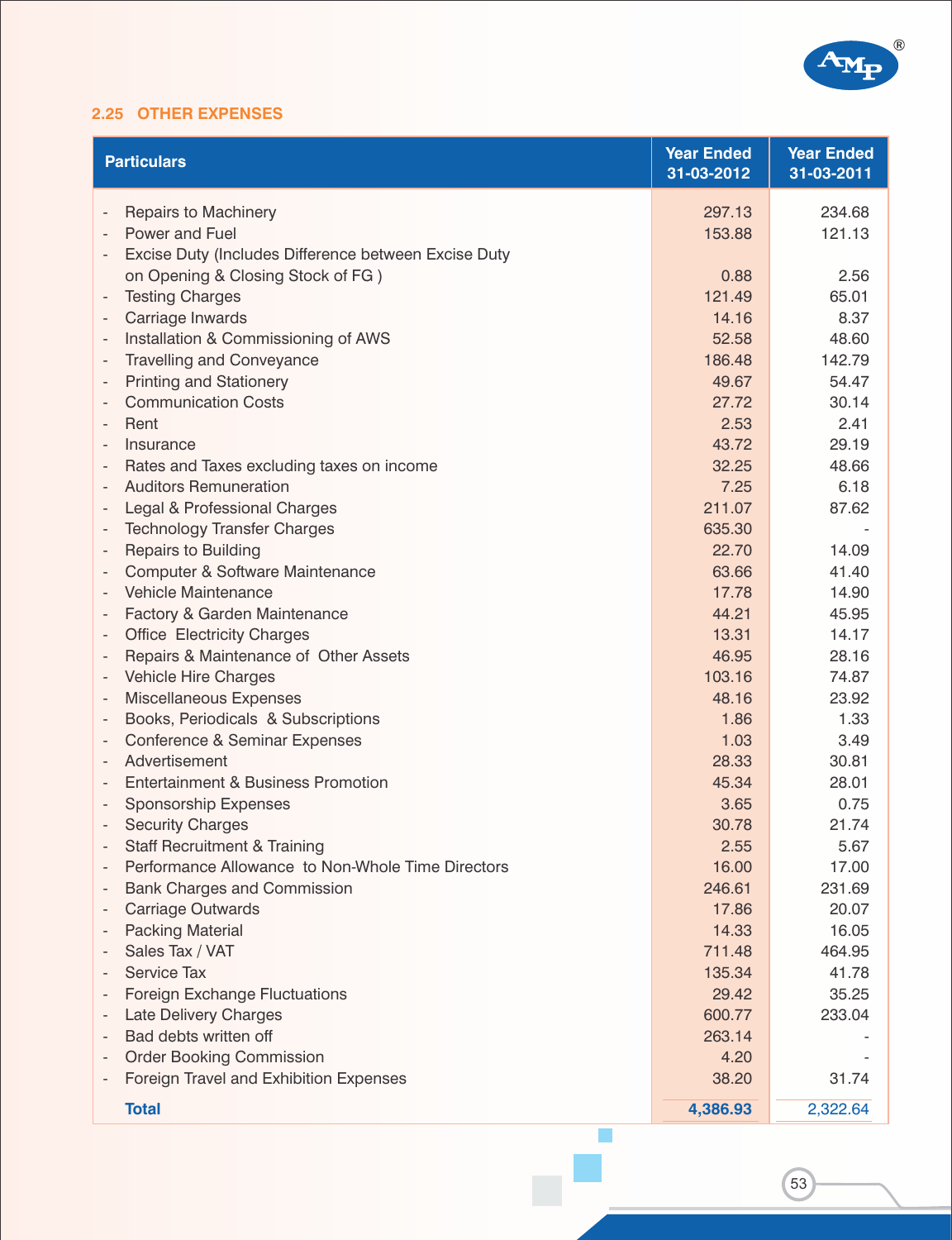#### **2.26 EXCEPTIONAL ITEMS**

| <b>Particulars</b>                                                                                     | <b>Year Ended</b><br>31-03-2012 | <b>Year Ended</b><br>31-03-2011 |
|--------------------------------------------------------------------------------------------------------|---------------------------------|---------------------------------|
| Profit / Loss on disposal of assets<br><b>Prior Period Adjustments</b>                                 | 0.40<br>(29.50)                 | (5.72)<br>1.05                  |
| <b>Total</b>                                                                                           | (29.10)                         | (4.67)                          |
| Prior period tax adjustments represents income tax and other<br>adjustments relating to earlier years. |                                 |                                 |

 $\overline{\phantom{a}}$ 

#### **2.27 EXTRAORDINARY ITEMS**

| <b>Particulars</b>                                 | <b>Year Ended</b><br>31-03-2012 | <b>Year Ended</b><br>31-03-2011 |
|----------------------------------------------------|---------------------------------|---------------------------------|
| Profit on disposal of shares of Subsidiary Company | 282.43                          |                                 |
| Less: Tax there on                                 | (36.97)                         |                                 |
| Total                                              | 245.46                          |                                 |

#### **2.28 EARNINGS PER SHARE**

| <b>Particulars</b>                                                                                      | <b>Year Ended</b><br>31-03-2012 | <b>Year Ended</b><br>31-03-2011 |
|---------------------------------------------------------------------------------------------------------|---------------------------------|---------------------------------|
| No. of Equity Shares outstanding at the beginning of the year                                           | 81,825,225                      | 54,143,350                      |
| No. of Equity Shares issued during the year under ESOP                                                  |                                 | 406,800                         |
| Number of Bonus Shares issued                                                                           |                                 | 27,275,075                      |
| Total number of Shares outstanding at the end of the year<br>(used as denominator for calculating EPS)  | 81,825,225                      | 81,825,225                      |
| Profit before extraordinary items available to share holders<br>(used as numerator for calculating EPS) | 3,074.65                        | 1,860.52                        |
| Profit after extraordinary items available to share holders<br>(used as numerator for calculating EPS)  | 3,320.11                        | 1,860.52                        |
| Basic & Diluted Earnings Per Share before extraordinary items in<br>Rs. (Face Value Rs.2/-)             | 3.76                            | 2.27                            |
| Basic & Diluted Earnings Per Share after extraordinary items in<br>Rs. (Face Value Rs.2/-)              | 4.06                            | 2.27                            |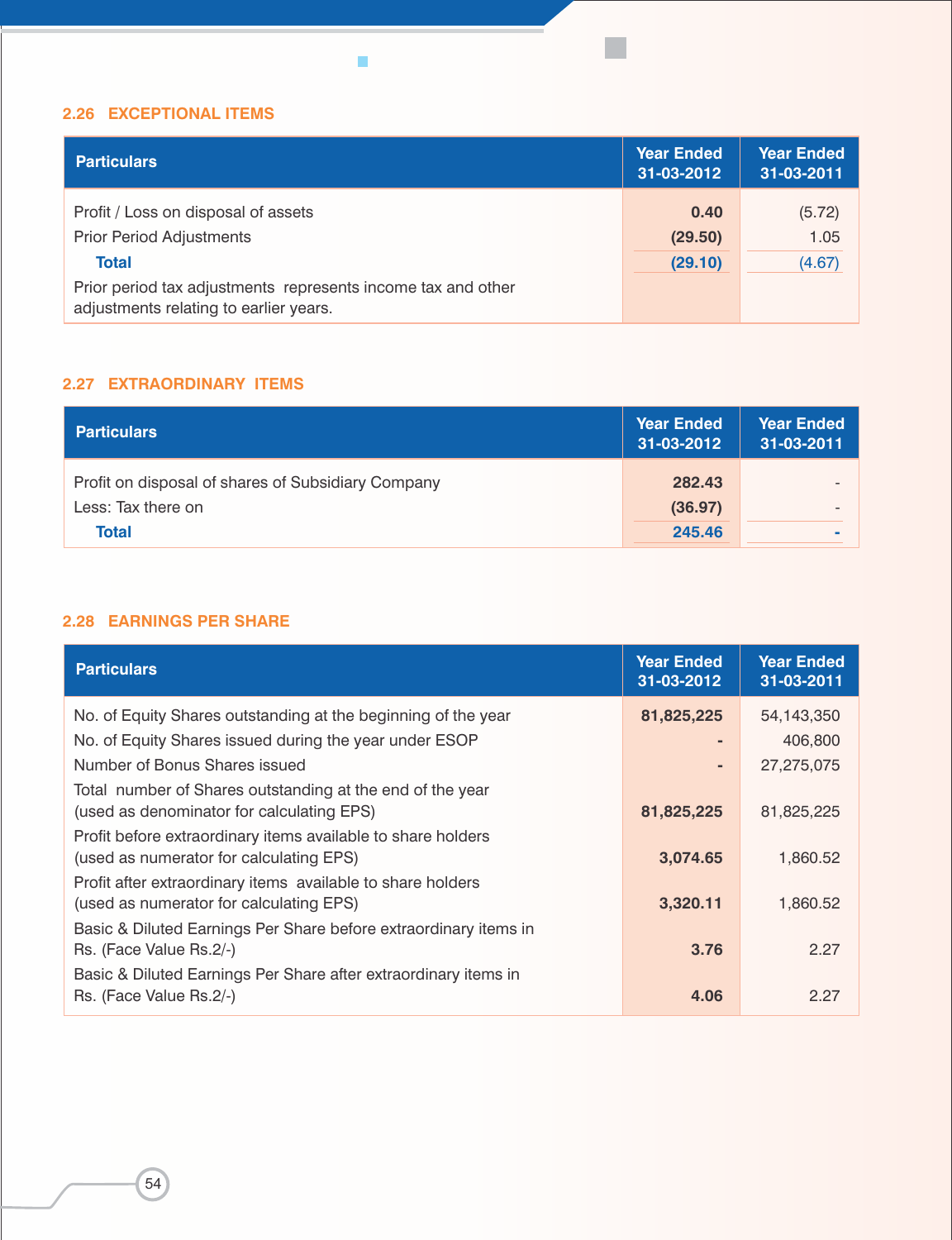

 $(55)$ 

#### **2.29 VALUE OF RAW MATERIAL CONSUMED, TURNOVER, OPENING & CLOSING STOCK-IN-TRADE:**

| <b>Particulars</b>                                               | <b>Year Ended</b><br>31-03-2012 | <b>Year Ended</b><br>31-03-2011 |
|------------------------------------------------------------------|---------------------------------|---------------------------------|
| A. Raw-material consumed:                                        |                                 |                                 |
| - Semi Conductor devices and other materials                     | 8,807.04                        | 7,778.02                        |
| <b>B.</b> Turnover:                                              |                                 |                                 |
| a. Microwave components and sub systems                          | 19,581.58                       | 16,168.68                       |
| b. Installation charges                                          | 1,466.74                        | 327.66                          |
| <b>C. Opening Stock-in trade:</b>                                |                                 |                                 |
| Microwave components and sub systems<br>$\overline{\phantom{a}}$ |                                 |                                 |
| a. Finished goods                                                | 16.42                           | 20.61                           |
| b. Work-in-progress                                              | 2,182.57                        | 1,867.19                        |
| D. Closing Stock-in-trade:                                       |                                 |                                 |
| Microwave components and sub systems<br>$\overline{\phantom{a}}$ |                                 |                                 |
| a. Finished goods                                                | 20.64                           | 16.42                           |
| b. Work-in-progress                                              | 3,533.60                        | 2,182.57                        |

#### **2.30 RESEARCH AND DEVELOPMENT EXPENSES**

| <b>Particulars</b>                                                                                                              | <b>Year Ended</b><br>31-03-2012 | <b>Year Ended</b><br>31-03-2011 |
|---------------------------------------------------------------------------------------------------------------------------------|---------------------------------|---------------------------------|
| Revenue Expenditure                                                                                                             | 711.31                          | 399.01                          |
| <b>Capital Expenditure</b>                                                                                                      | 162.82                          | $\overline{\phantom{0}}$        |
| <b>Total</b>                                                                                                                    | 874.13                          | 399.01                          |
| Revenue expenditure is shown under respective heads of expenditure.<br>Capital expenditure is shown in respective Fixed Assets. |                                 |                                 |
|                                                                                                                                 |                                 |                                 |

#### **2.31 BORROWING COSTS**

| <b>Particulars</b>                           | <b>Year Ended</b><br>31-03-2012 | <b>Year Ended</b><br>31-03-2011 |
|----------------------------------------------|---------------------------------|---------------------------------|
| Borrowing cost capitalized during the period | $\overline{\phantom{a}}$        |                                 |

#### **2.32 FOREIGN EXCHANGE FLUCTUATIONS**

| <b>Particulars</b>                                                                                                                                | <b>Year Ended</b><br>31-03-2012 | <b>Year Ended</b><br>31-03-2011 |
|---------------------------------------------------------------------------------------------------------------------------------------------------|---------------------------------|---------------------------------|
| As per the accounting policy, the amount of Foreign Exchange<br>Fluctuations (debited) / credited to Profit and Loss Account during<br>the period | (29.42)                         | (35.25)                         |
|                                                                                                                                                   |                                 |                                 |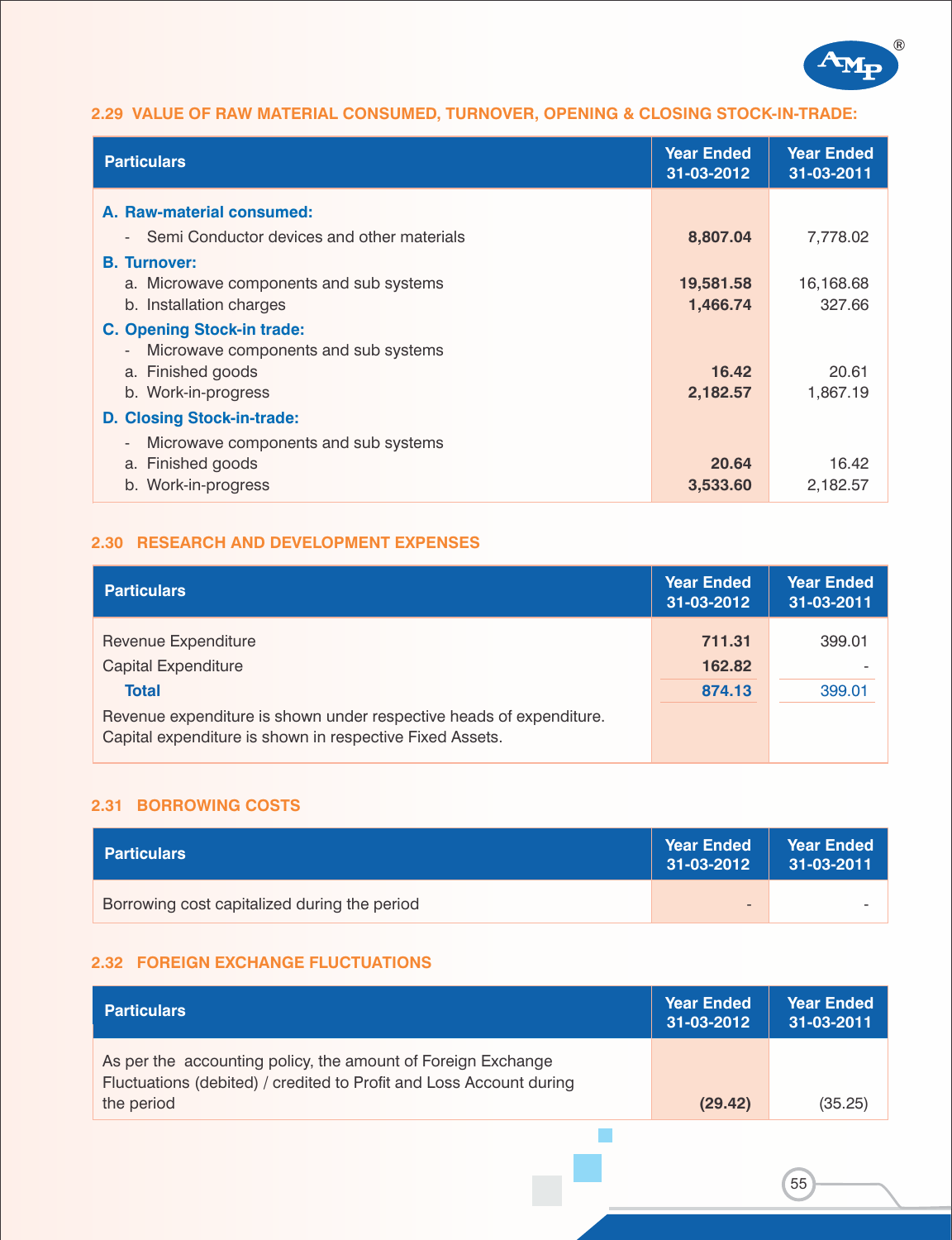#### **2.33 AUDITORS REMUNERATION**

| <b>Particulars</b>                            | <b>Year Ended</b><br>31-03-2012 | <b>Year Ended</b><br>31-03-2011 |
|-----------------------------------------------|---------------------------------|---------------------------------|
| Audit Fee<br><b>Tax Audit Fee</b>             | 4.25<br>0.70                    | 3.60<br>0.50                    |
| For Certification, Taxation and other matters | 1.50                            | 1.50                            |
| Service Tax                                   | 0.80                            | 0.58                            |
| <b>Total</b>                                  | 7.25                            | 6.18                            |

#### **2.34 FOREIGN EXCHANGE TRANSACTIONS**

| <b>Particulars</b>                             | <b>Year Ended</b><br>31-03-2012 | <b>Year Ended</b><br>31-03-2011 |
|------------------------------------------------|---------------------------------|---------------------------------|
| Value of imported raw-materials on CIF basis   | 6446.32                         | 5,762.23                        |
| Value of imported capital goods on CIF basis   | 599.50                          | 499.93                          |
| CIF value of other imports                     | 34.56                           | 23.25                           |
| Expenditure in foreign currency on account of: |                                 |                                 |
| Travel                                         | 12.47                           | 11.57                           |
| <b>Technology Transfer Charges</b>             | 383.90                          | 86.07                           |
| <b>Exhibitions &amp; Conferences</b>           |                                 | 0.24                            |
| <b>Order Booking Commission</b>                | 3.78                            |                                 |
| Earnings in foreign currency:                  |                                 |                                 |
| FOB Value of Exports                           | 1,523.00                        | 3,427.49                        |
| For Services Rendered                          | 42.11                           |                                 |
| <b>Remittances in foreign currency:</b>        |                                 |                                 |
| On account of Dividend:                        |                                 |                                 |
| <b>Amount Remitted</b>                         | 1.50                            | 1.00                            |
| No. of Non-Resident Share Holders              |                                 |                                 |
| No. of Shares held by them                     | 300,000                         | 200,000                         |
| Year of Dividend                               | 2010-2011                       | 2009-2010                       |

#### **2.35 CONTINGENT LIABILITIES**

56

| <b>Particulars</b>                             | <b>Year Ended</b><br>31-03-2012 | <b>Year Ended</b><br>31-03-2011 |
|------------------------------------------------|---------------------------------|---------------------------------|
| Foreign letter of credit                       | 66.76                           | 91.89                           |
| Guarantees to Banks                            |                                 |                                 |
| 1. Performance Guarantees                      | 2639.62                         | 1,692.01                        |
| 2. Advance payment Guarantees                  | 7708.87                         | 8,489.46                        |
| 3. Guarantee in lieu of EMD/Security Deposit   | 401.76                          | 461.41                          |
| 4. Guarantee for Materials                     | 40.87                           | 2.00                            |
| 5. Corporate Guarantee on behalf of Subsidiary |                                 |                                 |
| Company for loans taken from banks             | <b>NIL</b>                      | 471.00                          |

 $\overline{\phantom{a}}$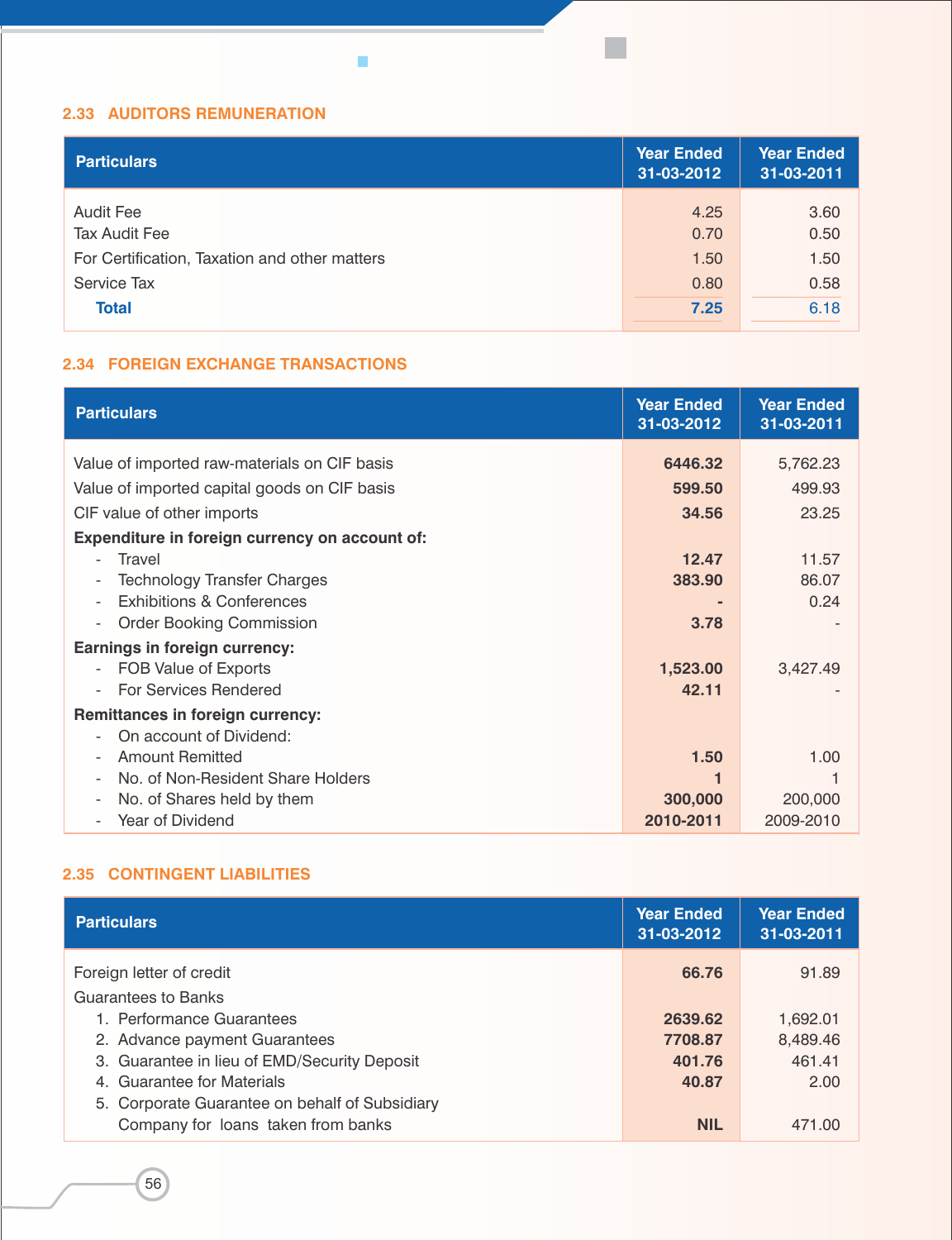

#### **2.36 Disclosure under Clause 32 of the Listing Agreement**

| <b>Particulars</b>                                                                                                                                                | <b>Year Ended</b><br>31-03-2012 | <b>Year Ended</b><br>31-03-2011 |
|-------------------------------------------------------------------------------------------------------------------------------------------------------------------|---------------------------------|---------------------------------|
| a. Loans and advances in the nature of loans to<br><b>Subsidiary Company:</b>                                                                                     |                                 |                                 |
| b. Loans and advances in the nature of loans to<br>Associate Company:                                                                                             |                                 |                                 |
| Loans and advances in the nature of loans where there is:                                                                                                         |                                 |                                 |
| No repayment schedule or repayment beyond<br>seven years:<br>II. No Interest or interest below Sec. 372A of Companies Act:                                        |                                 |                                 |
| d. Loans and advances in the nature of loans to<br>firms/companies in which Directors are interested:<br>e. Investments by the loanee in the shares of the parent |                                 |                                 |
| company and subsidiary company, when the company<br>has made a loan or advance in the nature of loan                                                              |                                 |                                 |

#### **2.37 RELATED PARTY TRANSACTIONS**

| <b>Particulars</b>                                                                                                                                                                                                                                                                                                                                                                        | <b>Year Ended</b><br>31-03-2012                    | <b>Year Ended</b><br>31-03-2011                 |
|-------------------------------------------------------------------------------------------------------------------------------------------------------------------------------------------------------------------------------------------------------------------------------------------------------------------------------------------------------------------------------------------|----------------------------------------------------|-------------------------------------------------|
| a. Subsidiary Company: Komoline Electronics Pvt Ltd #<br>- Services received from Subsidiary<br>Purchase of materials from Subsidiary<br>$\overline{\phantom{a}}$<br>Sale of materials to Subsidiary<br>$\sim$<br>Balance receivable from Subsidiary<br>$\overline{\phantom{a}}$<br># During the year the company has disposed off the<br>$\sim$<br>investments in the subsidiary company |                                                    | 15.52<br>128.62<br>24.12<br>51.80               |
| b. Remuneration paid to Directors:<br>Mr. B. Malla Reddy, Managing Director<br>Mr. P.A. Chitrakar, Chief Operating Officer<br>Mrs. C. Prameelamma, Director (Technical)<br>Mr. J. Venkata Das, Director<br>Mr. Atim Kabra, Director<br>Dr. Shiban K. Koul, Director                                                                                                                       | 118.88<br>116.72<br>116.27<br>6.00<br>4.00<br>6.00 | 41.17<br>43.88<br>43.57<br>6.00<br>5.00<br>6.00 |

 $\mathbb{R}^3$ 

e.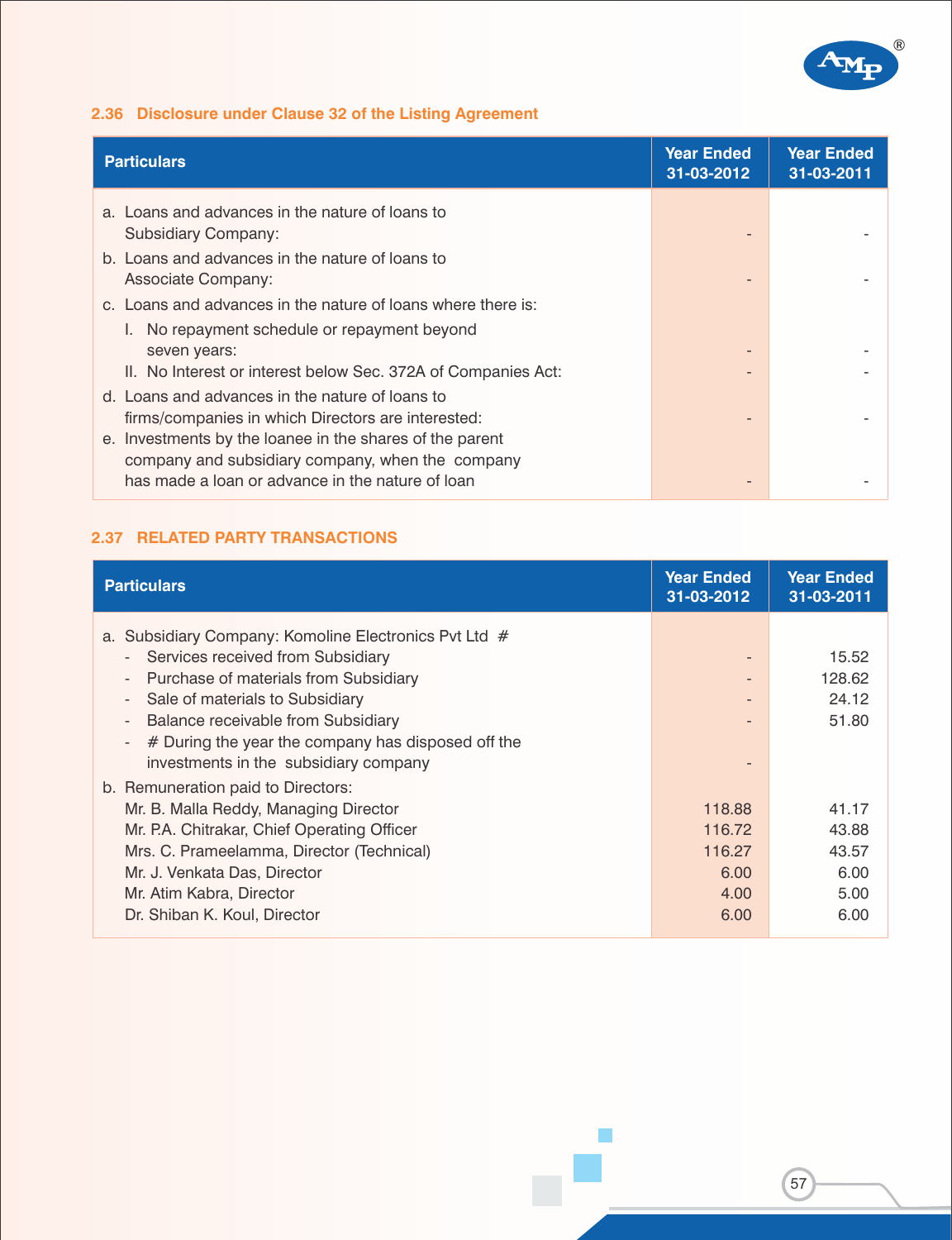#### **2.38 RETIREMENT BENEFIT PLANS**

 $\mathcal{L}_{\mathcal{A}}$ 

| <b>Particulars</b>                                                                                                                                                                                                                                                                                                                                                                                                                                                                                                                                                                                                                                                                                                                                                                                                                                                                                                                     | <b>Year Ended</b><br>31-03-2012 | <b>Year Ended</b><br>31-03-2011 |
|----------------------------------------------------------------------------------------------------------------------------------------------------------------------------------------------------------------------------------------------------------------------------------------------------------------------------------------------------------------------------------------------------------------------------------------------------------------------------------------------------------------------------------------------------------------------------------------------------------------------------------------------------------------------------------------------------------------------------------------------------------------------------------------------------------------------------------------------------------------------------------------------------------------------------------------|---------------------------------|---------------------------------|
| A. Defined Contribution Plan:<br>The Company makes contributions towards Provident Fund<br>to a defined contribution retirement benefit plan for qualifying<br>employees. The provident fund plan is operated by the Regional<br>Provident fund Commissioner. Under the scheme the company<br>is required to contribute a specified percentage of payroll cost to the<br>retirement benefit schemes to fund the benefits. The contributions<br>payable to this plan by the company are at rates specified in the rules of<br>the scheme.                                                                                                                                                                                                                                                                                                                                                                                               |                                 |                                 |
| Employer's Contribution to Provident fund recognised in the<br><b>Profit &amp; Loss Statement</b>                                                                                                                                                                                                                                                                                                                                                                                                                                                                                                                                                                                                                                                                                                                                                                                                                                      | 91.22                           | 85.14.                          |
| <b>B. Defined benefit plan:</b><br>As per the Payment of Gratuity Act lump sum payment has to be made to<br>vested employees at retirement, death while in employment or on<br>termination of employment of an amount equivalent to 15 days salary<br>payable for each completed year of service or part there of in excess of six<br>months. Vesting occurs upon completion of five years of service. The<br>employee's gratuity fund scheme is managed by a Trust (LIC).<br>Leave encashment is payable as per the Rules of the Company.<br>(Unfunded).<br>The present value of the defined benefit obligation and the related current<br>service cost were measured using Projected Unit Credit Method with<br>actuarial valuations being carried out at each Balance Sheet date.<br>The following table sets out the status of the defined benefit obligation<br>and the amounts recognized in the Company's financial statements. |                                 |                                 |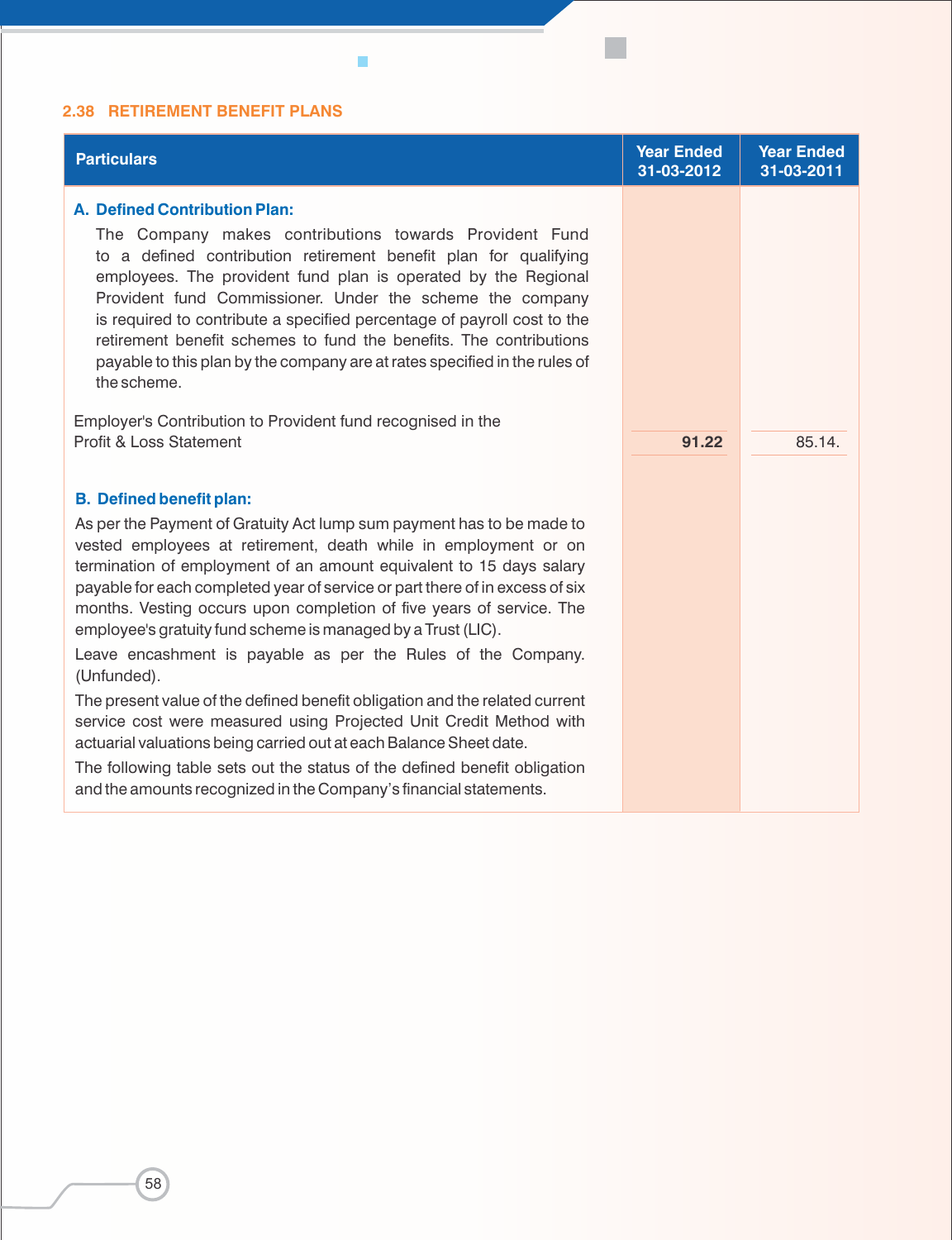

 $\mathbb{R}^n$ 

<u>tan</u>

| <b>Particulars</b>                                                                                                                                                                                                                                                                                                                                                                                                                                                                                                   | <b>Year Ended</b><br>31-03-2012                                                    | <b>Year Ended</b><br>31-03-2011                        |
|----------------------------------------------------------------------------------------------------------------------------------------------------------------------------------------------------------------------------------------------------------------------------------------------------------------------------------------------------------------------------------------------------------------------------------------------------------------------------------------------------------------------|------------------------------------------------------------------------------------|--------------------------------------------------------|
| A. Change in benefit obligations:<br>Present value of the obligation as at beginning of year<br>Interest cost<br><b>Current Service Cost</b><br><b>Benefits Paid</b><br>Actuarial (gain) / loss on obligations<br>Present value of obligation at year end<br><b>B. Change in plan assets:</b><br>Fair value of plan assets at beginning of year<br>Expected return on plan assets<br>Employer contribution<br><b>Benifts paid</b><br>Actuarial gain / (loss) on plan assets<br>Fair value of plan assets at year end | 308.95<br>24.72<br>34.62<br>(51.86)<br>20.35<br>336.78<br>0.62<br>166.22<br>166.84 | 227.63<br>18.21<br>50.70<br>(57.10)<br>69.51<br>308.95 |
| C. Reconciliation of fair value of assets and obligations:<br>Fair value of plan assets<br>Present value of obligation<br>Amount recognised in Balance Sheet                                                                                                                                                                                                                                                                                                                                                         | 336.78<br>166.84<br>169.94                                                         | 308.95<br>308.95                                       |
| D. Expenses recognized during the year:<br><b>Current Service cost</b><br>Interest cost<br>Expected return on plan assets<br>Net actuarial (gain) / loss recognized in the year<br>Net cost                                                                                                                                                                                                                                                                                                                          | 34.62<br>24.72<br>(0.62)<br>20.35<br>79.07                                         | 50.70<br>18.21<br>69.51<br>138.42                      |
| E. Actuarial Assumptions used in accounting:<br>Discount rate (per annum)<br>Salary escalation rate (per annum)                                                                                                                                                                                                                                                                                                                                                                                                      | 8.65%<br>5%                                                                        | 8%<br>5%                                               |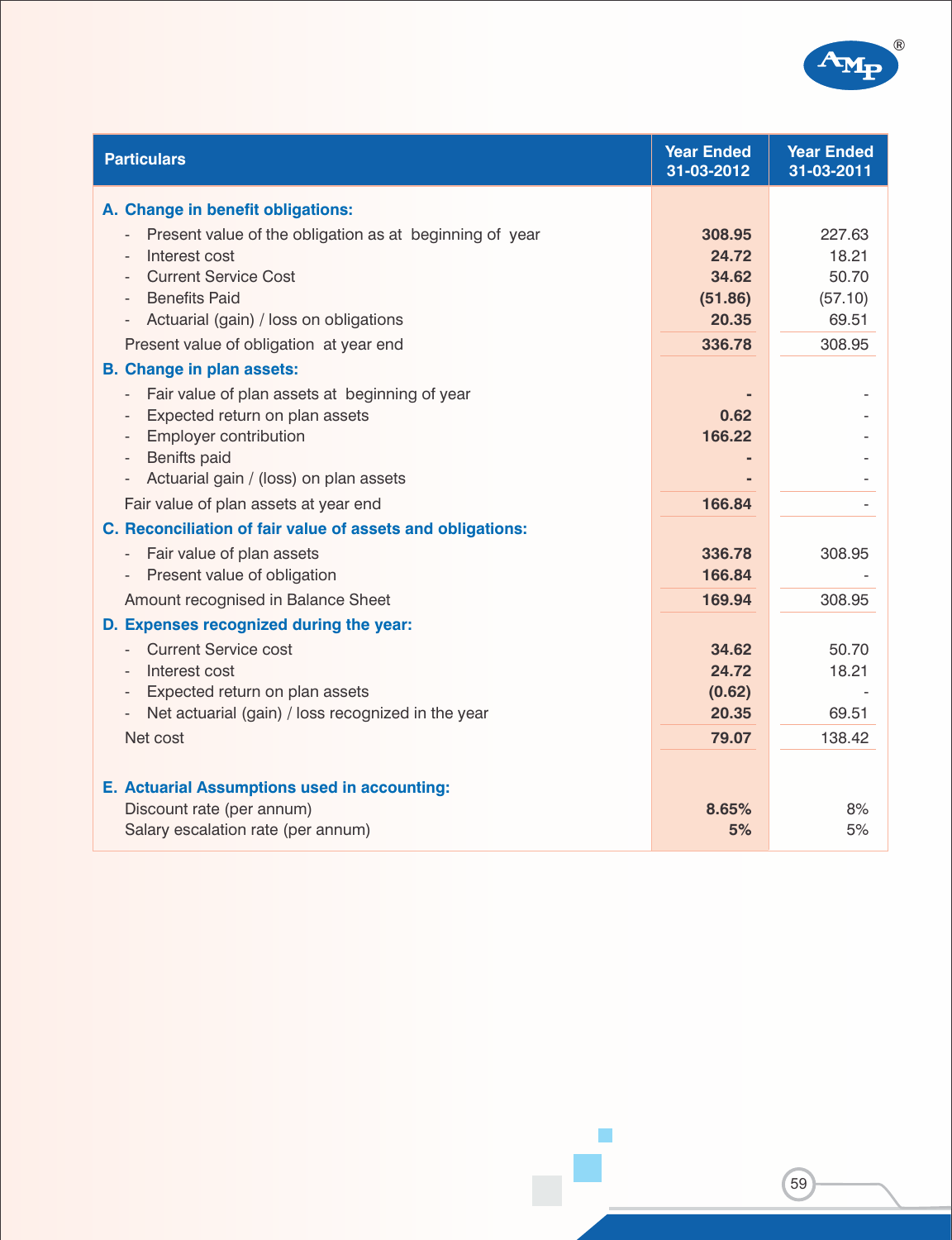#### **2.39 SEGMENT REPORTING**

As the Company's business activities falls within single segment viz., Microwave Products the disclosure requirement of Accounting Standard 17 "Segment Reporting" issued by the Institute of Chartered Accountants of India is not applicable.

**2.40** Disclosure under Micro, Small and Medium Enterprises Development Act, 2006:

 $\mathbb{R}^n$ 

There are no Micro, Small and Medium Enterprise, to whom the company owes dues, which are outstanding for more than 45 days as at 31st March, 2012. This information as required to be disclosed under the Micro, Small Medium Enterprise Development Act, 2006 has been determined to the extent such parties have been identified on the basis of information available with the company.

- **2.41** The previous year's figures have been reworked / regrouped / rearranged / reclassified, where ever necessary. Amounts and other disclosures for the preceding year are included as an integral part of the current year financial statements and are to be read in relation to the amounts and other disclosures relating to the current year.
- **2.42** Balances under sundry debtors, sundry creditors, deposits, loans and advances payable / receivable are subject to confirmation and reconciliation.

As per our report of even date

For **AMAR & RAJU CHARTERED ACCOUNTANTS** Firm Registration No: 000092S

**P. VENKATA RAMANA** Partner Membership No: 203346

**Place :** HYDERABAD **Date :** 26.04.2012

For and on behalf of the Board

**Dr. SHIBAN K. KOUL** Chairman

**P. A. CHITRAKAR** Chief Operating Officer

**J. VENKATA DAS Director** 

**S. GURUNATHA REDDY** Sr. General Manager (F & A) **B. MALLA REDDY** Managing Director

**C. PRAMEELAMMA** Director (Technical)

**ATIM KABRA Director** 

**T. ANJANEYULU** Company Secretary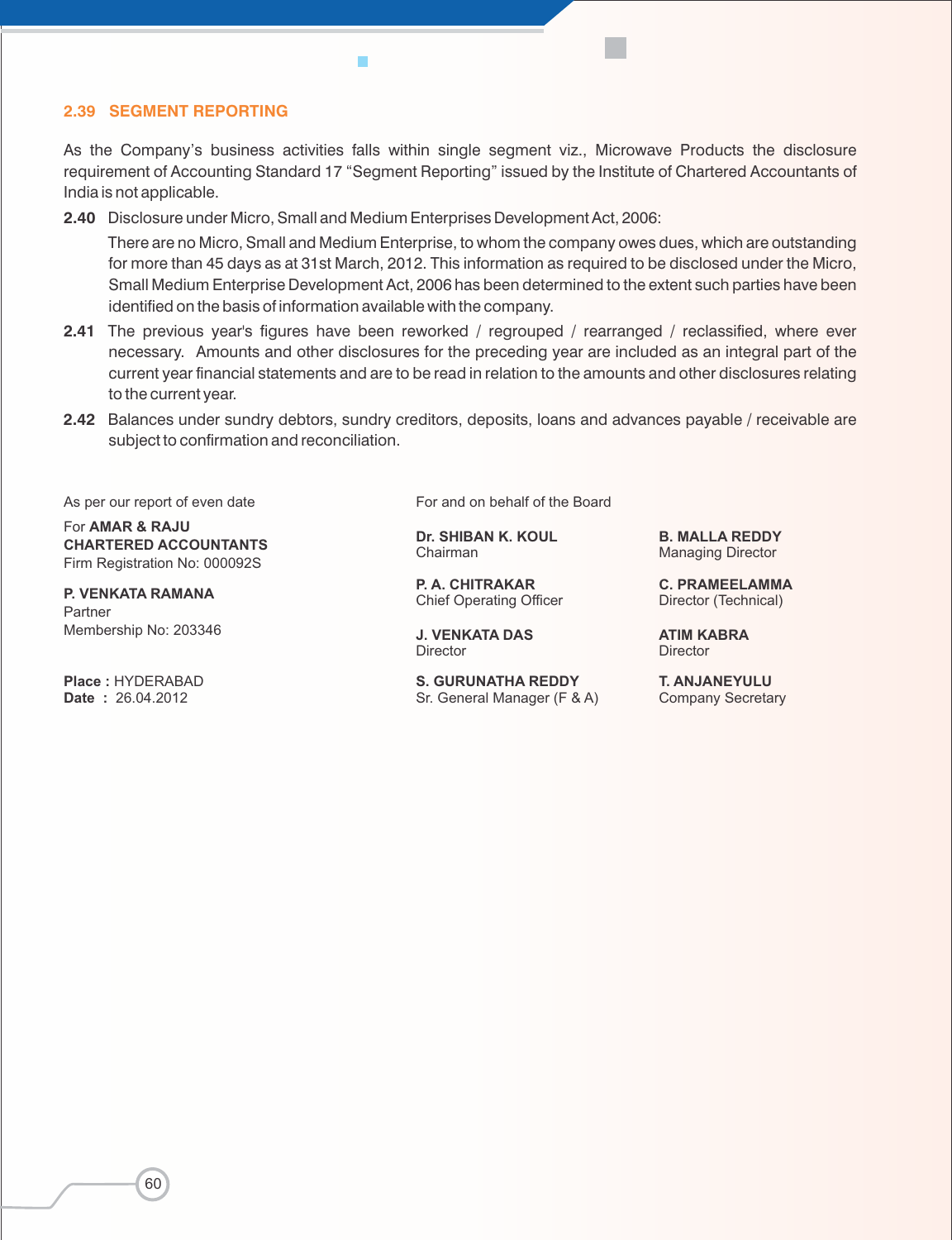

 $\mathcal{L}_{\mathcal{A}}$ 

#### **ASTRA MICROWAVE PRODUCTS LIMITED**

Regd. Office: 'ASTRA TOWERS', Survey No:12 (P), Kothaguda Post, Kondapur, Hitech City, Hyderabad – 500084.

#### **FORM OF PROXY**

|                                                                                                                   | being a Member/Members of the above named Company, hereby appoint___________________________________                                                                                                                                                                                        |  |                                                   |  |
|-------------------------------------------------------------------------------------------------------------------|---------------------------------------------------------------------------------------------------------------------------------------------------------------------------------------------------------------------------------------------------------------------------------------------|--|---------------------------------------------------|--|
|                                                                                                                   |                                                                                                                                                                                                                                                                                             |  |                                                   |  |
| to vote for me/us on my/our behalf at the Twenty First Annual General Meeting of the Company to be held on Monday |                                                                                                                                                                                                                                                                                             |  |                                                   |  |
|                                                                                                                   | the 30th July, 2012 at 3.00 p.m at Hotel Daspalla, Road No:37, Jubilee Hills, Hyderabad - 500 033 and at any                                                                                                                                                                                |  |                                                   |  |
| adjournment thereof.                                                                                              |                                                                                                                                                                                                                                                                                             |  |                                                   |  |
|                                                                                                                   |                                                                                                                                                                                                                                                                                             |  |                                                   |  |
|                                                                                                                   | Signed this 2012                                                                                                                                                                                                                                                                            |  |                                                   |  |
|                                                                                                                   |                                                                                                                                                                                                                                                                                             |  |                                                   |  |
| Signature (s) of Member (s)                                                                                       |                                                                                                                                                                                                                                                                                             |  |                                                   |  |
|                                                                                                                   | NOTE: (A) The Proxy need not be a member.<br>(B) The Proxy form duly signed across the Revenue Stamp<br>should reach the Company at 'ASTRA TOWERS',<br>Survey No:12 (P), Kothaguda Post, Kondapur, Hitech City,<br>Hyderabad - 500084. at least 48 hours before the time fixed for meeting. |  | <b>Affix Revenue</b><br>Stamp of<br>Fifteen paise |  |

#### **ASTRA MICROWAVE PRODUCTS LIMITED**

Regd. Office: 'ASTRA TOWERS', Survey No:12 (P), Kothaguda Post, Kondapur, Hitech City, Hyderabad – 500084.

#### **ATTENDANCE SLIP**

I hereby record my presence at the Twenty First Annual General Meeting of the Company at Hotel Daspalla, Road No:37, Jubilee Hills, Hyderabad – 500 033 on Monday the 30th July, 2012 at 3.00 p.m.

Name of the Attending Member (in Block Letters) **Communist Containers** and the extension of the Attending Member (in Block Letters)

Member's Folio No./DP ID & Client ID

Name of Proxy (in block letters to be filled in if the Proxy attends instead of Member)

No. of shares held

Member's / Proxy Signature\*

NOTE: Shareholder/Proxy holder wishing to attend the meeting must bring this Attendance slip to the meeting and hand over the same at the entrance duly signed.